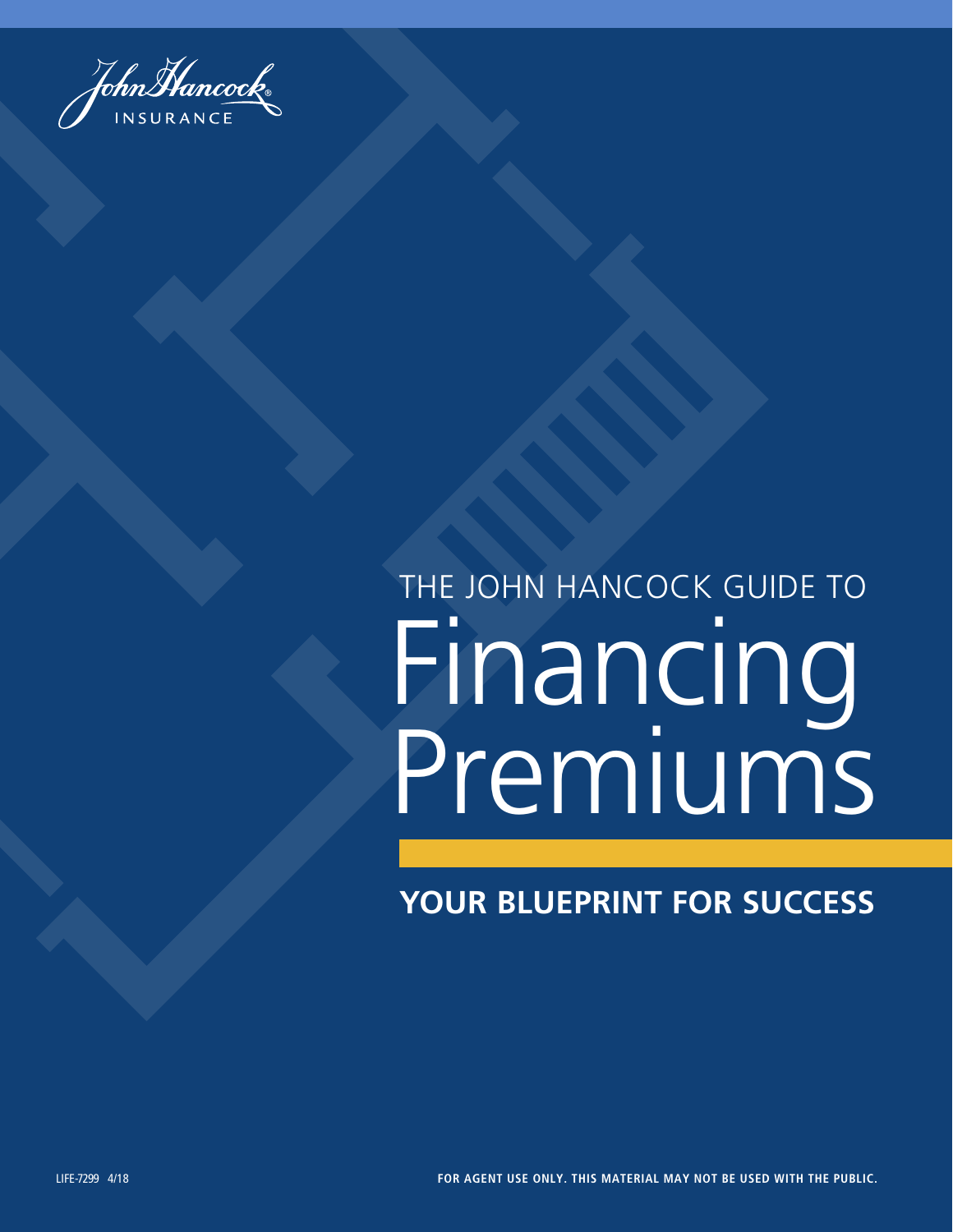#### WHO WE ARE

John Hancock's Advanced Markets team is recognized as one of the best in the industry. We are a team of attorneys and consultants with a strong background in all facets of estate and business planning. We are constantly educating ourselves on the latest tax, legal, and legislative issues that could impact you and your clients. What differentiates us from other Advanced Markets groups? Real-world experience.

#### **Attorneys**

Our attorneys came to John Hancock from top law firms across the country. Their actual practice experience means that they understand not only your clients' needs, but also what motivates attorneys. This knowledge can be the extra advantage you need to help you close the sale.

#### **Advanced Markets Consultants**

Our Advanced Markets Consultants have over fifty years of sales and field experience among them and hold CLU®, ChFC®, CFP®, and FLMI® designations. They can help design and illustrate a case that meets your clients' needs, and offer support and insight in overcoming common client objections.

#### HOW WE CAN HELP

#### **Case Design and Consultation**

Our attorneys and consultants are available to help you with all stages of the sale. Whether you need just a quick consultation or a full-blown analysis, we have the tools you need. From fact-finding, to exploring planning options, to illustrating the case, we will help you every step of the way.

#### **Advanced Planning Tools**

John Hancock's Advanced Markets team has many tools available to help you with your cases. Most of our tools and calculators produce a client-approved presentation that helps you illustrate the specific case design and highlight options for your clients. Our tools include:

- **1) Calculators:** Our online calculators can help with everything from estate tax calculations, business valuation, retirement needs shortfall and personal life insurance needs.
- **2) JH Solutions:** This is our flagship proprietary concept illustration software. It creates custom solutions based on your clients' needs. Whether you need to illustrate financing strategies, business planning strategies, or other individual strategies for your clients, with over 40+ concepts available, we can help in the design and creation of a custom package.

**Contact Advanced Markets 1-888-266-7498** Option 3 — Consultants Option 4 — Attorneys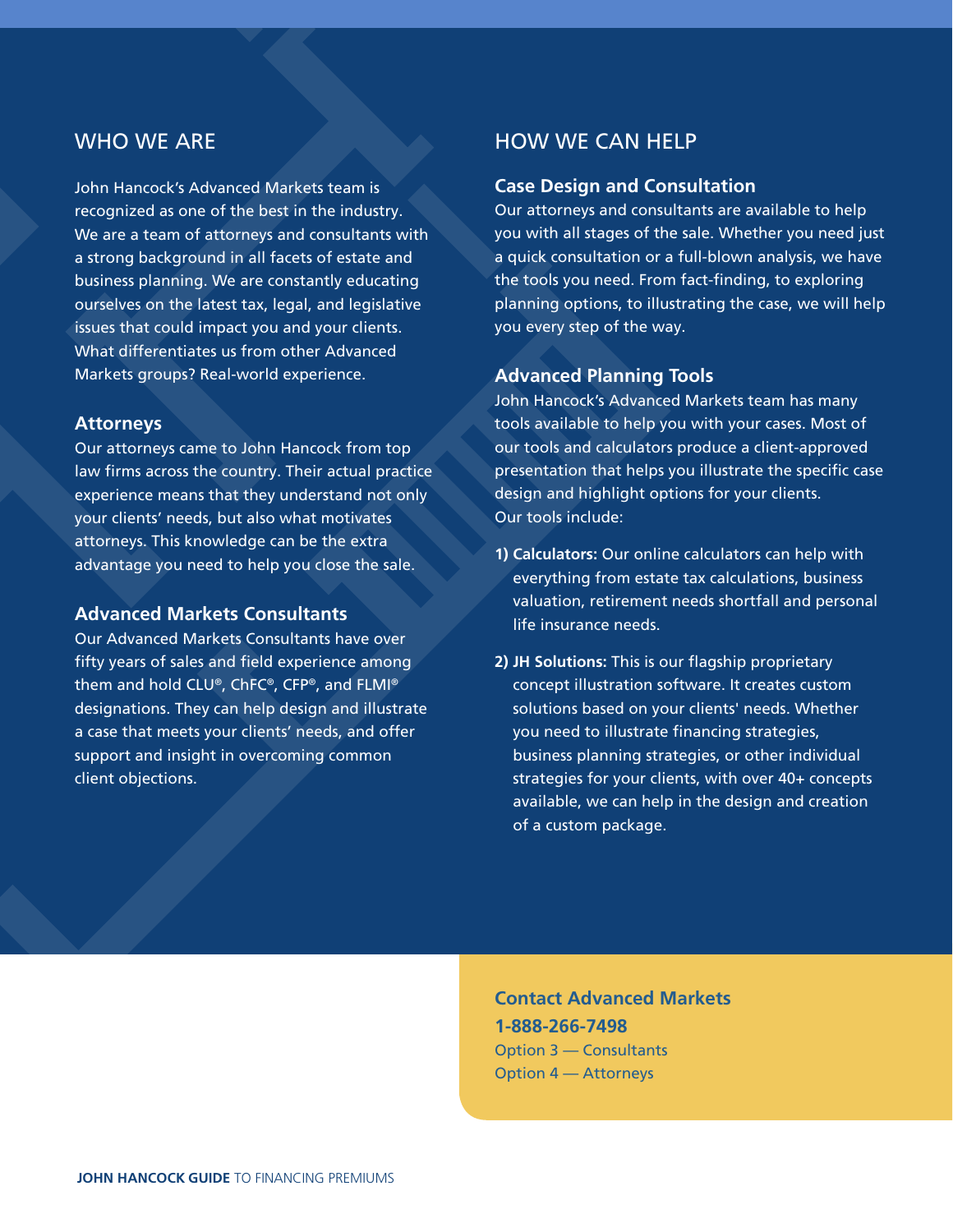#### **TABLE OF CONTENTS**

|   | Why do affluent clients purchase permanent life insurance?6 |  |
|---|-------------------------------------------------------------|--|
|   |                                                             |  |
|   |                                                             |  |
|   |                                                             |  |
|   |                                                             |  |
|   |                                                             |  |
|   |                                                             |  |
|   |                                                             |  |
|   |                                                             |  |
|   |                                                             |  |
|   |                                                             |  |
|   |                                                             |  |
|   |                                                             |  |
|   |                                                             |  |
|   |                                                             |  |
|   |                                                             |  |
|   |                                                             |  |
| Ш |                                                             |  |
|   |                                                             |  |
|   |                                                             |  |
|   |                                                             |  |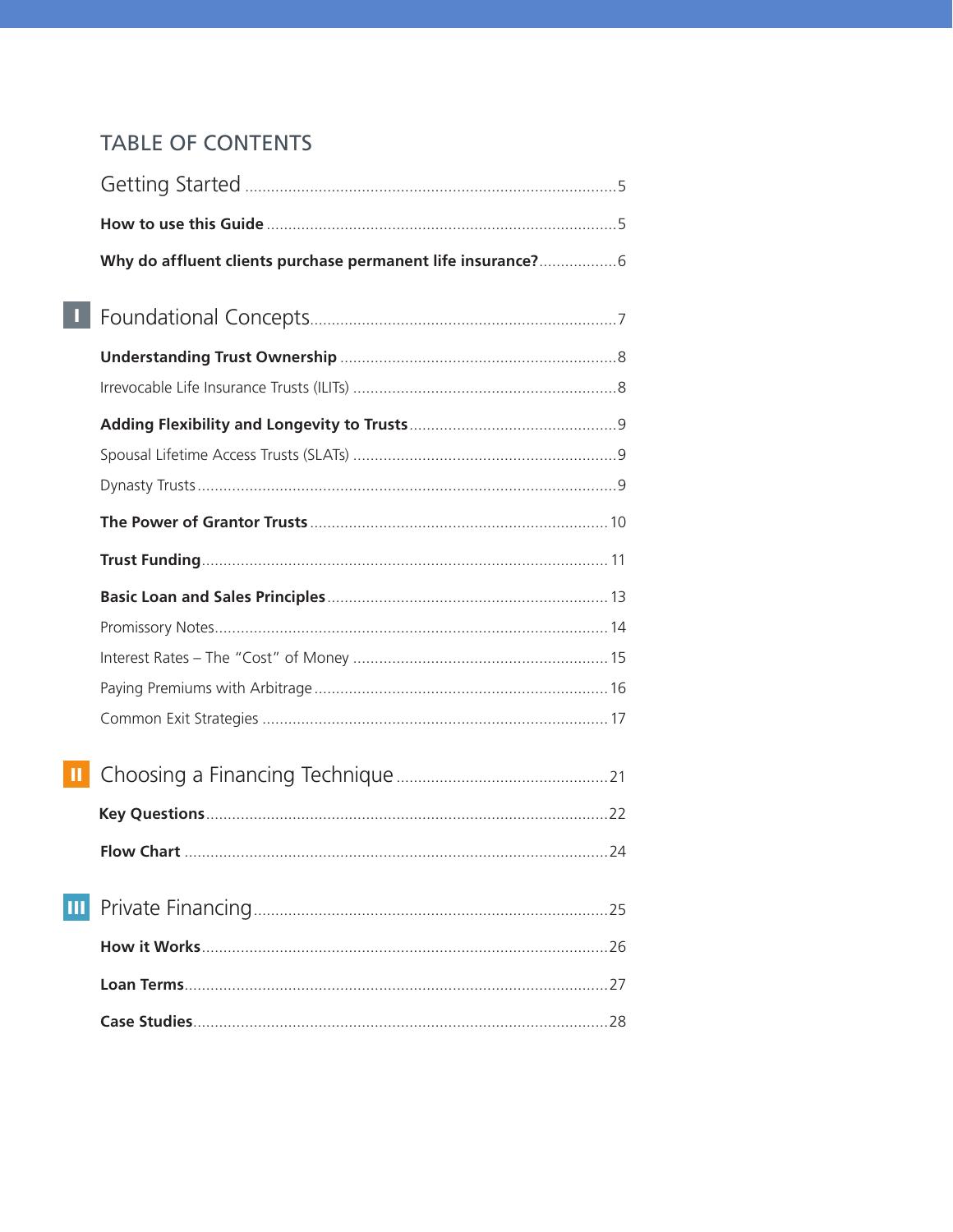|     | Sale to an Intentionally Defective Grantor Trust35 |  |
|-----|----------------------------------------------------|--|
|     |                                                    |  |
|     |                                                    |  |
|     |                                                    |  |
|     |                                                    |  |
|     |                                                    |  |
|     |                                                    |  |
|     |                                                    |  |
|     |                                                    |  |
|     |                                                    |  |
|     |                                                    |  |
|     |                                                    |  |
|     |                                                    |  |
| VII |                                                    |  |
|     |                                                    |  |
|     |                                                    |  |
|     |                                                    |  |
|     |                                                    |  |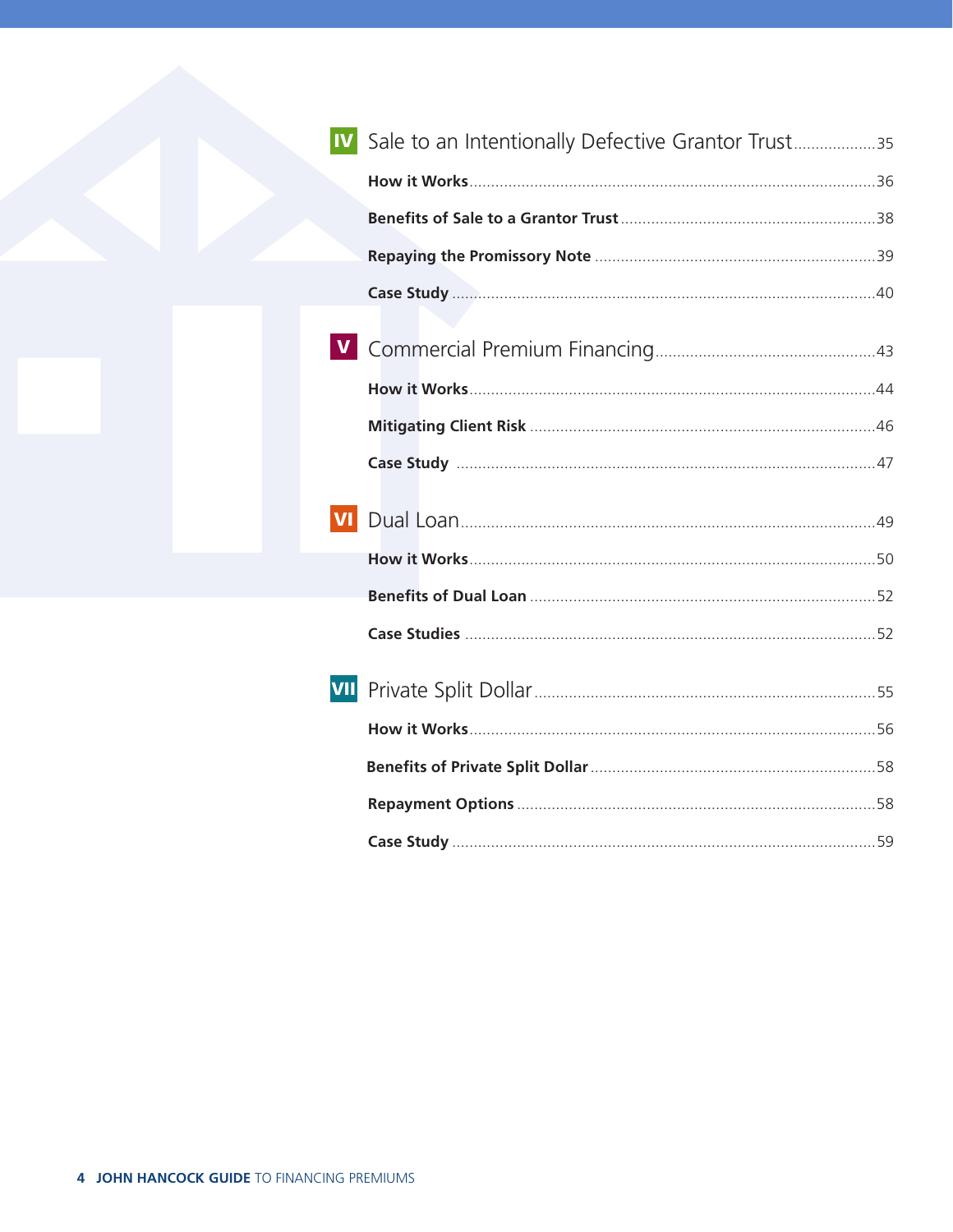### The John Hancock Guide to Financing Premiums **YOUR BLUEPRINT FOR SUCCESS**

Planning involving life insurance financing techniques is similar to building a home. The first step in any financing arrangement, like building a house, is to build a solid foundation. And just as a home's foundation does more than hold the house above ground, such as shield it from forces of nature, the foundation of a financing arrangement should do more than just enable the purchase of a life insurance policy. A strong foundation in this regard offers income and gift tax efficiency, creditor protection, multigenerational planning, and more.

To build the home, the buyer will typically use some type of financing to complete the transaction. The same is often true when working with clients looking to purchase large life insurance policies. Although clients (and advisors) may be more familiar with mortgage financing associated with home purchases or other types of borrowing, many of these principles are applicable to financing substantial insurance premiums.

This guide gives you an expansive overview of financing techniques typically used when affluent clients purchase life insurance outside of their estates. It can be used as your blueprint to build a strong foundation and implement a plan that meets your clients' unique goals and needs.



### How to use this Guide

If you are new to advanced estate planning techniques and financing principles, start with the Foundational Concepts section, which provides valuable and critical information on trusts, gifting, loan arrangements and exit strategies — concepts that will be discussed often throughout the rest of this Guide.

Once comfortable with the Foundational Concept principles, take a look at the section on Choosing a Financing Technique for a quick summary of which techniques work best based on the unique make-up of your client's estate.

#### This Guide is separated into seven key parts:

- **Foundational Concepts** I
- **Choosing a Financing Technique** II
- **III** Private Financing
- **Sale to an Intentionally Defective Grantor Trust** IV
- **Commercial Premium Financing** V
- **Dual Loan** VI
- **Private Split Dollar** VII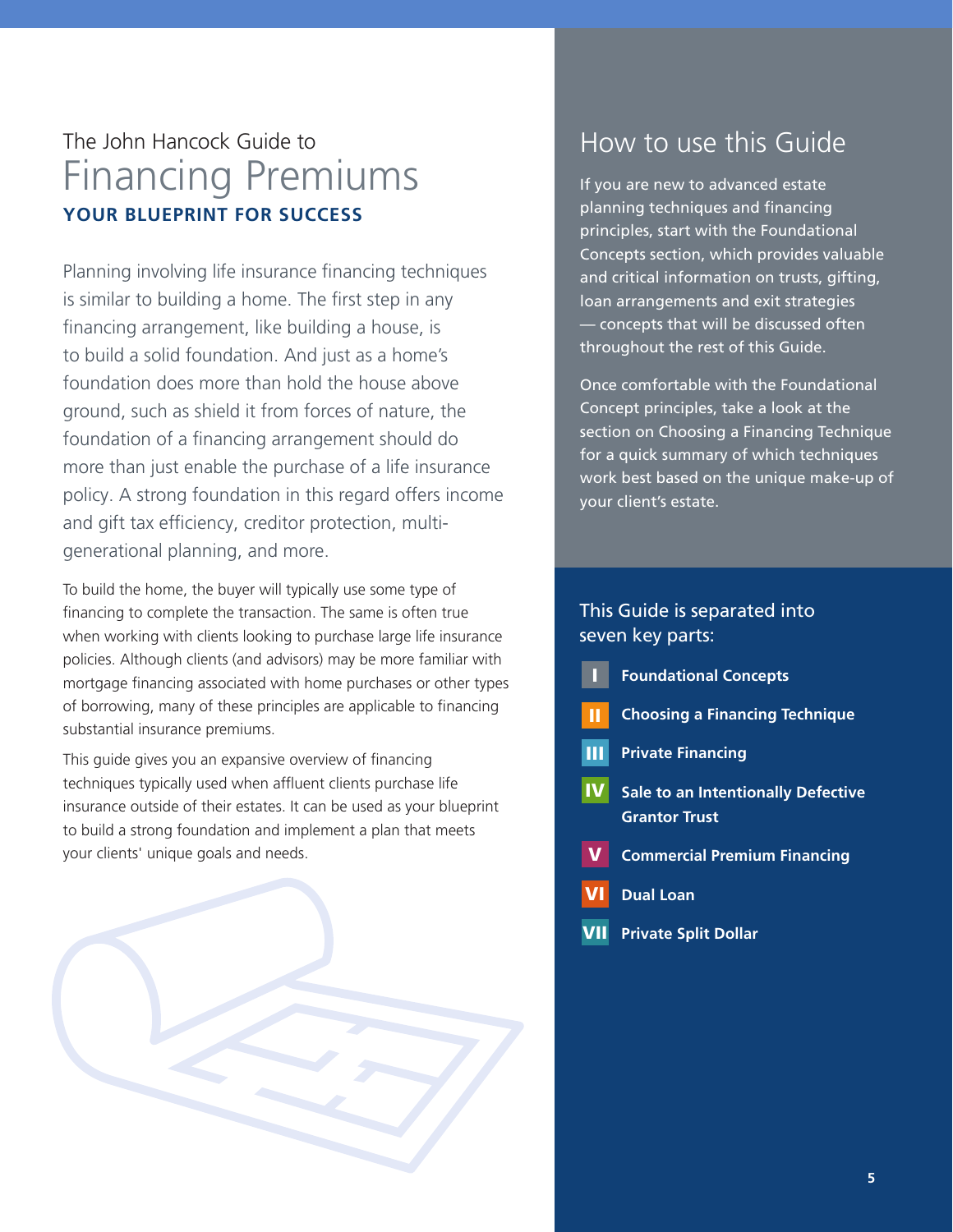#### **Why do affluent clients purchase permanent life insurance?**

High net worth clients purchase permanent life insurance policies to ultimately leave a lasting legacy to benefit the ones they love: their children, grandchildren, and other heirs. The following are additional and valuable aspects of permanent life insurance.

#### **LIQUIDITY**

A life insurance policy can help provide the liquidity to:

- **Pay for federal or state estate taxes.** Estate taxes are generally due 9 months after death. Having cash available to the estate can help prevent a "fire sale" of assets that may otherwise be required to raise money to pay the estate tax. Even if a client's estate will not be subject to federal estate taxes, it may be subject to state estate taxes, capital gains taxes, or income taxes.
- Help equalize an estate among beneficiaries. Estate equalization often is an issue when (i) there is a family-owned business where only some family members participate in the business; (ii) there is a blended family; or (iii) the estate is comprised of illiquid, hard to divide assets, such as real estate or art collections.

#### **COMPETITIVE INTERNAL RATE OF RETURN**

Life insurance can provide a competitive rate of return.

■ It is not unusual for the rate of return on life insurance proceeds to exceed 6% at life expectancy. Because the proceeds of insurance are received income-tax free, this return is comparable to a return of approximately 9% on another type of investment that does not have the same tax advantages.<sup>3</sup>

#### **TAX EFFICIENCY**

To mitigate or minimize taxes, life insurance provides:

- $\blacksquare$  An income-tax free death benefit;<sup>1</sup>
- Cash value that grows tax-deferred; and
- Cash value access (through loans and withdrawals) that can be tax-free.<sup>2</sup>

#### **FLEXIBILITY**

Permanent policies can offer flexibility, which may prove to be very important when developing and implementing an efficient wealth transfer plan.

■ Many permanent policies can be structured so that premium payments can be varied, allowing the client to pay more or less in a given year, or even skip a premium payment. When it comes to financing premiums, this feature can help the trustee manage investment and interest rate risk. Depending on the state, life insurance death benefit and cash value may be protected from creditors.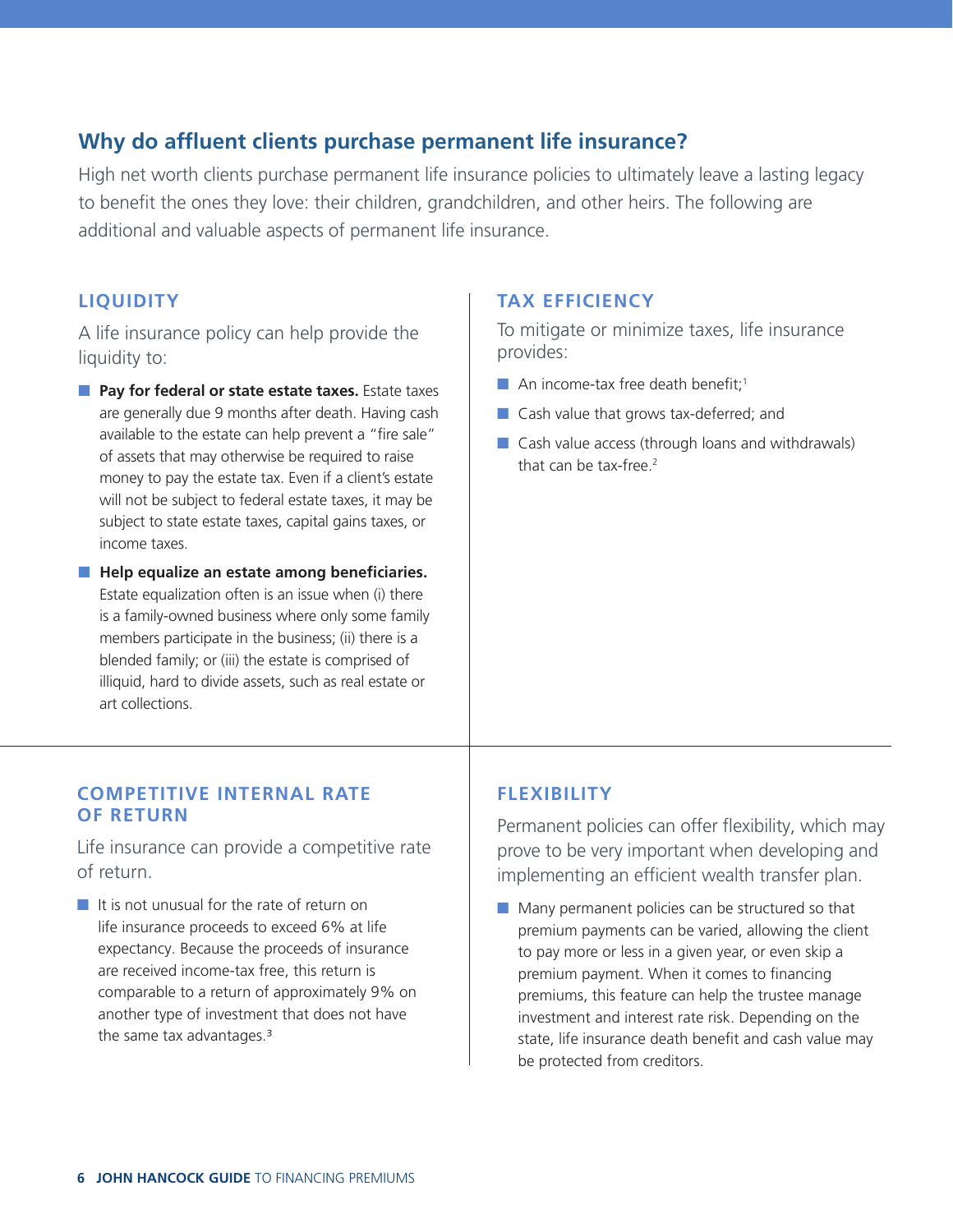## Foundational Concepts

 $\blacktriangleleft$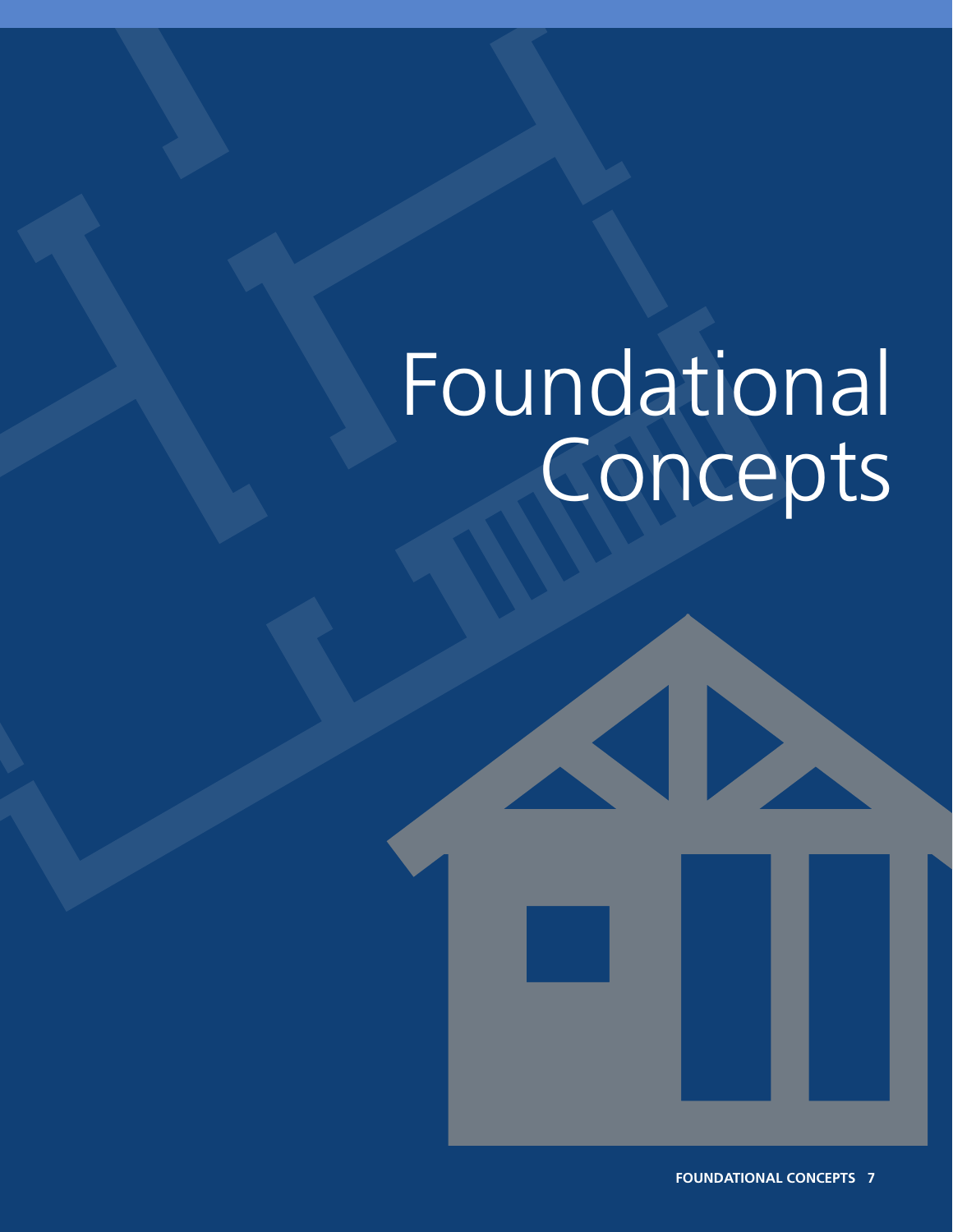**IN ORDER TO HELP A CLIENT DECIDE** among the various options and alternatives involved with financing life insurance premiums, there are certain foundational principles that must first be understood. For example, to understand how loans can be used to fund life insurance premiums in lieu of making gifts, one must be familiar with gifting. It is also important to understand the different types of loans available and the interest rates associated with those loans. Additionally, an understanding of the types of trusts commonly used in financing scenarios with affluent clients is crucial to helping clients create an estate plan that not only addresses their goals and objectives, but is flexible to changing needs and circumstances down the road.

#### **COMMON REASONS TO OWN LIFE INSURANCE IN AN ILIT**

 Keeping the death benefit outside the client's taxable estate for estate tax purposes **1**

Creditor protection **2**

 The ability to control how the death benefit will be distributed among trust beneficiaries (e.g., spouse, children and grandchildren) **3**

Income tax efficiency **4**

### **Understanding Trust Ownership**

Irrevocable Life Insurance Trusts (ILITs)

When a client is looking to finance life insurance premiums, the life insurance generally will be owned outside of their taxable estate in an irrevocable life insurance trust ("ILIT").

An ILIT is a type of irrevocable trust that contains provisions specifically designed to facilitate the ownership of one or more life insurance policies. Assuming the trust is properly structured and managed, the life insurance owned inside the trust (along with any other trust assets) will be excluded from the grantor's estate for estate tax purposes. Exclusion from estate taxes is especially important because the trust will expect to receive a very large insurance death benefit upon the death of the grantor.

Understanding trust ownership is part of building a great foundation for your affluent clients, because trusts can be drafted in ways that offer flexibility in distributions, longevity with regards to how long a trust can exist, and even income tax benefits to the grantor. The following sections will cover some of the popular drafting provisions that are often used in ILITs.

**8 JOHN HANCOCK GUIDE** TO FINANCING PREMIUMS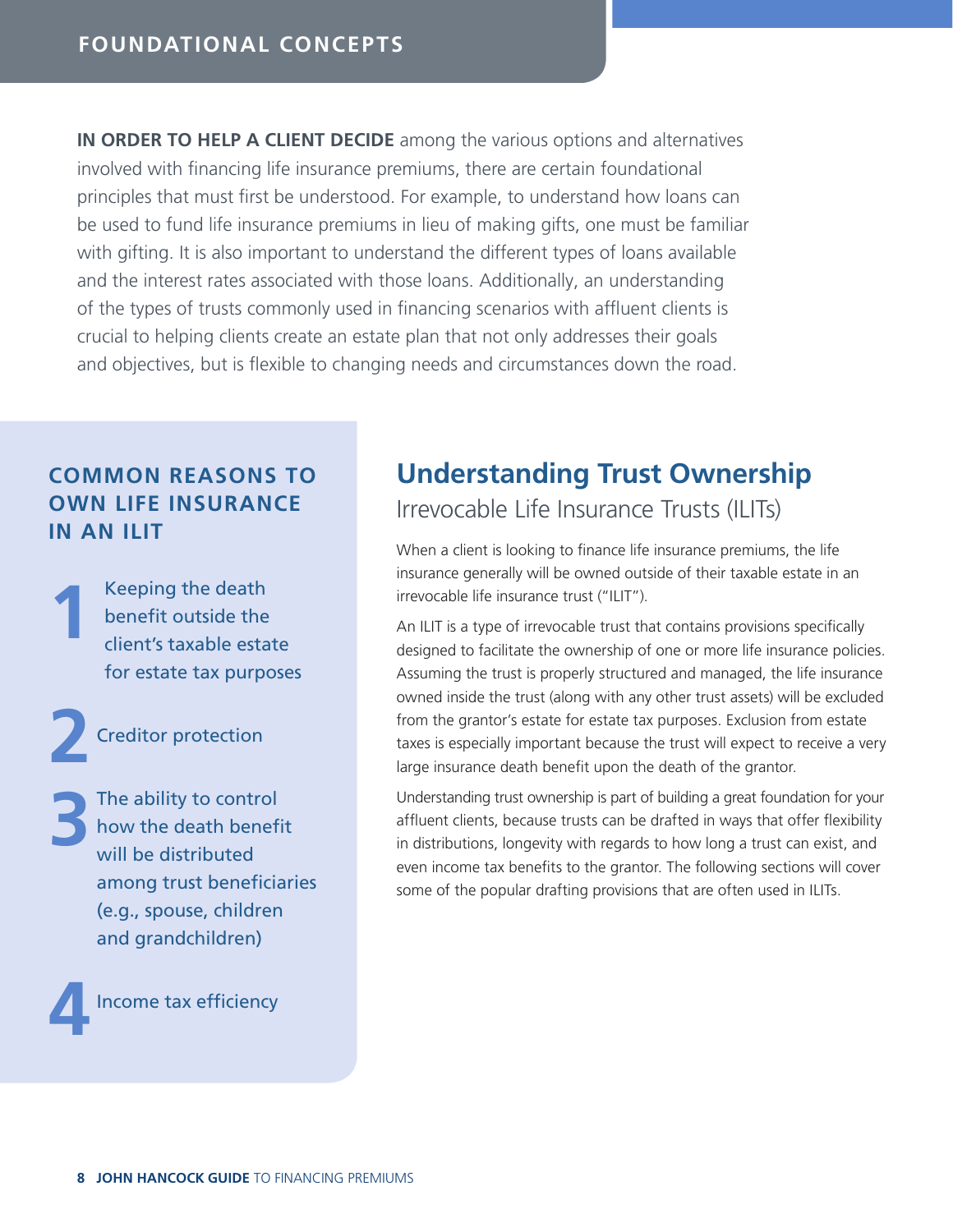### **Adding Flexibility and Longevity to Trusts**

#### Spousal Lifetime Access Trusts (SLATs)

A SLAT is an irrevocable trust that gives the trustee the ability to make distributions to the grantor's spouse at any time during the lifetime of the spouse. Although the trust may be created to ultimately benefit children, grandchildren and other descendants, a SLAT allows the trustee to make distributions to the grantor's spouse should the spouse need supplemental income and/or access to trust assets. The trust can be drafted to provide distributions to the spouse during the grantor's lifetime for health, education, maintenance or support, if necessary, or can be drafted more broadly to give an independent trustee absolute discretion to make distributions of income and/or principal to the spouse.

Oftentimes an ILIT will include spousal access provisions, thereby making the ILIT also a SLAT.

#### Dynasty Trusts

A dynasty trust is a long-term trust created to maximize the transfer of wealth from generation to generation while minimizing (or eliminating) the impact of the generation skipping transfer (GST) tax and the estate tax. The beneficiaries of this type of trust are usually the grantor's children (for their lives) and then grandchildren, great grandchildren, and so on. Please see page 11 for additional information on GST taxes and exemptions. A dynasty trust will very often also be an ILIT (to permit leverage of trust assets outside of the grantor's taxable estate) and may contain spousal access language (to maximize future flexibility for changing circumstances).

#### **WHY INCLUDE SPOUSAL ACCESS LANGUAGE?**

Spousal access provisions in a trust are often recommended, even if the trust is intended to be primarily for the benefit of beneficiaries other than the spouse, because of the flexibility and availability of funds offered by such provisions. In fact, many clients are more motivated to implement trust and insurance planning when the trustee has the ability to make distributions to the grantor's spouse should unforeseen future circumstances necessitate a distribution, e.g., tax law changes, client's estate drops below the taxable level, etc.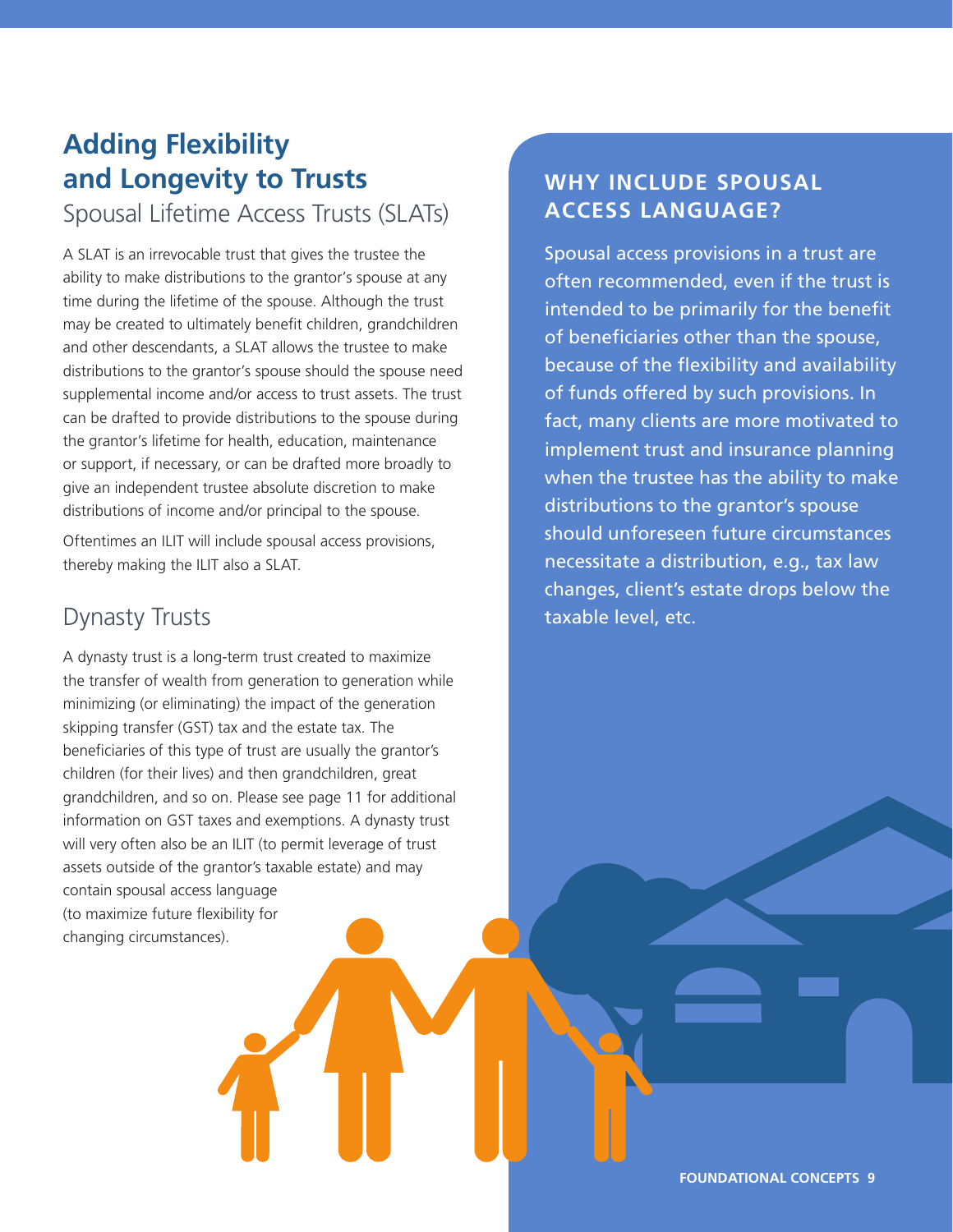### **The Power of Grantor Trusts**

Generally speaking, when a client is implementing a plan where he or she is financing premiums, the ILIT that will own the life insurance will often contain "grantor trust" language.

#### **GRANTOR TRUSTS**

Every trust has a "grantor," but not every trust is a grantor trust. A grantor trust – also commonly referred to as an "intentionally defective grantor trust" (IDGT) – is a type of irrevocable trust that contains certain provisions or powers that cause the grantor of the trust to be treated as the owner of the trust assets, but only for *income tax purposes*. For estate tax purposes, assets held inside the trust remain outside of the grantor's taxable estate. Consequently, the trust is referred to as being "defective" because the grantor must pay all income taxes associated with trust assets despite the fact that the grantor does not actually own these assets or control them.

#### **Why would a grantor want to intentionally create a "defective" grantor trust?**

- **1. To allow trust assets to grow more rapidly:** If the grantor, rather than the trust, is responsible for paying all income tax on income earned by the trust, then the trust assets can grow essentially tax-free. Additionally, the grantor's payment of taxes on behalf of the trust is not considered a gift.4
- **2. To transfer assets or income without recognizing gain:** Because a grantor trust is completely disregarded for most income tax purposes, transactions between the grantor and the grantor trust can be done without incurring any additional income tax to the grantor. For example, if the grantor sells a capital asset worth \$1,000,000 to his grantor trust, the grantor does not have to recognize gain on the sale of that asset (as otherwise would be required) because the grantor and the grantor trust are deemed to be one in the same for income tax purposes – i.e., the sale is ignored for income tax purposes because the grantor cannot sell an asset to himself/herself. Additionally, if the trust purchases that asset in return for a promissory note and pays interest on that note, the interest payment to the grantor is also ignored for income tax purposes.

#### **HOW IS A GRANTOR TRUST CREATED?**

**The powers or provisions most commonly used by attorneys when drafting an ILIT to create grantor trust status include:\***

A POWER held by the grantor to reacquire the assets in the trust by substituting other assets of equal value

The POWER held by a non-adverse trustee to make loans to the grantor or grantor's spouse without adequate interest or adequate security

The POWER to add additional beneficiaries to the trust – e.g., adding a charitable beneficiary

The RIGHT for trust income to be applied to pay premiums on a life insurance policy insuring the life of the grantor or the grantor's spouse

NOTE: As a best practice, two or more of these powers are often included in the trust document. \*See IRC §§ 671-679.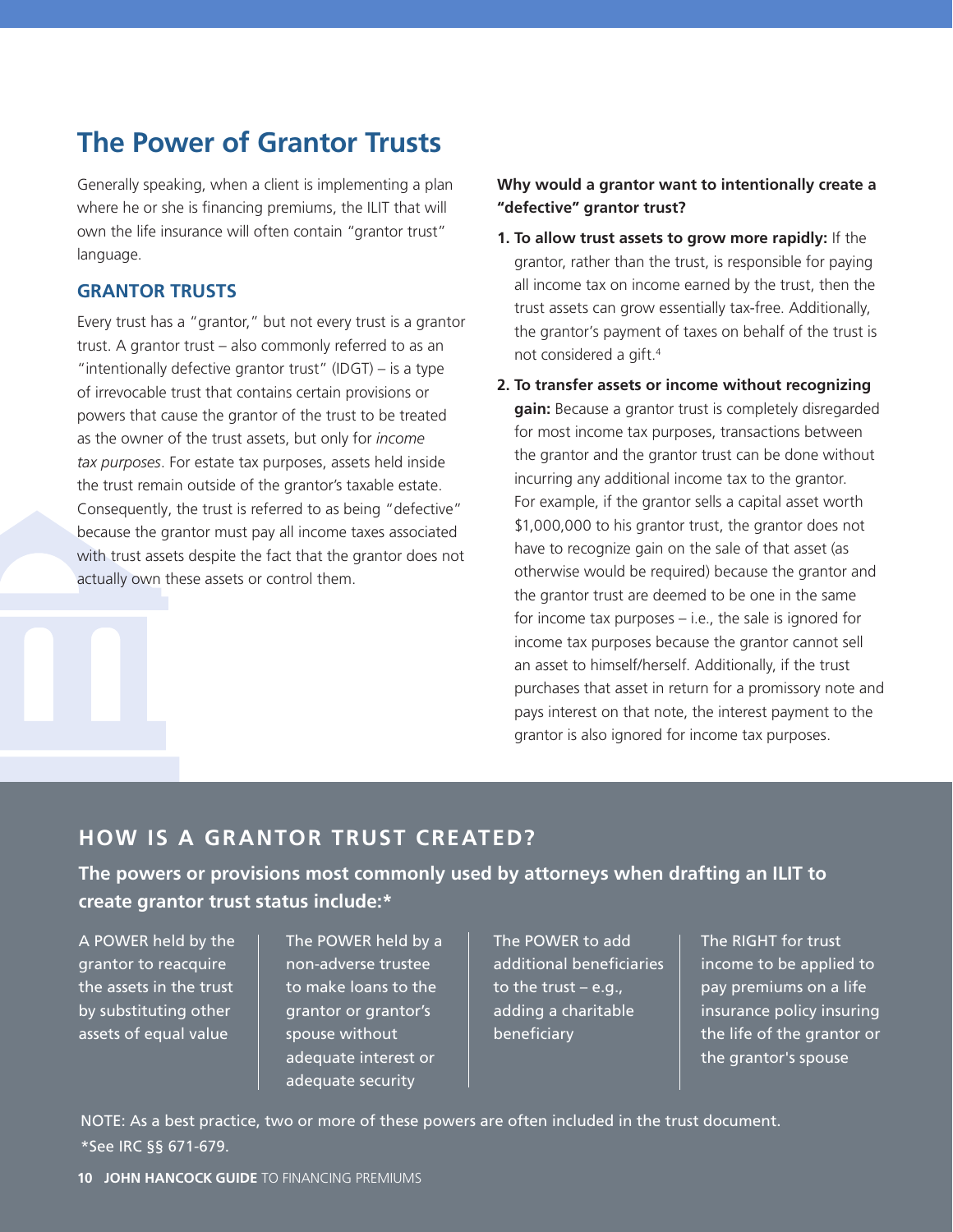### **Trust Funding**

**Once a client decides on the type of trust to implement, the next step is determining how to fund the trust. Typically there are three options:**

- **1. BASIC GIFTING**
- **2. FINANCING TECHNIQUES**
- **3. SOPHISTICATED ESTATE PLANNING TECHNIQUES**

**Gifting is often the preferred method of funding trusts as it is a straightforward and uncomplicated transaction. However, if the client has exhausted his or her lifetime exemption or does not want to make irrevocable gifts, other funding methods are typically explored.**

#### **BASIC GIFTING**

**For gift tax purposes, most gifts can be broken down into three categories — lifetime exemption gifts, annual exclusion gifts, or taxable gifts.** 

**LIFETIME EXEMPTION GIFT:** Each person subject to U.S. federal gift and estate taxation has the ability to give away a certain amount of property, during life or at death, without incurring any gift, GST, or estate taxes. These amounts are commonly referred to as the exemption amounts one for gift and estate taxes (the "lifetime" exemption) and another for GST taxes – and only gifts made in excess of these exemptions are taxable. Under current law, the exemption amounts start at \$10,000,000, but are indexed for inflation each year.

#### EXEMPTION AMOUNTS

|                     | <b>GIFT &amp; ESTATE EXEMPTION</b> | <b>GST EXEMPTION</b> |
|---------------------|------------------------------------|----------------------|
| 2011                | \$5,000,000                        | \$5,000,000          |
| 2012                | \$5,120,000                        | \$5,120,000          |
| \$5,250,000<br>2013 |                                    | \$5,250,000          |
| 2014                | \$5,340,000                        | \$5,340,000          |
| 2015<br>\$5,430,000 |                                    | \$5,430,000          |
| 2016                | \$5,450,000                        | \$5,450,000          |
| 2017                | \$5,490,000                        | \$5,490,000          |
| 2018                | \$11,180,000                       | \$11,180,000         |

#### **PLANNING NOTE**

**The Tax Cuts and Jobs Act of 2017 temporarily increased the estate, gift, and GST tax exemptions from \$5M (indexed for inflation) to \$10M (indexed for inflation). In 2026, the exemption amount is scheduled to revert to \$5M (indexed for inflation).** 

**To keep up with current Annual Exclusion Gift limits and Lifetime Exemption Gift amounts please visit the Advanced Markets section of JHSalesHub.com, or contact John Hancock's Advanced Markets team at 888-266-7498.**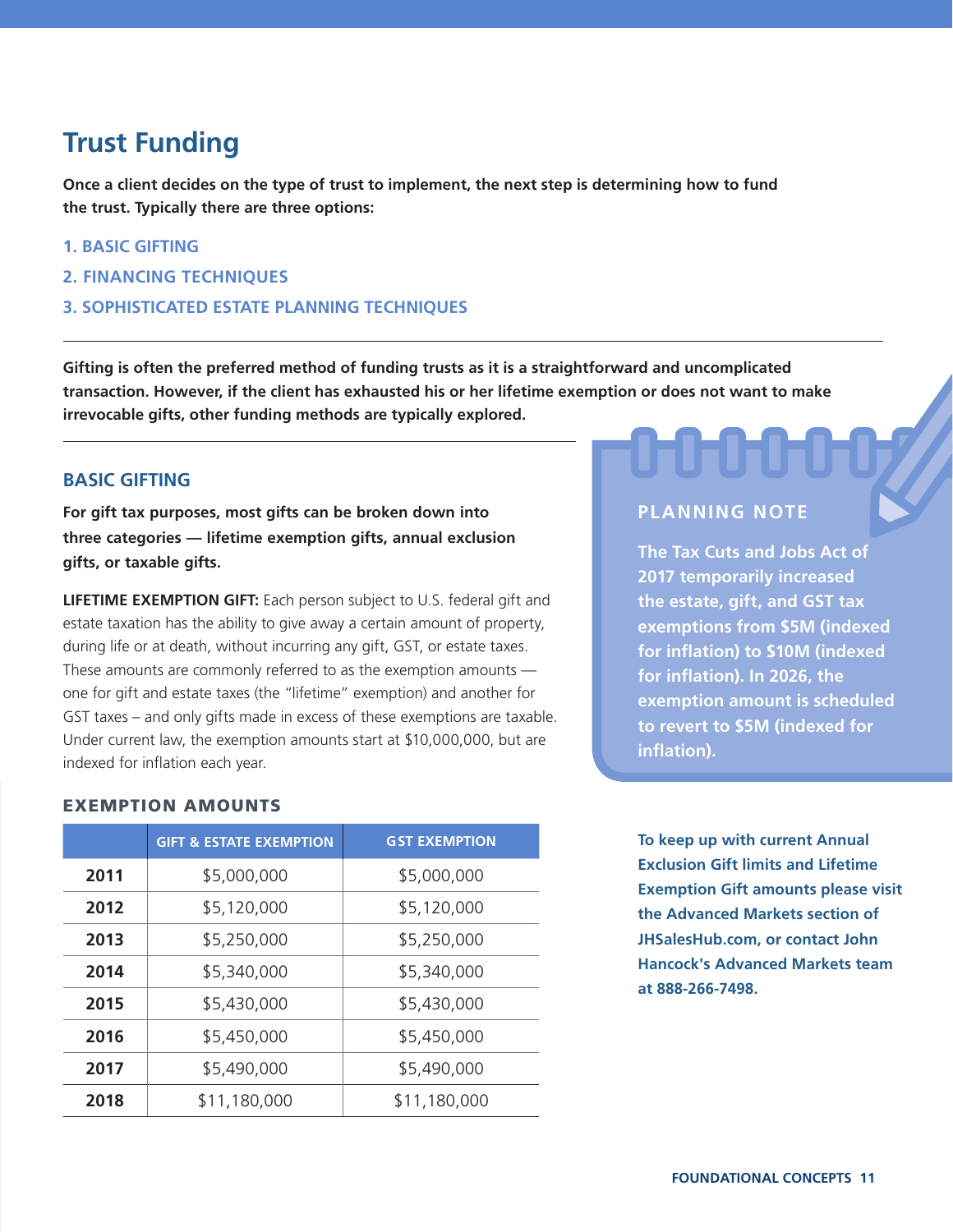## **SHUHUHUHL**

#### **PLANNING NOTE**

**For a gift to an ILIT to qualify as an annual exclusion gift, the trust usually will give each beneficiary the right to withdraw the amount gifted for a small period of time (e.g., 30 days). After the time period expires, the gift can be used by the trustee for other purposes – e.g., paying the life insurance premium. This withdrawal provision is usually referred to as a "Crummey" powers.5**

**ANNUAL EXCLUSION GIFTS:** In addition to lifetime exemption gifts, each individual has the ability to give an annual gift of \$15,000 for 2018 (indexed for inflation) to another individual each year without incurring any gift taxes. Thus, a person can give \$15,000 (\$30,000 for married couples) to as many individuals as he/she wishes, each year, and this gift is neither taxed nor subtracted from their lifetime exemption. The annual exclusion represents a very valuable opportunity to gift property to a trust, because the donor can make annual gifts of \$15,000 to each beneficiary of the trust, which can add up quickly depending on the number of beneficiaries.

It also should be noted that married couples are allowed to "split" their gifts and treat them as if one-half came from each spouse, even if one spouse made the entire gift.

**TAXABLE GIFTS:** If an individual gives away an amount that exceeds his or her lifetime exemption, and/or annual exclusion, future gifts are subject to gift tax. The current gift tax rate is 40% and the person making the gift (the donor) is responsible for paying the tax.

#### **FINANCING TECHNIQUES**

**If making gifts to the trust is limited or undesirable, the client should consider one of the following financing options explored in this Guide:** 

- Private Finance
- Dual Loan
- Sale to an Intentionally Defective Trust
- Commercial Premium Finance
- Private Split Dollar

#### **SOPHISTICATED PLANNING TECHNIQUES**

#### **There are many other advanced planning techniques that may be used to help fund a trust, including:**

- Grantor Retained Annuity Trusts (GRATs)
- Charitable Lead Trusts (CLTs)
- Qualified Personal Residence Trusts (QPRTs)

Although a discussion of all advanced estate planning funding techniques is beyond the scope of this Guide, some of these concepts will be discussed under "Common Exit Strategies." Please see page 17.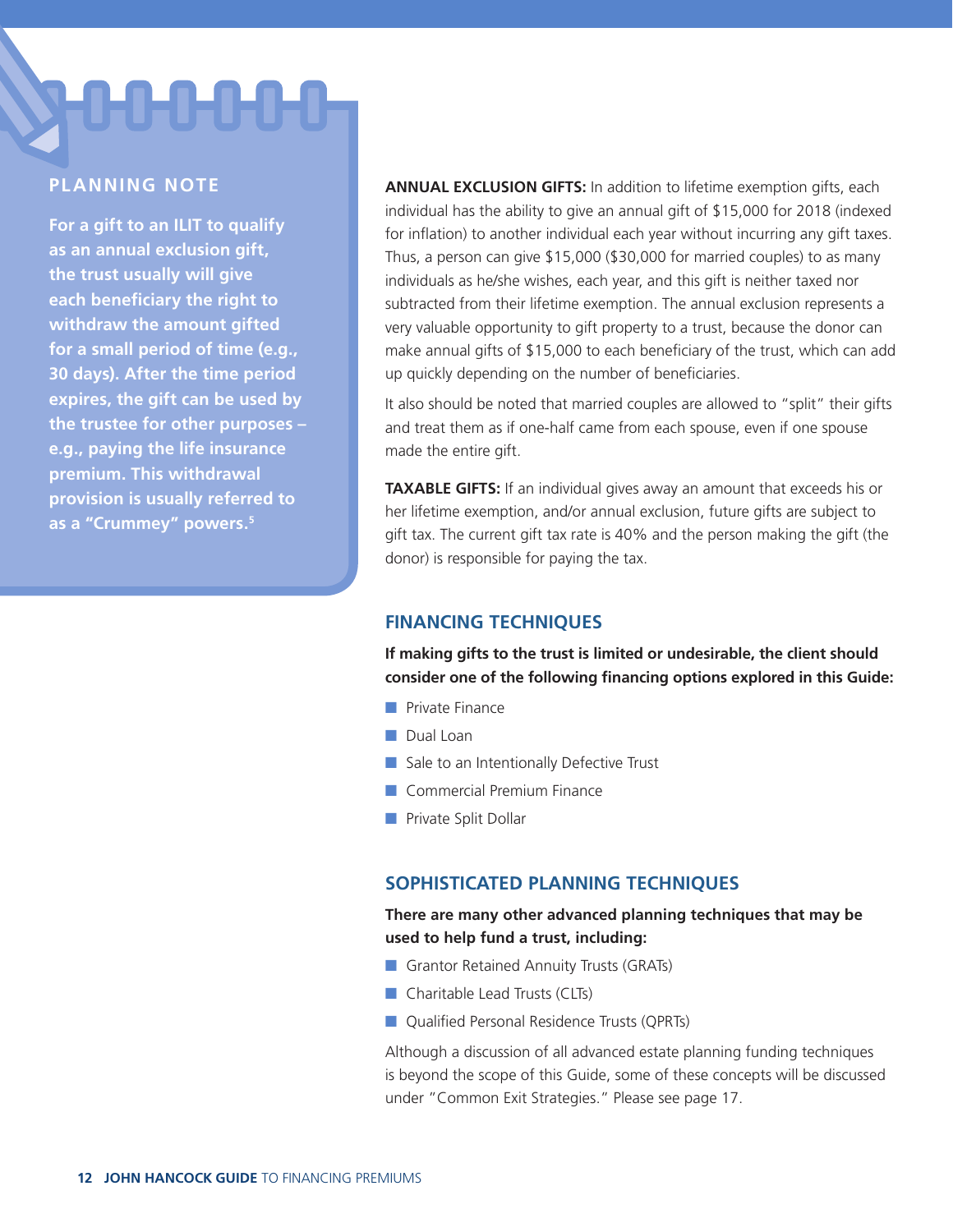#### **Basic Loan and Sales Principles**

If a client does not want to use their lifetime exemption and/or has inadequate available exemption remaining, techniques to finance premiums should be considered. In order to explore the financing options available, it is important to understand some basic loan and sales principles.

#### **RESPECTING THE FORMALITIES OF A SALE/LOAN**

The formalities of a sale or a loan must be strictly observed to avoid the transaction being suspected as a disguised gift; especially when the seller or lender is the grantor of the trust or other related party.

#### **Some of the factors the IRS may consider to determine if a transaction is true debt and not a disguised gift include whether:**

- There was a written promissory note
- Appropriate interest was charged
- There is a fixed maturity date or repayment schedule
- Collateral was given as security
- There was a reasonable expectation of repayment
- Repayment was actually made
- The parties treated the transaction as a true loan/sale

#### FOR EXAMPLE

If the grantor lends money to his or her own trust, but charges the trust a rate of interest that is below the required "market" rate, the IRS will consider the foregone interest to be a gift from the grantor to the trust.

*Even worse,* ignoring the formalities of the transaction may allow the IRS to disregard the transaction entirely and treat the sale or loan as a taxable gift.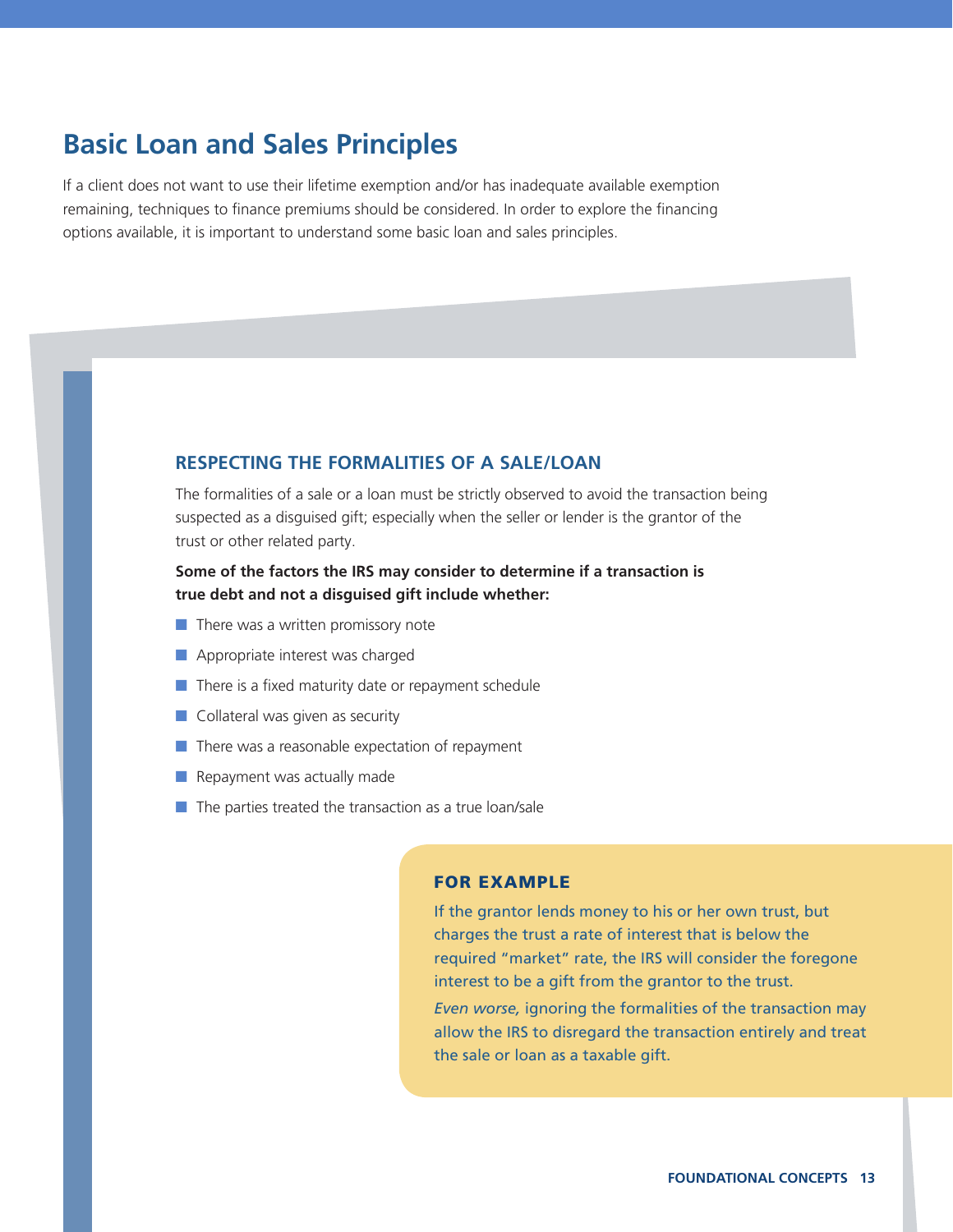#### Promissory Notes

A sale of an asset requires the transfer of the asset in exchange for cash, a promissory note of equal value, or some combination of the two. Likewise, a loan is the transfer of cash to the borrower for a note of equal value. In both instances, a promissory note is given to the transferor to legally acknowledge that the buyer/borrower owes money in exchange for having received the asset or cash. Similar to a promissory note that one would sign when borrowing from a bank or other third-party lender, a promissory note associated with the sale of an asset or loan from the grantor (or other related party) to a trust typically will include the following information:



#### **REPAYMENT OBLIGATION**

The promissory note should clearly state the specific dollar amount that the borrower owes to the lender. This is commonly referred to as the "face amount" or the "principal" of the note.



#### **INTEREST RATE**

The promissory note must state an applicable interest rate, which represents a charge to the borrower for the use of an asset/cash prior to repayment of the debt. The interest rate generally is expressed as a percentage of principal. See page 15 for more information about interest rates.



#### **DATE OF REPAYMENT**

The promissory note should provide a date upon which repayment of the debt must be satisfied. Typically, a note will be characterized as either a "term" loan or a "demand" loan, based on when the borrower is required to pay back the lender.

- **A TERM LOAN** sets a specific term or time period for when repayment is due. Such a term may be stated as a number of years (e.g., 10 years) or upon the occurrence of a specific event (e.g., death of the lender). Although typically a borrower will have the option to repay the note early, a term loan does not allow the lender to demand repayment prior to the end of the term.
- **A DEMAND LOAN** means that the repayment obligation may be called by the lender, in full, at any time.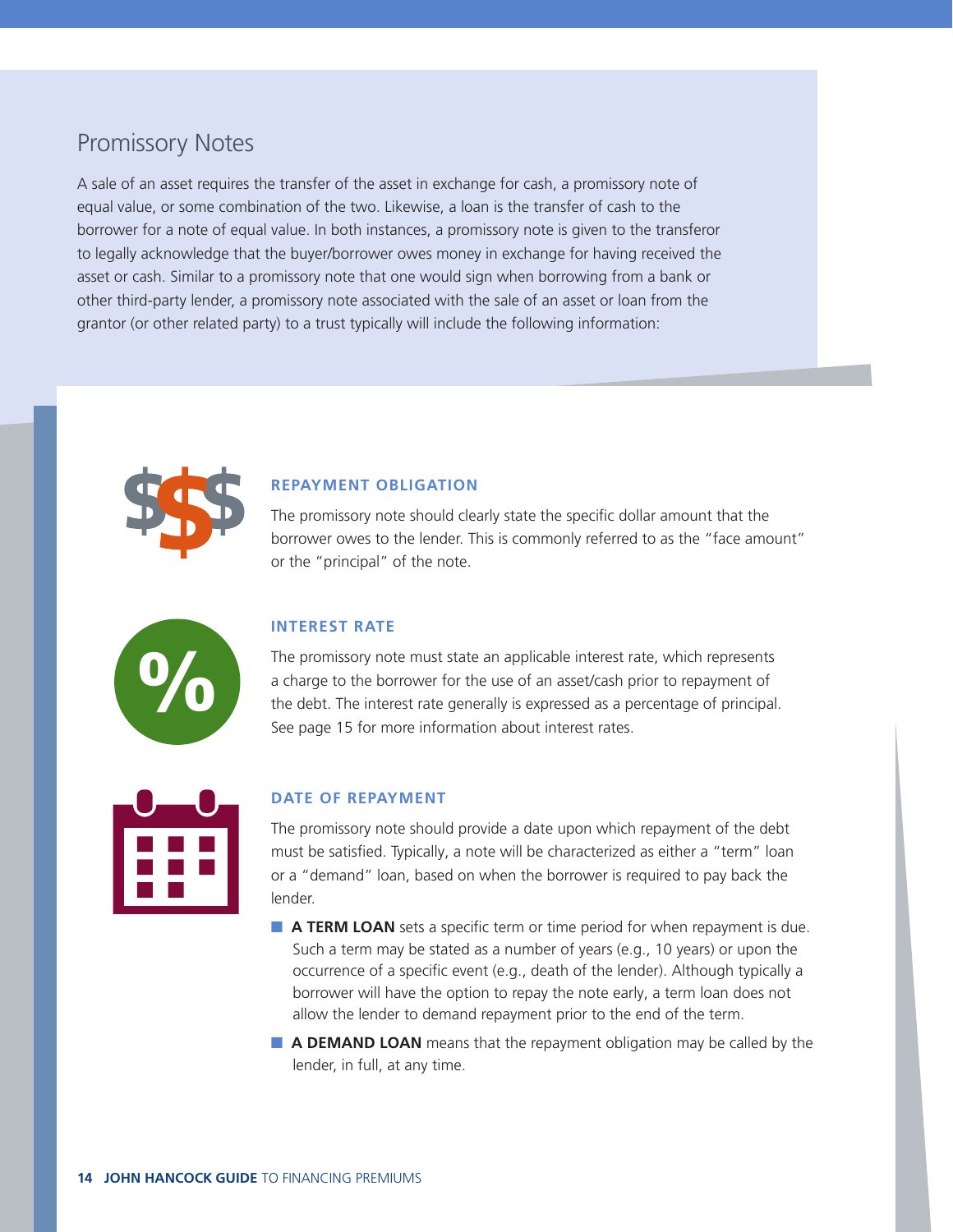#### Interest Rates – The "Cost" of Money

If a grantor lends money to a trust, the cost to the trust of borrowing this money is captured as an interest rate. For transactions between related parties – e.g., between a grantor and his trust – the IRS publishes interest rates each month that it considers to be adequate for such sales or loans. These interest rates are known as the "applicable federal rates" (AFRs) and are generally used as follows:

| <b>AFR TYPE</b>        | <b>LOAN TYPE</b>                                           |
|------------------------|------------------------------------------------------------|
| <b>SHORT-TERM RATE</b> | Used with term loans with a term of 3 years<br>or less.    |
| <b>MID-TERM RATE</b>   | Used with term loans with a term between<br>3 and 9 years. |
| <b>LONG-TERM RATE</b>  | Used with term loans with a term exceeding<br>9 years.     |
| <b>BLENDED RATE</b>    | Used with demand loans.                                    |

With a term loan, the applicable interest rate will remain fixed for the duration of its term. In comparison, the interest rate on a demand loan will vary each year as the blended rate changes; this rate change reflects the reality that a demand loan is truly only a one-year loan that the lender chooses not to demand payment in a given year.

Typically, the AFR rates and blended rate are well below the loan interest rates charged by traditional lending institutions. As a result, the borrower (e.g., the trust) will reap the benefits of being able to borrow money at a lower rate than can be obtained in the commercial marketplace. This provides the trust with the opportunity to maximize the arbitrage it can receive between the return on the investments held inside the trust and the interest rate due on the promissory note (see page 16 for more information on arbitrage).

#### **FOR INFORMATION on current AFR rates go to irs.gov and search for "Index of Applicable Federal Rates (AFR) rulings"** ?

## **PLANNING NOTE**

տտան

**Notes can generally be renegotiated at any time with the consent of all the parties.**

**FOR EXAMPLE: A grantor may lend money to his/her trust pursuant to a 9 year term note, locking in the mid-term AFR for the term. If the AFRs substantially fall over time, the parties may agree to refinance the note. Changes to the new agreement should be supported by adequate new consideration (i.e., the grantor must be able to justify why they are willing to accept less interest from the trust under the new loan).**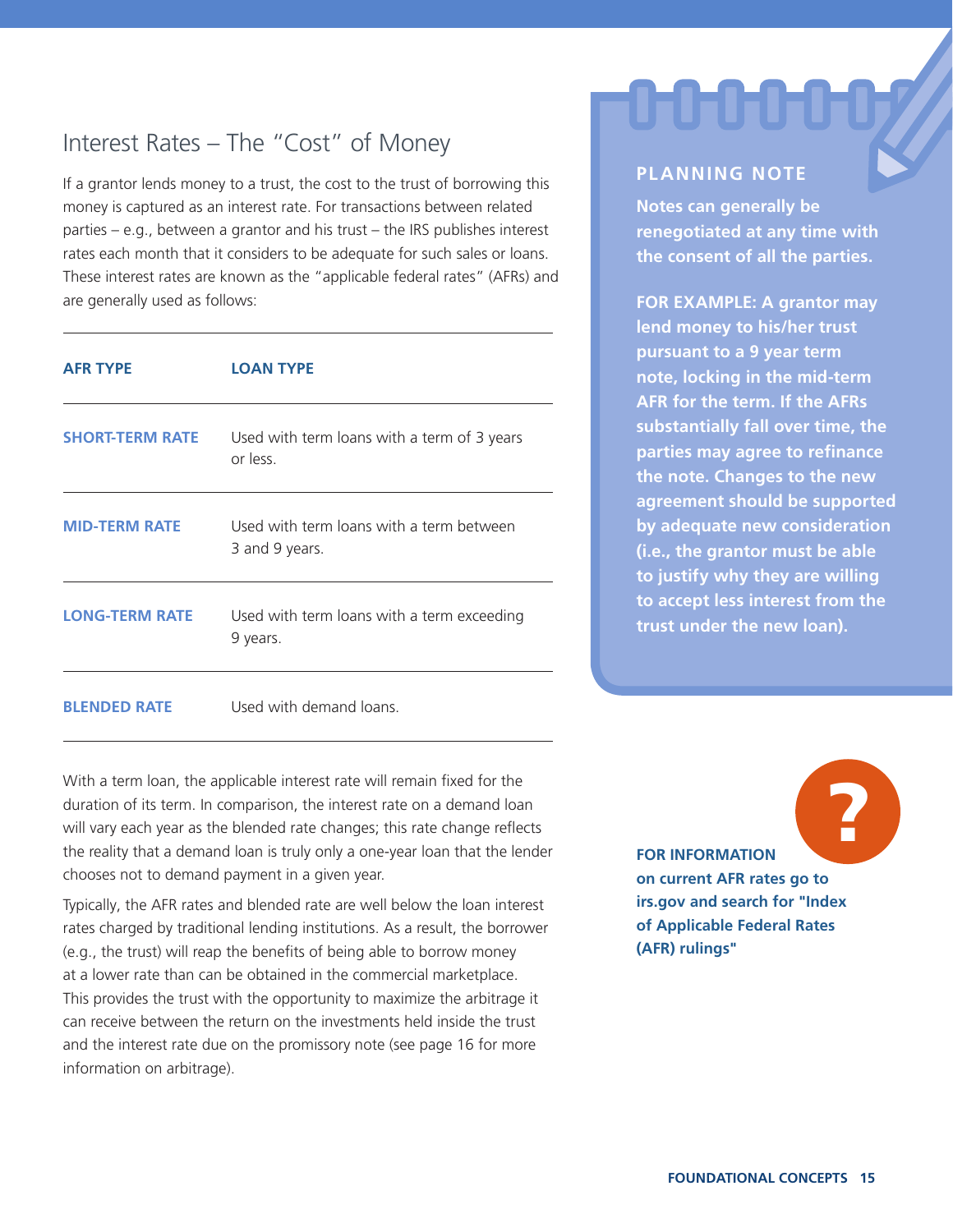#### Paying Premiums with Arbitrage

#### **In a financial setting, arbitrage is designed to take advantage of different rates of earnings and cost.**

#### **FOR EXAMPLE**

An investor may borrow \$1,000 at 5% annually, but invest the loan proceeds in a way that yields an after-tax return of 7.5%. This lender will earn \$75/year and owe interest of \$50/year, producing a net profit of \$25/year, using none of the investor's own money. Because this concept can be employed to generate wealth where there was none before, it has been very successfully used to produce value inside an ILIT without gifting, and therefore without incurring gift, GST, or estate taxes. This value can then be leveraged to substantially greater amounts by applying it to life insurance premiums.

#### **HYPOTHETICAL CASE STUDY**

**Gary is a successful businessman who owns various profitable business interests and has large cash holdings. He has a need for life insurance to be owned in trust so that he can control how and when the death benefit will be distributed to his heirs. Trust ownership also ensures the policy is beyond the reach of his creditors and will not be subject to estate taxes. Gary has also used all of his available gifting.** 

#### **GARY WEIGHS HIS OPTIONS**



He could create a trust and give money to the trust to pay premiums on a life insurance policy on his life, but that could result in gift taxes.



He could lend his trust the annual premium and in turn avoid having to pay gift taxes, but the loans would aggregate and then have to be repaid from the death benefit, which would reduce the amount available for the trust beneficiaries.



He could use **ARBITRAGE** and lend a large lump sum to his trust at a rate equal to the AFR. The trust could then invest the loan proceeds in such a way as to maximize their earning potential. The earnings from the trust investment would be applied first to pay loan interest due back to Gary, and the balance would be available to pay premiums on a life insurance policy on Gary's life. Because the premiums and debt service are paid entirely out of the investment earnings of the trust, the original loan proceeds are always available to pay off the original loan from Gary.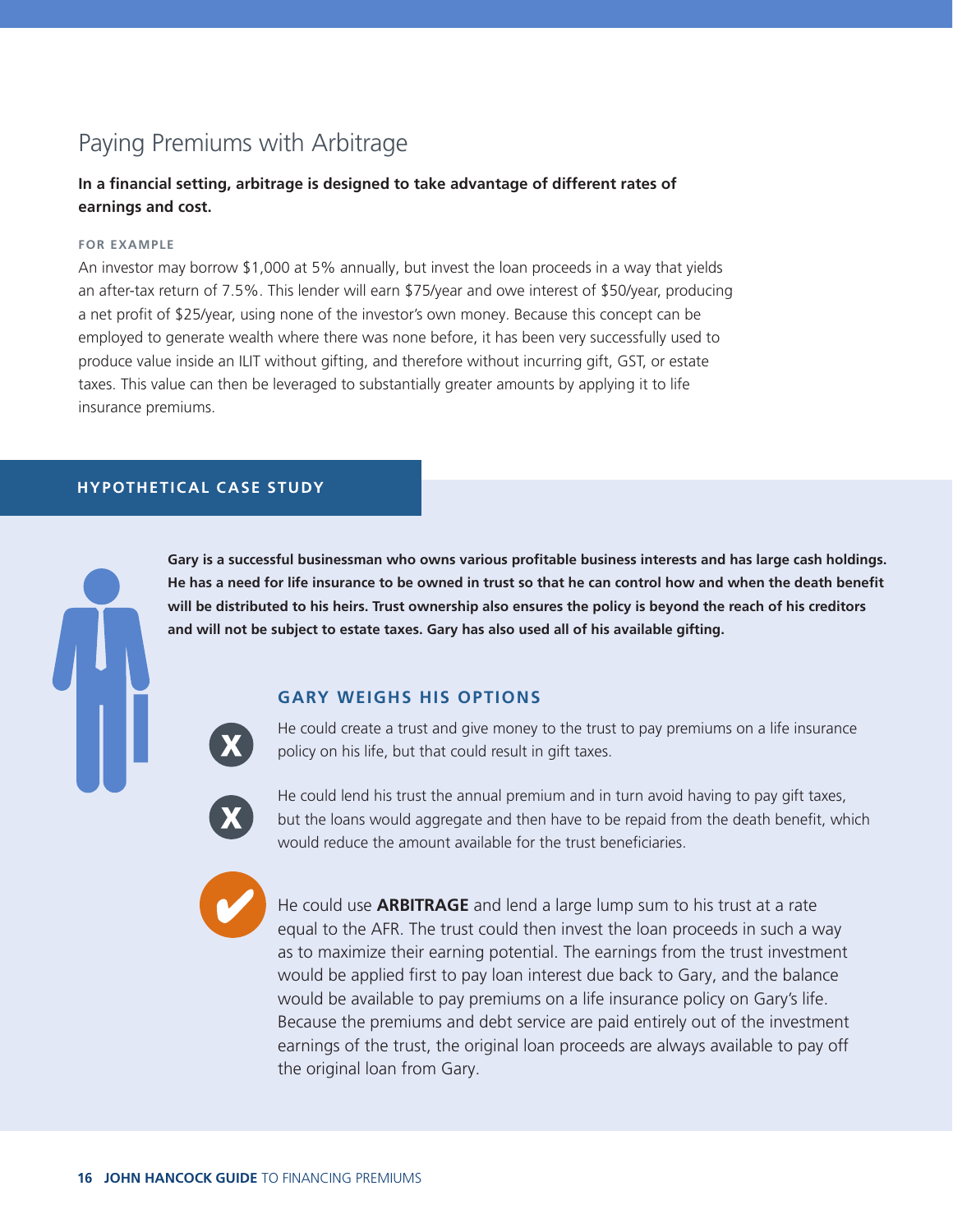#### Common Exit Strategies

**Few arrangements are designed to last forever, and for this reason, it is important to consider at the beginning of a financing arrangement how it will end.** In an arrangement created to provide financing of life insurance premiums, the primary goal of the exit strategy is to provide sufficient liquidity to repay the outstanding debt at a specific time in the future.

#### **DEATH BENEFIT**

**Arguably one of the simplest exit strategies is to repay financing indebtedness with life insurance proceeds payable upon the death of the insured.** This exit strategy may be particularly advantageous for an estate that will need liquidity at the grantor's death to pay estate taxes, equalize an estate, etc. as the debt is repaid with cash from the insurance policy. However, this strategy may not be ideal in cases where the trust needs most or all of the death benefit for other purposes, when the grantor wants to be repaid sooner, or when the lender is someone other than the insured. Consequently, relying on death benefit proceeds to repay debt may work best:

- For older insureds
- When substantial liquidity is needed in the estate for estate tax or other purposes
- When a return of premium (ROP) rider is used



**1**

#### **RETURN OF PREMIUM RIDER (ROP)**

**Some life insurance policies offer a "return of premium" (ROP) rider, which increases the initial death benefit by a portion of the premium paid (up to 100% of the premium).** By adding this rider to a life policy, the death benefit received by the ILIT will be increased by an amount equal to cumulative premiums paid (or a percentage thereof, depending on the ROP used), which allows the ILIT trustee to repay any outstanding indebtedness without reducing the original death benefit intended for the ILIT beneficiaries. This rider, however, comes at a cost as premiums generally will be much higher than a policy without such a rider.

# **3**

#### **POLICY CASH VALUE**

**Permanent life insurance policies can be designed to grow cash value that may be used to repay part or all of a lending arrangement via policy loans or withdrawals.** While growing sufficient cash values to accomplish this may take time, it provides the ILIT trustee the option to use some or all the cash value built up inside the policy to support the repayment of the indebtedness at some future date. The risk to this approach is that typically cash value growth cannot be guaranteed and is subject to investment and/or crediting rate risk (depending on the type of policy). Consequently, there is no guarantee that enough cash value will be available to repay the debt. Moreover, once the ILIT accesses the policy cash value, the policy's death benefit will decrease, leaving less death benefit for the ILIT beneficiaries.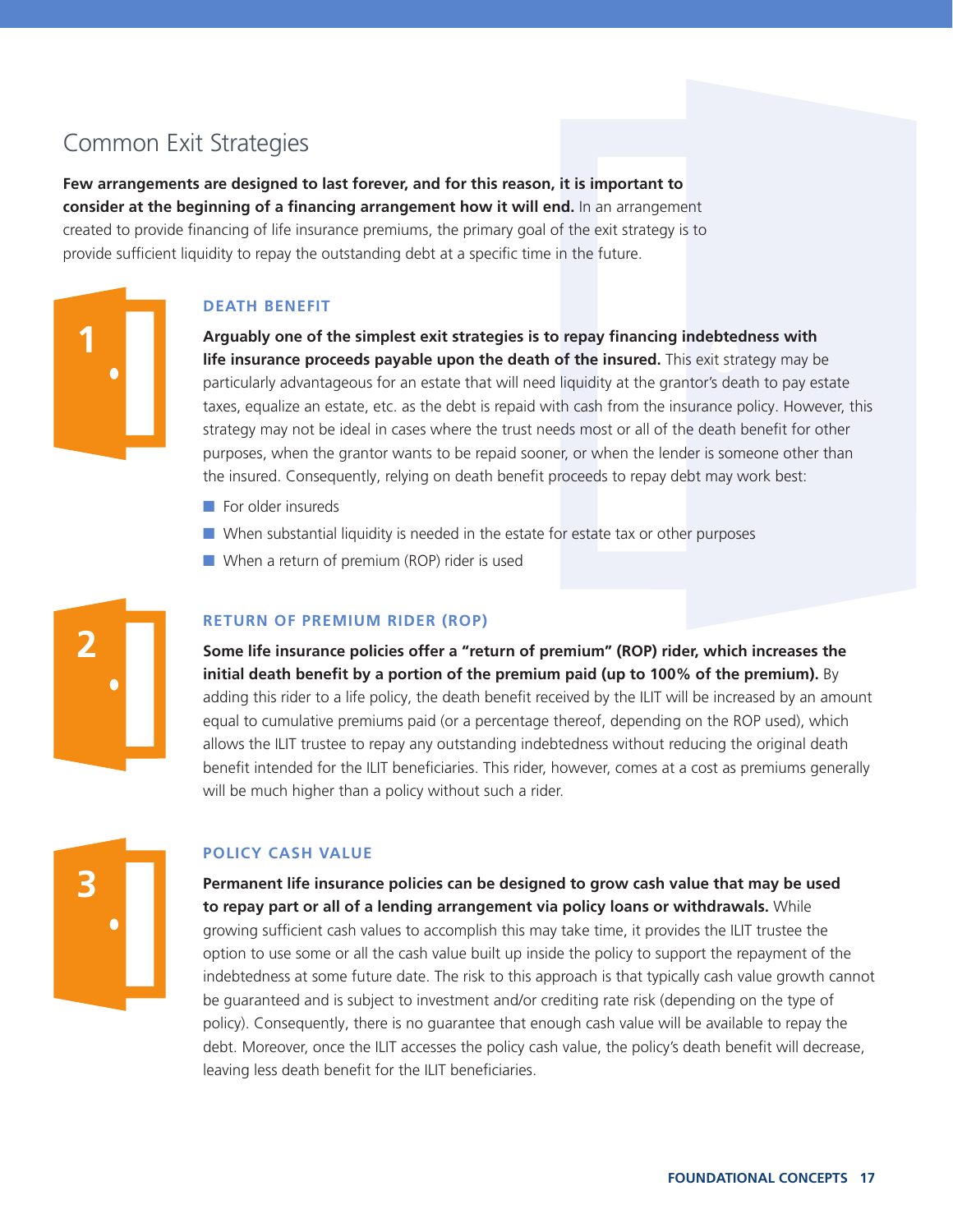

#### **GRANTOR RETAINED ANNUITY TRUSTS (GRATS)**

**A GRAT is an irrevocable trust into which an individual transfers property and retains the right to receive a fixed dollar amount (the "annuity") from the trust each year for a specified term of years.** At the end of the term, any property remaining in the GRAT passes to the remainder beneficiary  $- e.g.,$  the ILIT – and the ILIT trustee can use this remainder to help repay any outstanding debt obligation.

For gift tax purposes, the value of the gift is the present value of the property transferred less the present actuarial value of the stream of annuity payments based on interest rates published monthly by the government under IRC §7520 (the "Section 7520" rate). Often, the GRAT is designed so that the value of the stream of annuity payments is identical to the value of the transferred property, resulting in no gift (or a very minimal gift) to the trust.



#### **CHARITABLE LEAD TRUSTS**

**Similar to the GRAT strategy discussed above, the Charitable Lead Trust ("CLT") is a discounted giving technique with a charitable twist, and may be especially attractive to charitably inclined clients.** The grantor creates a CLT and names a charitable income beneficiary and a non-charitable remainder beneficiary. For a term of years, the charitable beneficiary will receive a specified annual payment. At the end of that term, the CLT will terminate and whatever remains in the trust on that date will be distributed to the remainder beneficiary. Thus, the grantor has made two gifts presently of separate future interests:

- **1** A gift to the charity of the annuity payments
- **2** A present gift to the non-charitable beneficiary of the future interest in the trust remainder

The value of the taxable gift to the non-charitable beneficiary is reduced by the present value of the charitable annuity and discounted as a future interest (a right to be paid years after the gift is made). As with the GRAT, the taxable gift may be reduced by the discounts to be zero. To the extent that the CLT realizes the greater of earnings or appreciation than the assumptions anticipated, the remainder beneficiary (e.g., ILIT) will receive the liquidity needed to roll out of a financing arrangement. As an additional benefit, incorporating a CLT as part of the client's planning may provide the client with a valuable income tax deduction associated with the portion of the trust that will benefit the designated charity.



#### **ANNUAL EXCLUSION GIFTS**

**Sufficient liquidity to fund the exit from a financing arrangement can also be built up gradually using annual exclusion gifts.** If annual exclusion gifts are made to a trust over many years, these gifts (and the earnings associated therewith) will grow and be available as liquidity to retire any outstanding debt made to finance life insurance in the ILIT.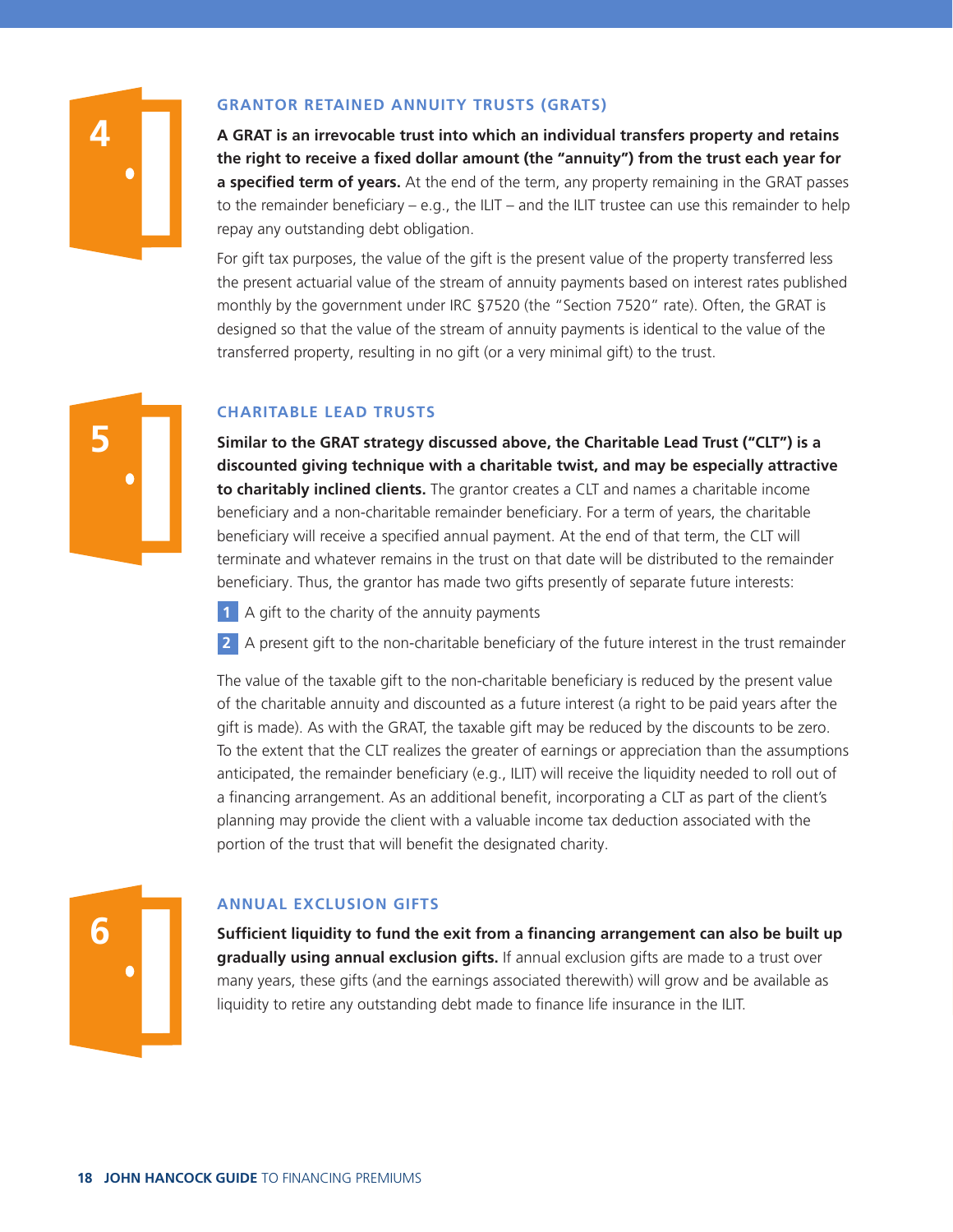#### **HYPOTHETICAL CASE STUDY**

**SITUATION: Caroline creates an ILIT, which will purchase a life insurance policy with a 9 pay premium and at the same time that the ILIT is created, she will simultaneously create a nine-year GRAT.**



#### BENEFITS OF GRATS

The ILIT now owns a fully paid-up life insurance policy, and Caroline has received back all of the original assets. Most importantly, no gift or estate taxes have been incurred.

\*Assumes the assets inside the GRAT appreciate at 6.5% per year over the term of the GRAT.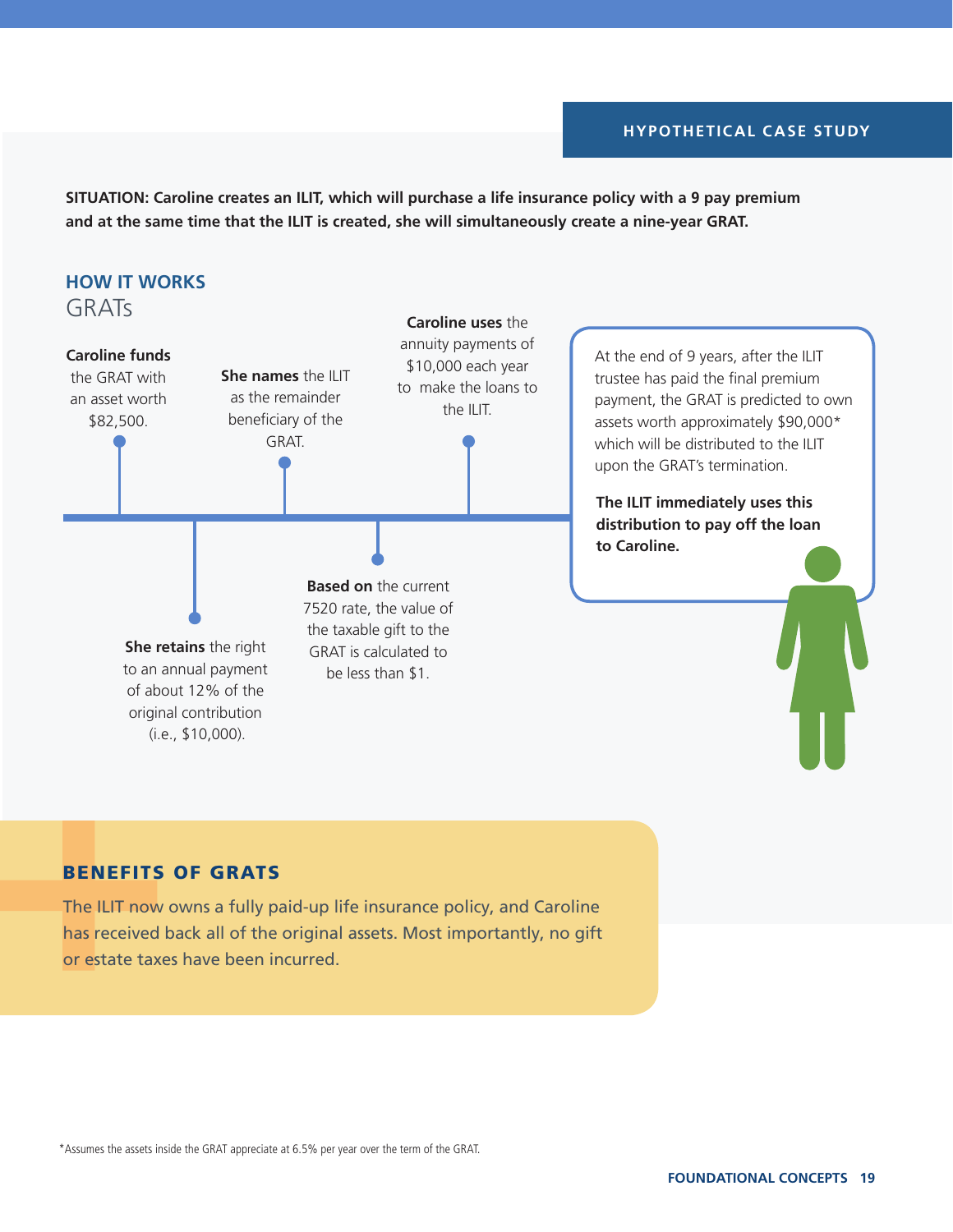### **SUMMARY**

These foundational principles are imperative to creating and implementing a successful financing technique. Once this solid foundation has been built, advising clients about what type of financing option may work best becomes much easier and will largely depend on the type of assets the client owns and the ability to make gifts.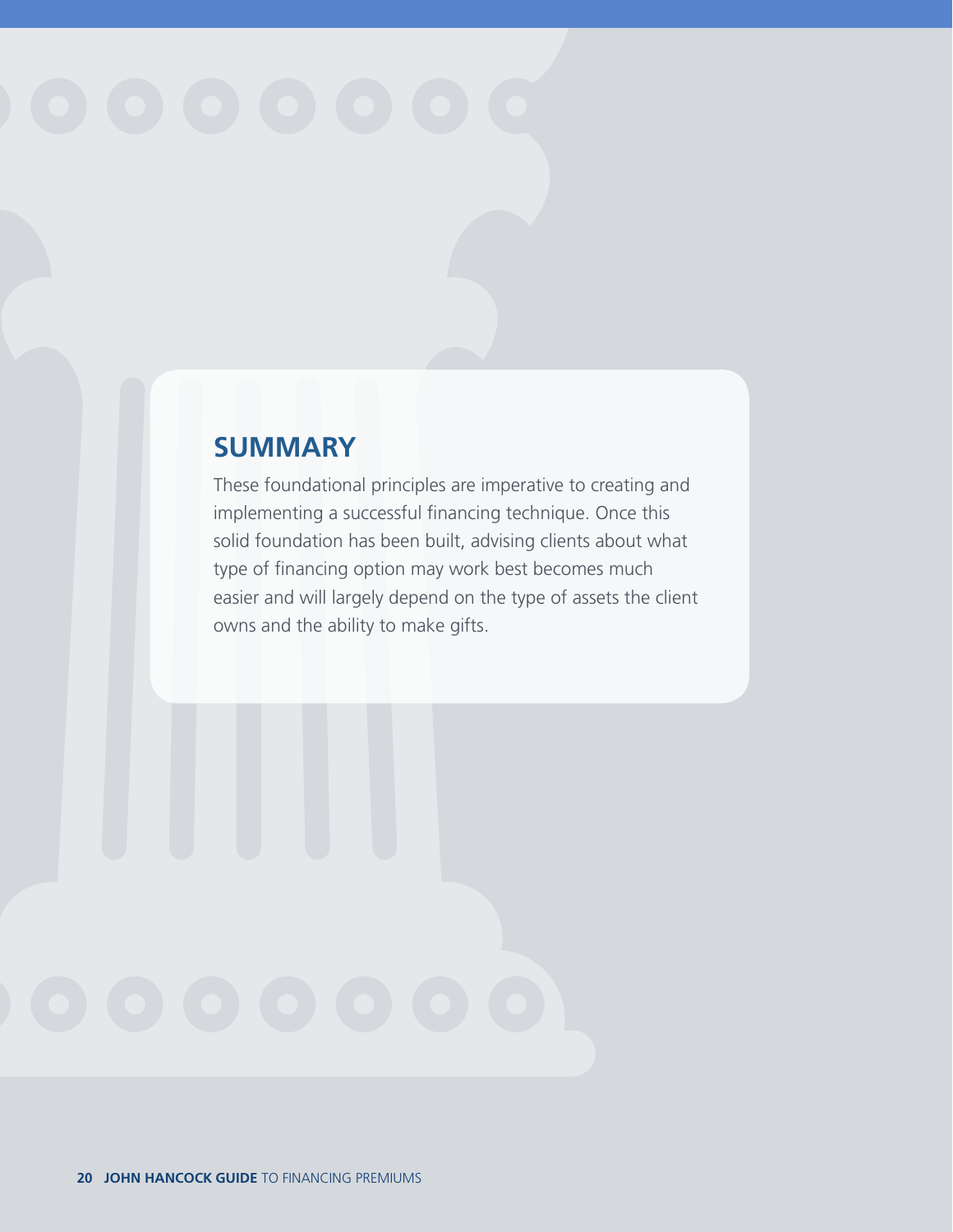## Choosing a Financing Technique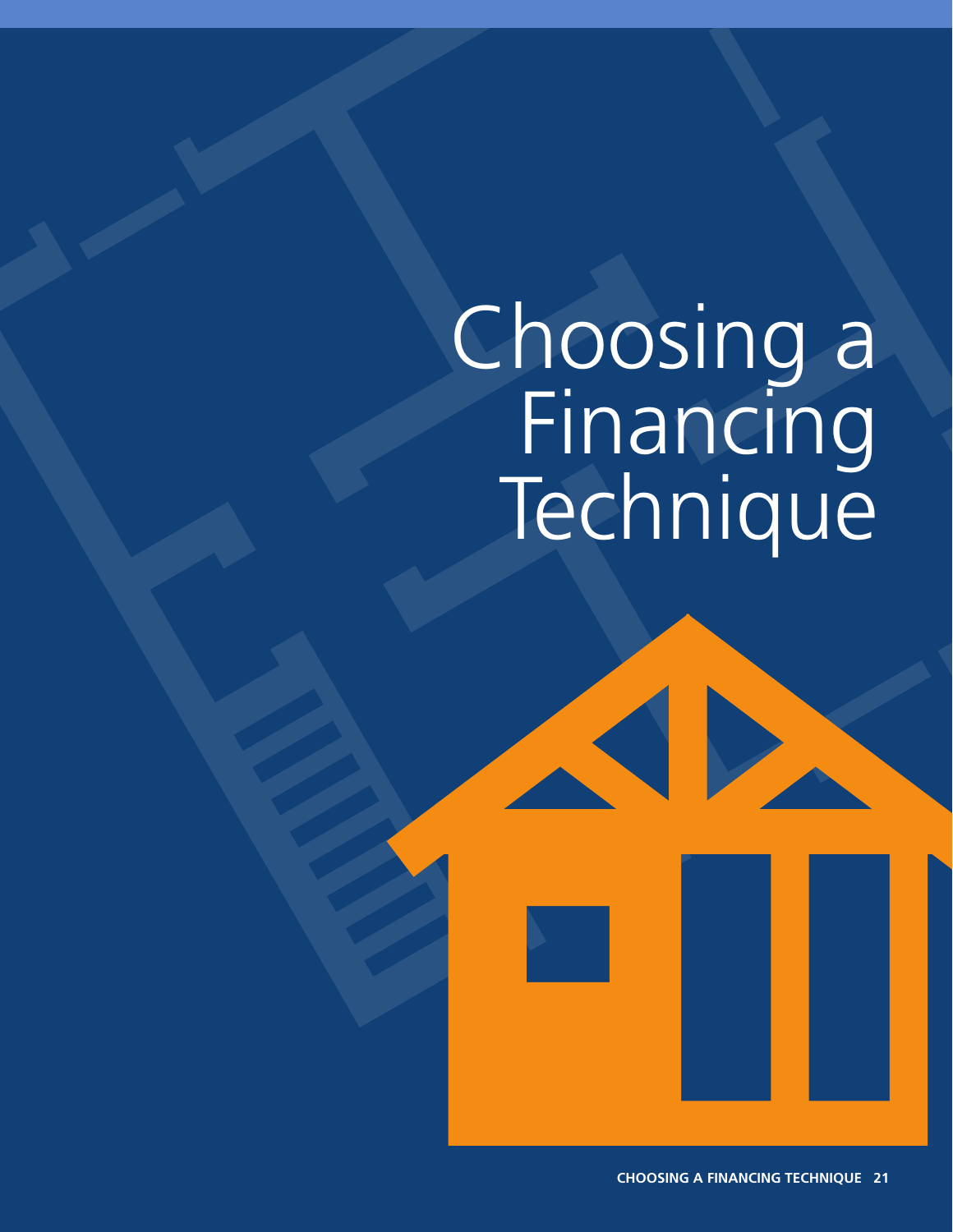**HERE ARE SOME KEY QUESTIONS** to ask your clients to start the financing conversation and help them choose the right technique for their planning needs.

#### **STEP 1:**

Assess the client's ability to make a gift.

(If you know client has no gifting available, move to Step 2.)

How many children or grandchildren does the client have? Does the client already make annual exclusion gifts to some or all of these individuals? Has the client made any gifts that have reduced his or her lifetime exemption? If so, how much exemption, if any, is available? Does the client have any existing trusts? If so, how were they funded and what type of assets do these trusts own? Are they grantor or nongrantor trusts?

#### **STEP 2:**

Assess the client's estate to determine which financing technique may be a viable option.

(If the client does not have gifting available, the good news is that there are many financing options available. However, in order to narrow down the options, there needs to be some fact finding to understand the make up of the client's estate.)

- $\blacktriangleright$  Is there liquidity in the client's estate? How much cash does the client have on hand? What types of assets are held in the estate — real estate, securities, business interests, etc.? What is the rate of appreciation on these assets? Are these assets producing income? If so, what is the historical rate of return?
- Are there any restrictions that would prevent the client from transferring these assets into a trust, even for a short period of time?
	- **–** Restrictions might include:
		- (i) a transfer restriction on business interests pursuant to an operating agreement or buy-sell agreement; or
		- (ii) asset is subject to debt and cannot be transferred.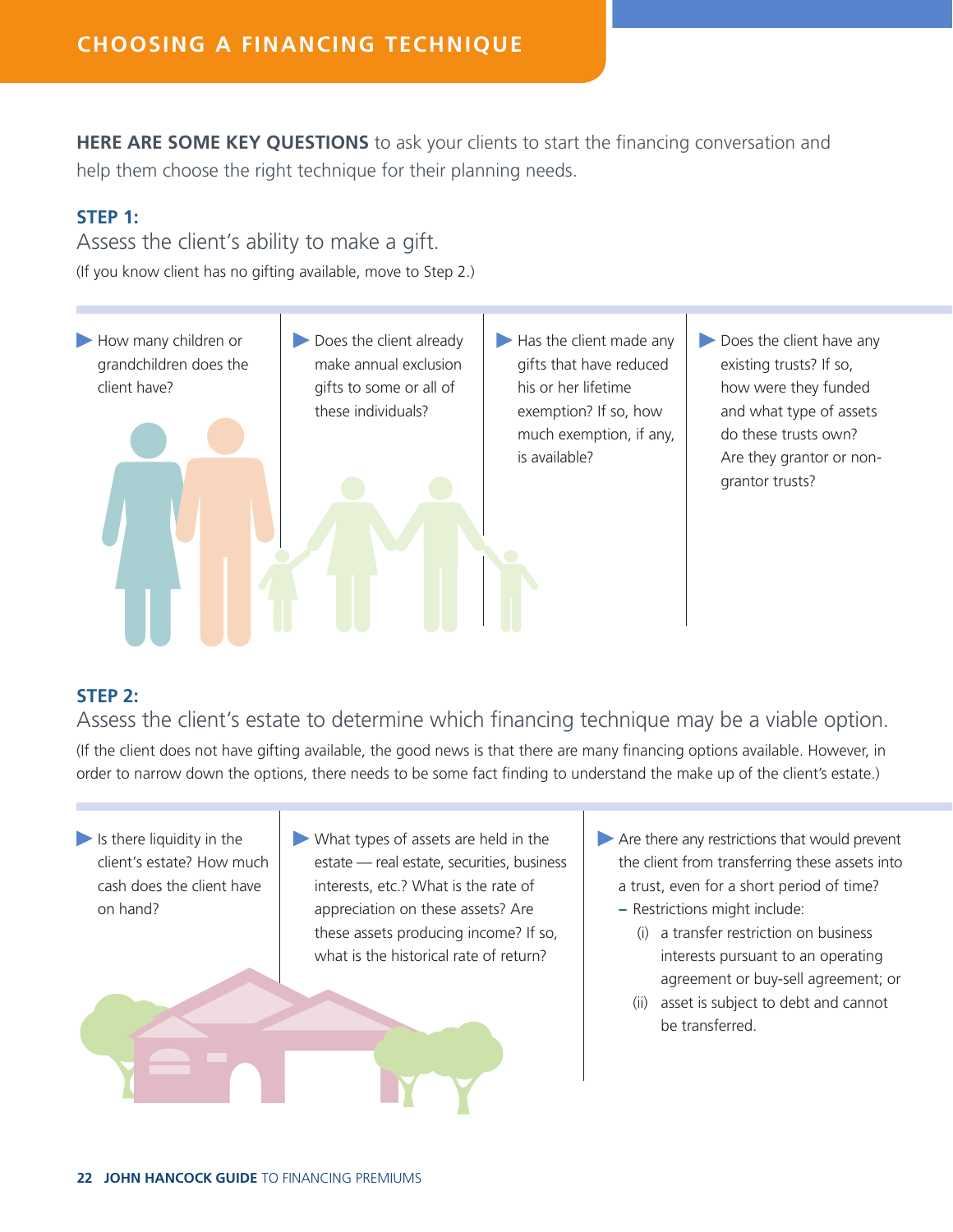If the client has gifting available, is he or she opposed to making gifts that will reduce his or her lifetime exemption?

Ultimately, you are looking to get a pulse check on the client's ability and willingness to make gifts.

This is also a great way to uncover prior planning done by the client and find "hidden" assets that are already outside of the estate, but may be available to help fund the purchase of life insurance.

**If the client is open to making gifts,** it is generally prudent to start a conversation about paying premiums using some type of gifting.



**Also, remember** that with married couples, gifting amounts are doubled so there may be more exemption available.

Has the client used credit and loans in the past to build his or her net worth? Does the client have access to a line of credit or a strong banking relationship?

Knowing the type of assets and liquidity held inside the client's estate will be critical to determining whether or not the client is a good candidate for one or more financing strategies.



**For example:** A client with a lot of liquidity may be best served by using a private financing technique to fund premiums inside an ILIT. Alternatively, a client with little liquidity, but income-producing assets, may benefit from a sale of those assets to a grantor trust.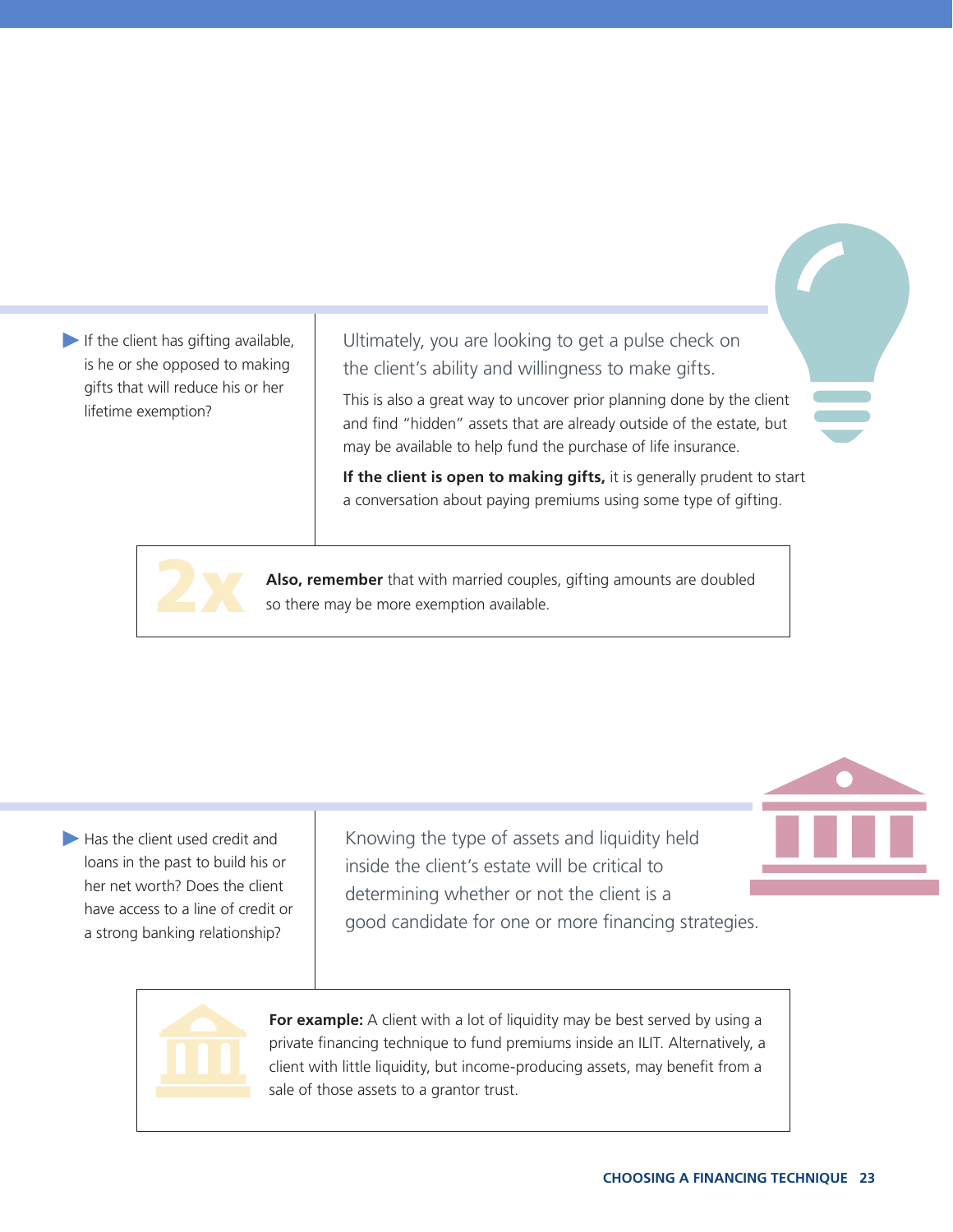**To help choose a financing technique** that is best suited to a particular client, consider the following:



#### **WHAT TYPE OF ASSETS DOES THE CLIENT PREDOMINATELY OWN?**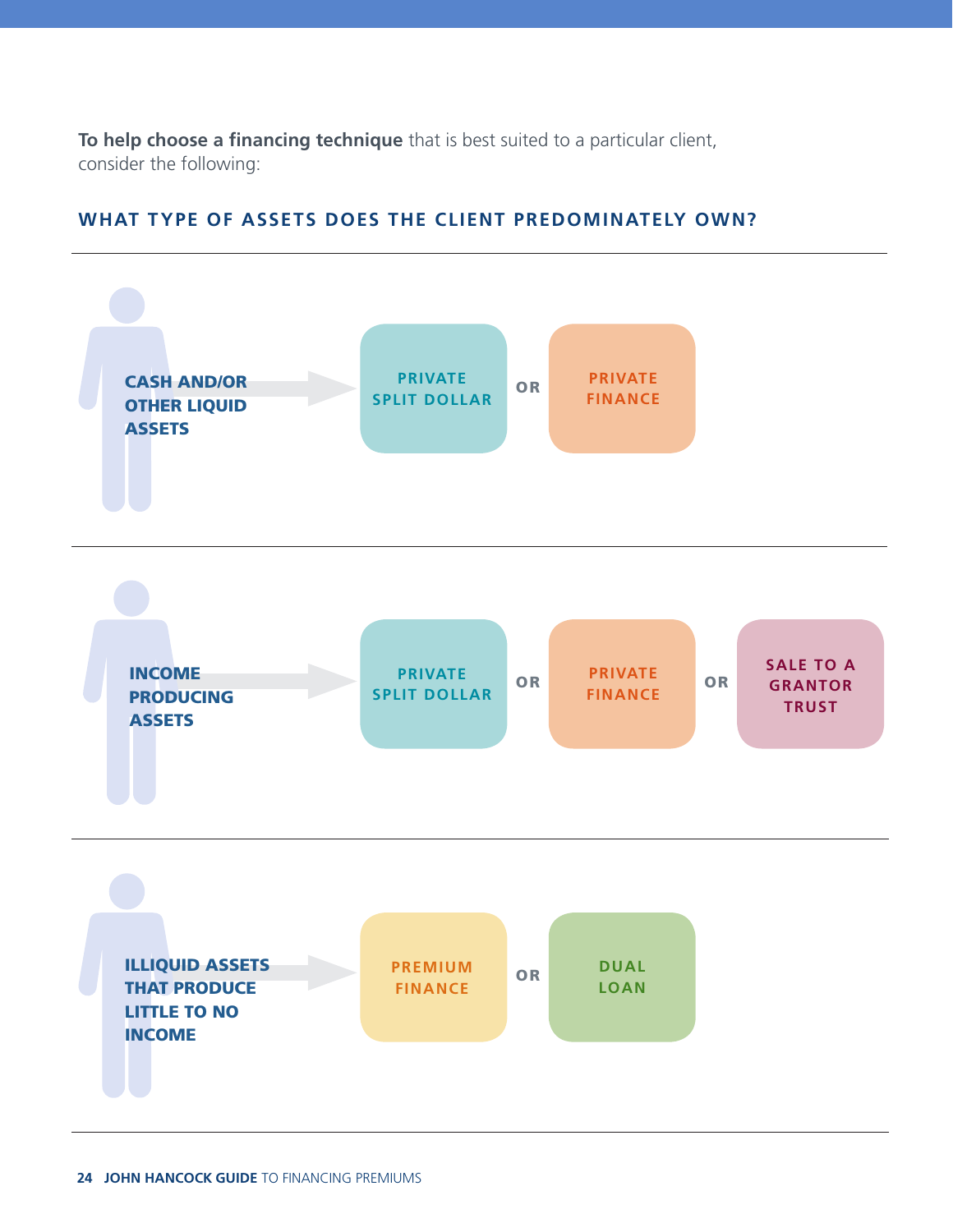## Private Financing

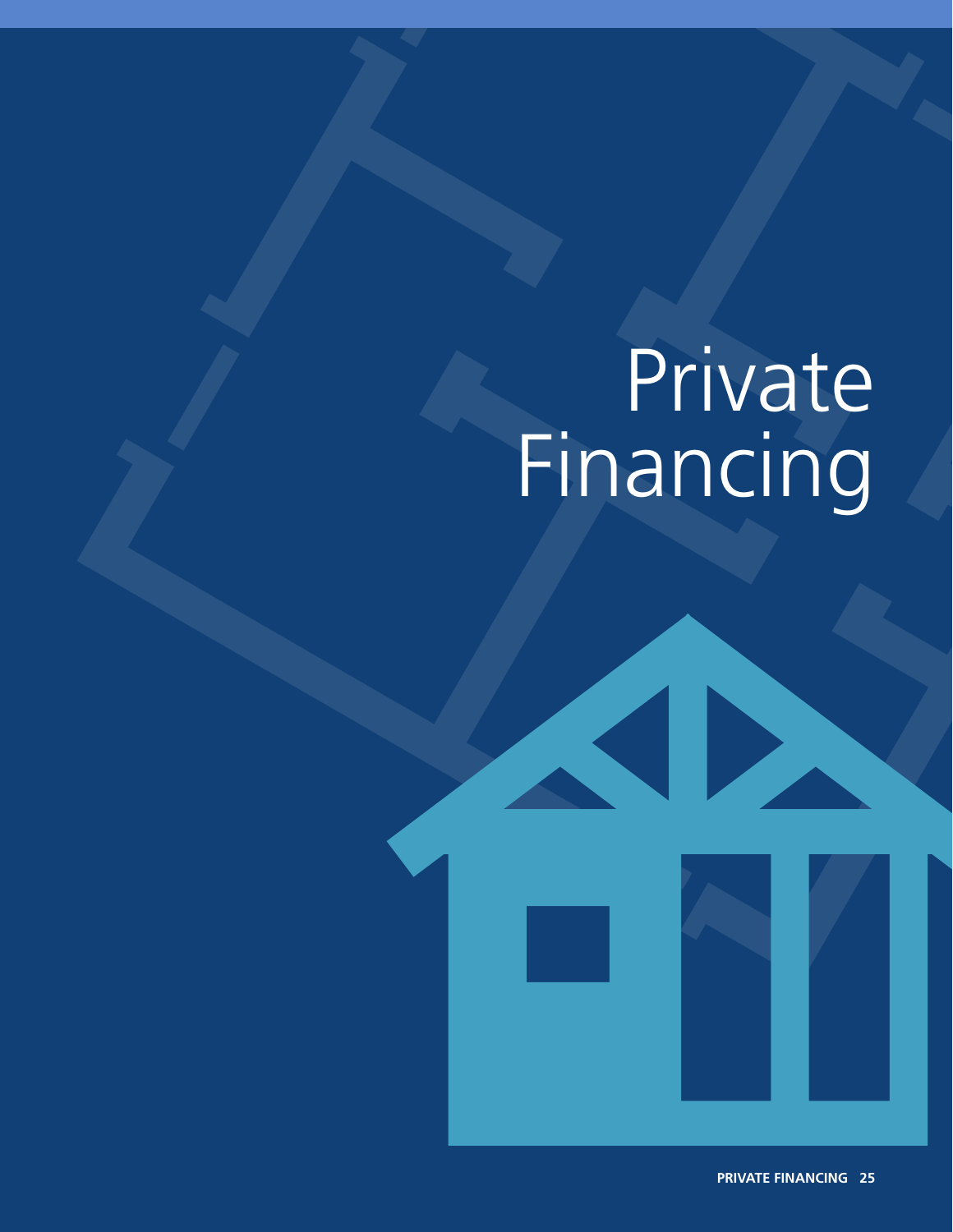#### **PRIVATE FINANCING IS THE FUNDING OF LIFE**

**INSURANCE PREMIUMS** through a personal loan between a grantor and his or her irrevocable life insurance trust (ILIT).

**In this regard, the grantor of the trust acts as the "bank" and lends the ILIT an amount of cash necessary to acquire and make the premiums on a life insurance policy (usually on the grantor's life).** 

The trustee is usually charged with the management of the loan assets and utilizes the cash lent to the trust to make the premium payments on the life insurance policy.

#### **A LENDING TECHNIQUE THAT:**

- **Requires cash**
- **Offers flexibility in plan design**
- **Relies on AFR rates**

#### **HOW IT WORKS**

**The grantor** creates an ILIT, which will apply for insurance on his or her life; alternatively, a second-to-die policy could be purchased on the lives of the grantor and his or her spouse.

**The grantor** then enters into a loan agreement whereby he or she lends money to the trust to pay the insurance premium in return for a promissory note.

**1 2 3 4**

- The loan can be paid annually or in a lump sum.
- The note must charge an appropriate rate of interest, e.g., at or above the appropriate Applicable Federal Rate (AFR).

**The trust** uses the borrowed funds to pay the insurance premiums. If the trust has borrowed a lump sum amount, any excess funds will typically be invested and/or used to pay interest back to the client each year.

 $\blacksquare$  The insurance policy may be used as collateral to secure the loan; the grantor's attorney should determine if collateral is necessary.

**At the end of the loan period,** the trust repays the debt using assets held in the trust.



#### **WHO CAN BE THE LENDER?**

#### **When appropriate, the following parties may also be potential lenders to an ILIT:**

- A parent or grandparent of the grantor
- A previously established trust created by the grantor
- A trust where the grantor is a beneficiary
- A family limited partnership or other family entity with liquidity

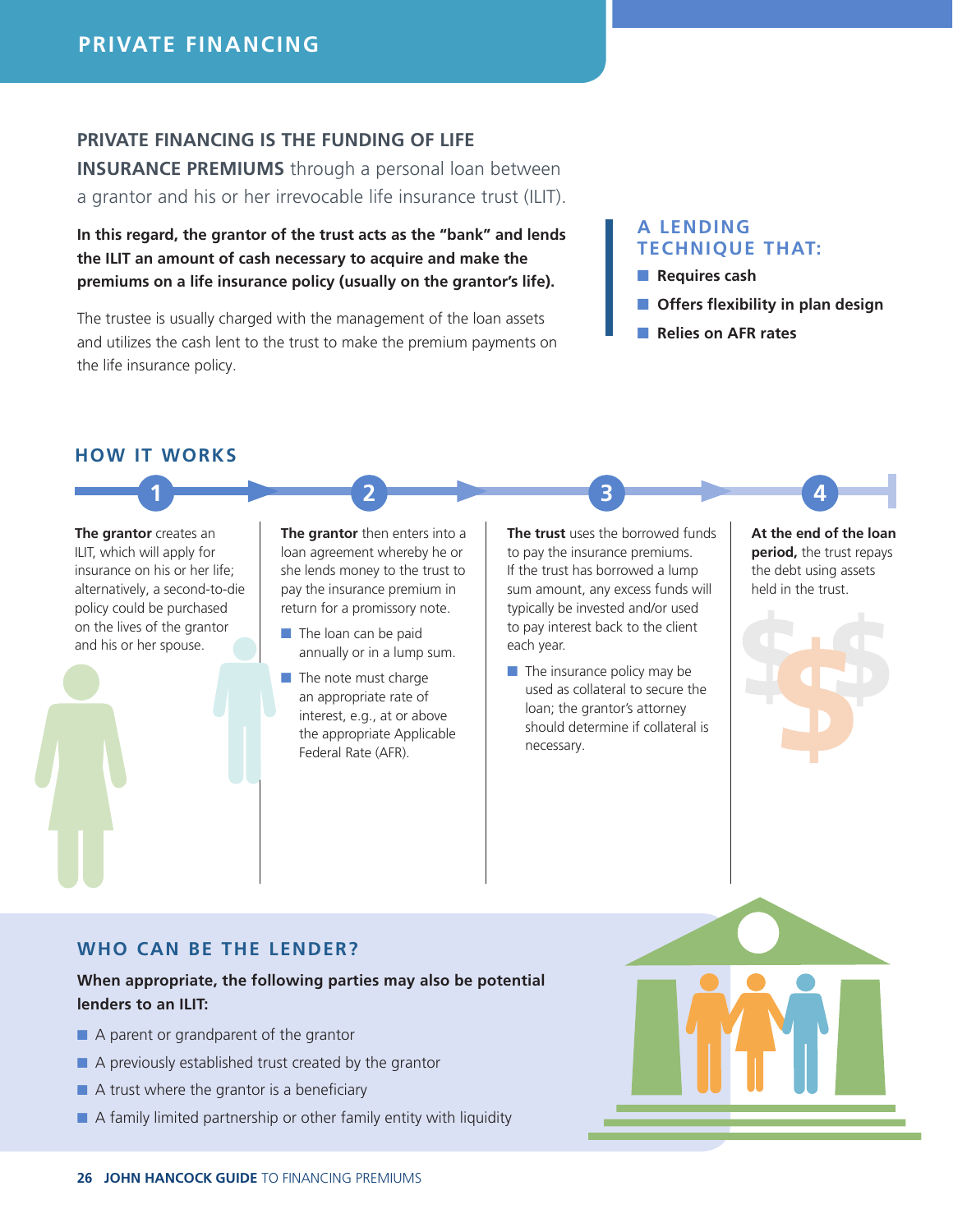#### **Loan Terms**

One of the most appealing aspects of private financing is the flexibility provided to both the grantor and the trustee in arranging the type and term of the loan. Some of the factors to consider include:

#### **SIZE OF THE ANNUAL PREMIUM**

Often, the larger the premium, the longer the loan term will be.

#### **DURATION OF PREMIUM PAYMENTS**

In many cases, the loan term will match the number of premium payments on the policy. While this is not required, most insureds like to see the "entire transaction" terminate at the same time, i.e., when the premium payments end, the loan is repaid.

#### **CURRENT INTEREST RATE ENVIRONMENT**

If the interest rate environment is low and predicted to rise, some planners like to lock in the low rates currently available for as long as possible. If the current rate environment is high and expected to fall, some planners prefer shorter term loans and refinance the note when interest rates begin to fall.

#### **REPAYMENT EXPECTATION**

How long can the client afford to be without the amount loaned? Does he or she have these funds earmarked for a specific future use? In order for the client to embrace a private financing arrangement, you must gauge his or her willingness to be without these cash assets for a period of time.

#### **LIQUIDITY**

If the client has substantial liquidity and does not currently need these funds to support lifestyle, repay debt, etc., a lump-sum loan with an arbitrage approach should be considered. If the client has less liquidity but has business interests or other assets that are appreciating in value, a smaller lump sum loan or annual loans may be a better fit.

Consider how each of these factors play a role in the following case studies, which represent some of the most popular case designs for this technique.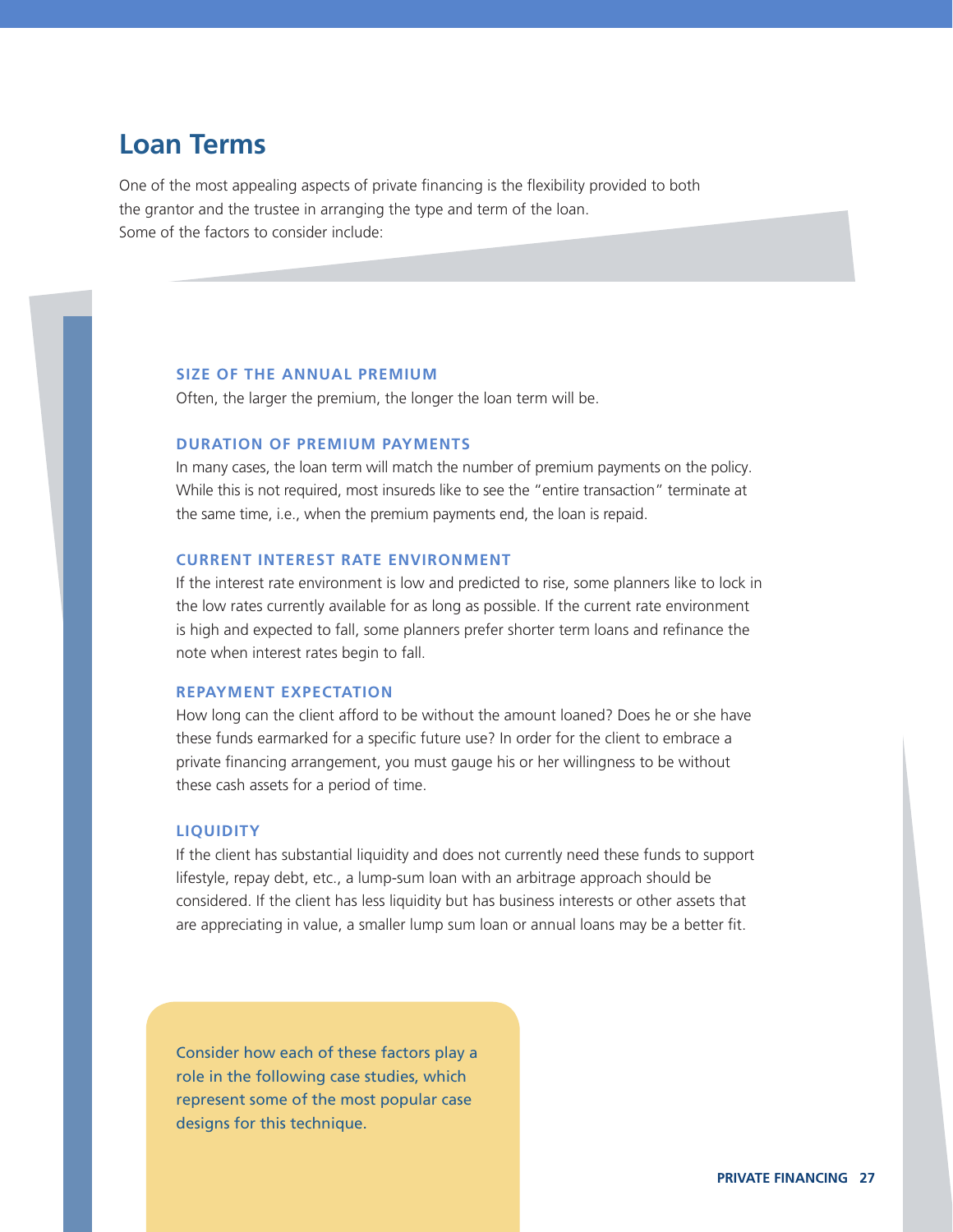### **Lump Sum Loan Approaches**

#### **SCENARIO 1**

Paying Premiums With Arbitrage

Molly and Liam Fitzpatrick, an affluent married couple both age 65, have a life insurance need of \$2,000,000. They would like to leverage their assets to pay for the insurance premiums without using any of their lifetime exemptions. **Molly lends \$1,423,429 to her ILIT in return for a promissory note with a 2.5% midterm AFR interest rate and 9 year term.** The trustee invests the \$1,423,429 into a commercial bond that pays an annual income amount of 6% (or \$82,586) per year. The life insurance policy design reflects a 9 year annual premium of \$47,000 on a survivorship policy on Molly and Liam's life with a death benefit of about \$2,000,000. The trustee will use the \$82,586 of annual cash flow to:

- Make annual loan interest payments of \$35,586 to Molly
- Pay the \$47,000 insurance premium each year for 9 years

**At the end of the 9 years, the original \$1,200,000 borrowed is used to repay the loan.** See chart below.

| <b>YEAR</b> | <b>OUTSTANDING</b><br><b>LOAN</b><br><b>AMOUNT</b> | <b>ANNUAL</b><br><b>LOAN INTEREST</b><br>AT 2.5% | <b>ANNUAL</b><br><b>INSURANCE</b><br><b>PREMIUM</b> | <b>TRUST FUND</b><br><b>GROWTH</b><br>AT 6% | <b>LOAN</b><br><b>REPAYMENT</b> | <b>TRUST</b><br><b>SIDE FUND</b> | <b>LIFE INSURANCE</b><br><b>DEATH</b><br><b>BENEFIT</b> |
|-------------|----------------------------------------------------|--------------------------------------------------|-----------------------------------------------------|---------------------------------------------|---------------------------------|----------------------------------|---------------------------------------------------------|
| $1 - 8$     | \$1,423,429                                        | \$35,586                                         | \$47,000                                            | \$82,586                                    |                                 | \$1,200,000                      | \$2,000,000                                             |
| 9           | \$1,423,429                                        | \$35,586                                         | \$47,000                                            | \$82,586                                    | \$1,200,000                     | $\overline{\phantom{m}}$         | \$2,000,000                                             |

As illustrated, this strategy did not require the grantor to use any annual exclusion gifts or lifetime exemption gifts in order to fund the policy inside the trust. The policy is funded solely from the investment return on the borrowed amounts.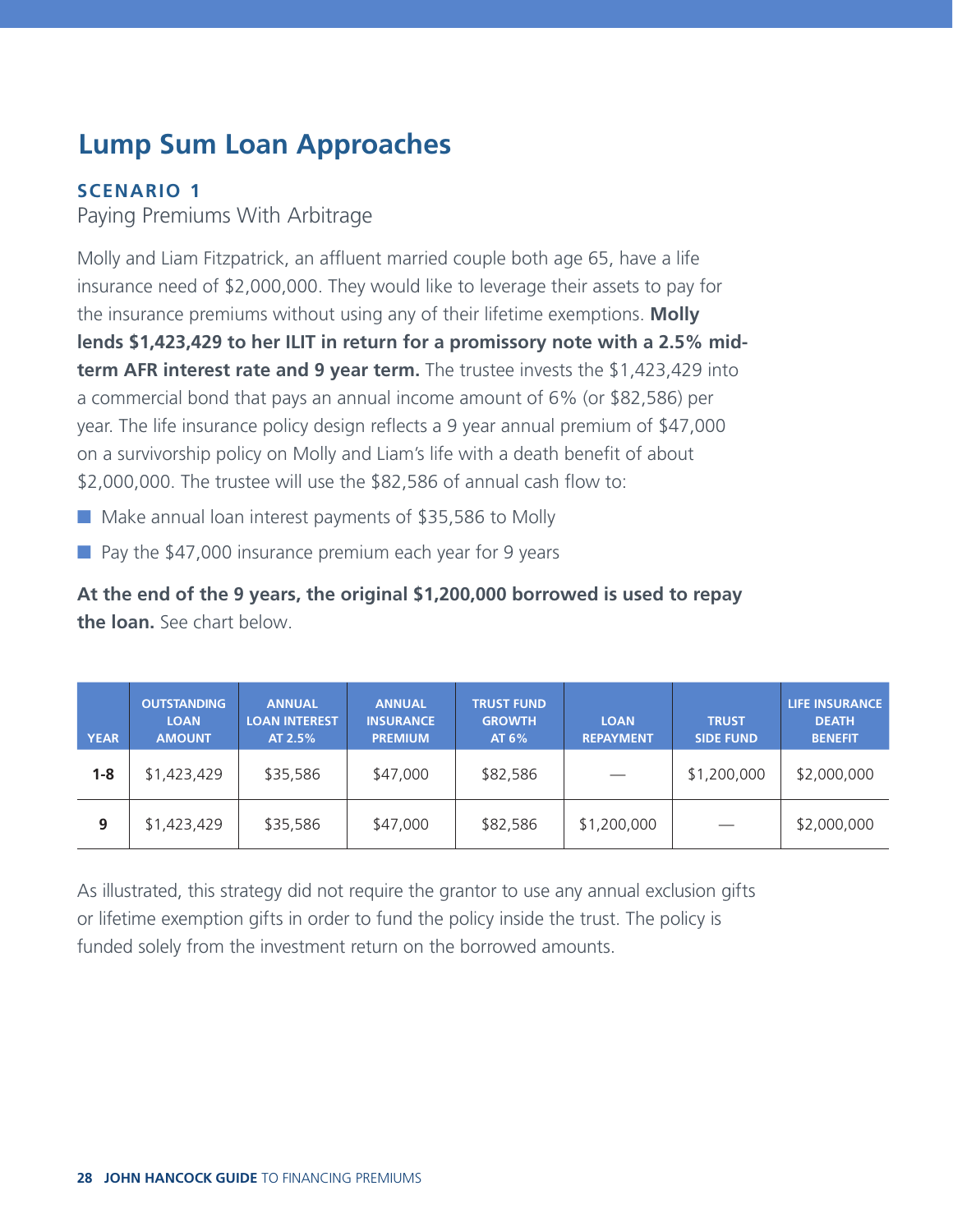#### **POTENTIAL RISK AND SOLUTIONS TO MITIGATE THE RISK**

This example reflects a fixed loan interest rate, fixed life insurance premium, and a fixed loan term; consequently, the only risk element is the investment return rate.

**In the event the investment return is less than the 6% assumed, there are a few options available to minimize the impact:**

#### **1. MAKE GIFTS TO COVER THE "SHORTFALL"**

Molly could make annual exclusion gifts and/or gifts using her lifetime exemption to cover the amount of the shortfall. This may come in the form of Molly actually gifting money or assets to the trust or could result from her forgiving some of the debt. The grantor may even consider making annual exclusion gifts each year, regardless of return on the investments inside the trust, to help build a side fund to cover any unexpected shortfalls in the future.

#### **2. REFINANCE THE NOTE**

Molly, as the lender, and the trustee may arrange to refinance the original note under a new loan arrangement for an extended loan period at a new AFR interest rate. For example, the parties may decide to refinance the note for another 3 years under a short-term AFR. Because there are no more premiums due by the end of the original loan term, all positive returns on the invested loan assets in the ILIT can be used to make interest payments and repay principal.

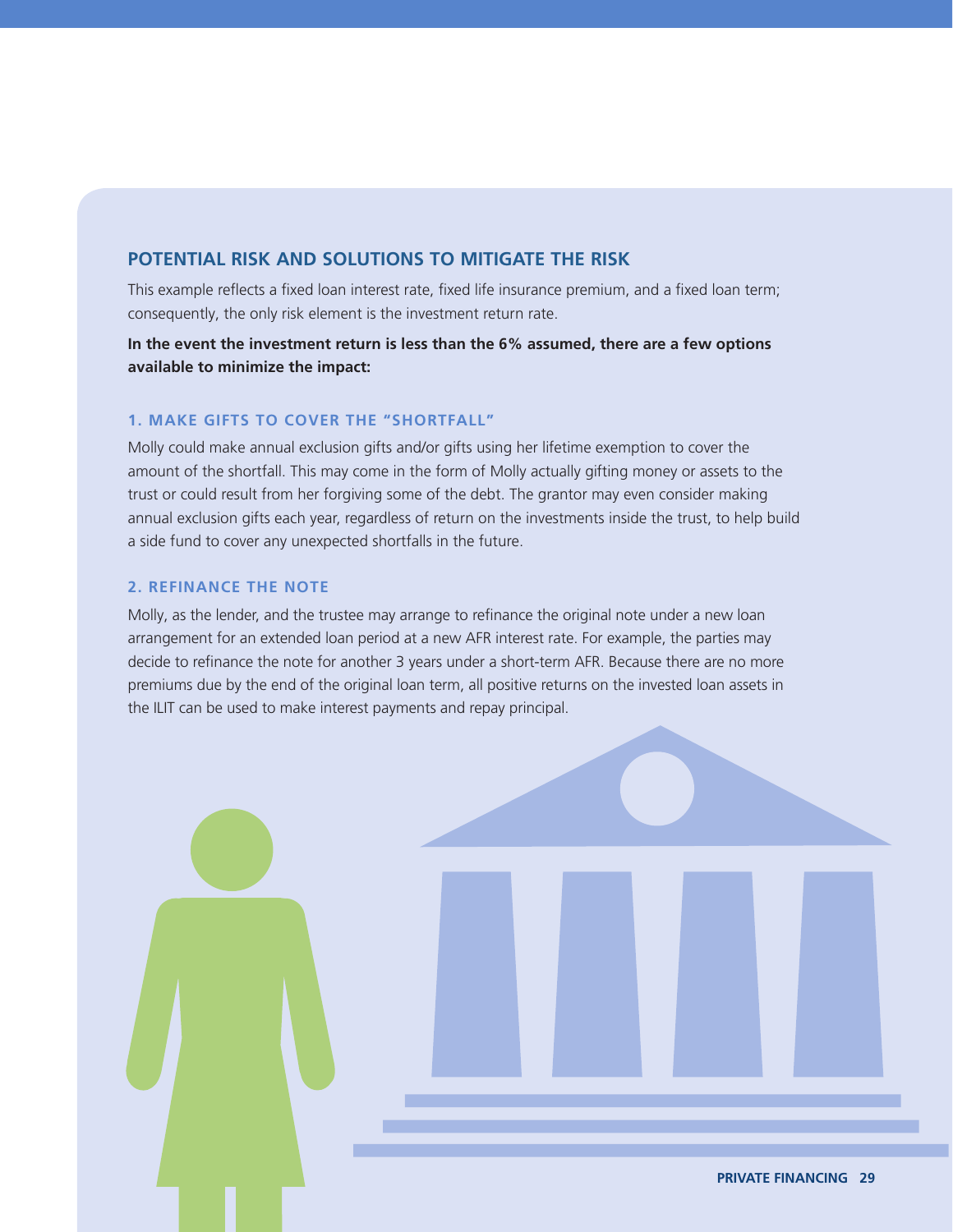#### **SCENARIO 2** Sinking Fund Approach

**In this scenario, Molly, lends her ILIT \$408,286 (instead of \$1,423,429) under a 9 year mid-term AFR Loan at 2.5%.** The trustee again invests the borrowed amount (assume a 6% return) and uses the earnings and a portion of the borrowed principal to:

■ Make the annual premium payment of \$47,000

■ Pay the annual loan interest payment of \$10,207

**As the following chart illustrates, the balance in the trust's side fund slowly decreases each year and is reduced to zero by the end of the loan term.**

| <b>YEAR</b> | <b>OUTSTANDING</b><br><b>LOAN</b><br><b>AMOUNT</b> | <b>ANNUAL</b><br><b>INSURANCE</b><br><b>PREMIUM</b><br>(BOY) | <b>TRUST FUND</b><br><b>GROWTH</b><br>AT 6%<br>(EOY) | <b>ANNUAL</b><br><b>INTEREST DUE</b><br>AT 2.5% | <b>TRUST</b><br><b>SIDE FUND</b><br>(EOY) | LIFE.<br><b>INSURANCE</b><br><b>DEATH</b><br><b>BENEFIT</b> | <b>TRUST DEATH</b><br><b>BENEFIT &amp; SIDE</b><br><b>FUND NET</b><br><b>OF LOAN</b> |
|-------------|----------------------------------------------------|--------------------------------------------------------------|------------------------------------------------------|-------------------------------------------------|-------------------------------------------|-------------------------------------------------------------|--------------------------------------------------------------------------------------|
| 1           | \$408,286                                          | \$47,000                                                     | \$21,677                                             | \$10,207                                        | \$372,756                                 | \$2,000,000                                                 | \$1,964,470                                                                          |
| 3           | \$408,286                                          | \$47,000                                                     | \$17,286                                             | \$10,207                                        | \$295,173                                 | \$2,000,000                                                 | \$1,886,887                                                                          |
| 5           | \$408,286                                          | \$47,000                                                     | \$12,351                                             | \$10,207                                        | \$208,000                                 | \$2,000,000                                                 | \$1,799,714                                                                          |
| 7           | \$408,286                                          | \$47,000                                                     | \$6,807                                              | \$10,207                                        | \$110,053                                 | \$2,000,000                                                 | \$1,701,767                                                                          |
| 9           | \$408,286                                          | \$47,000                                                     | \$578                                                | \$10,207                                        | \$0                                       | \$2,000,000                                                 | \$1,591,714                                                                          |

#### FIGURE 2

#### BENEFITS OF LUMP SUM LOANS

- $\blacksquare$  Fixed loan interest rate for the duration of the term  $-$  eliminating interest rate risk.
- If desired, client can make gifts to the trust to assist with loan interest repayments or reduce the debt.

■ Trustee can invest borrowed amounts in income-producing assets, such as real estate or a securities portfolio, allowing the financial advisor or wealth manager to retain assets under management.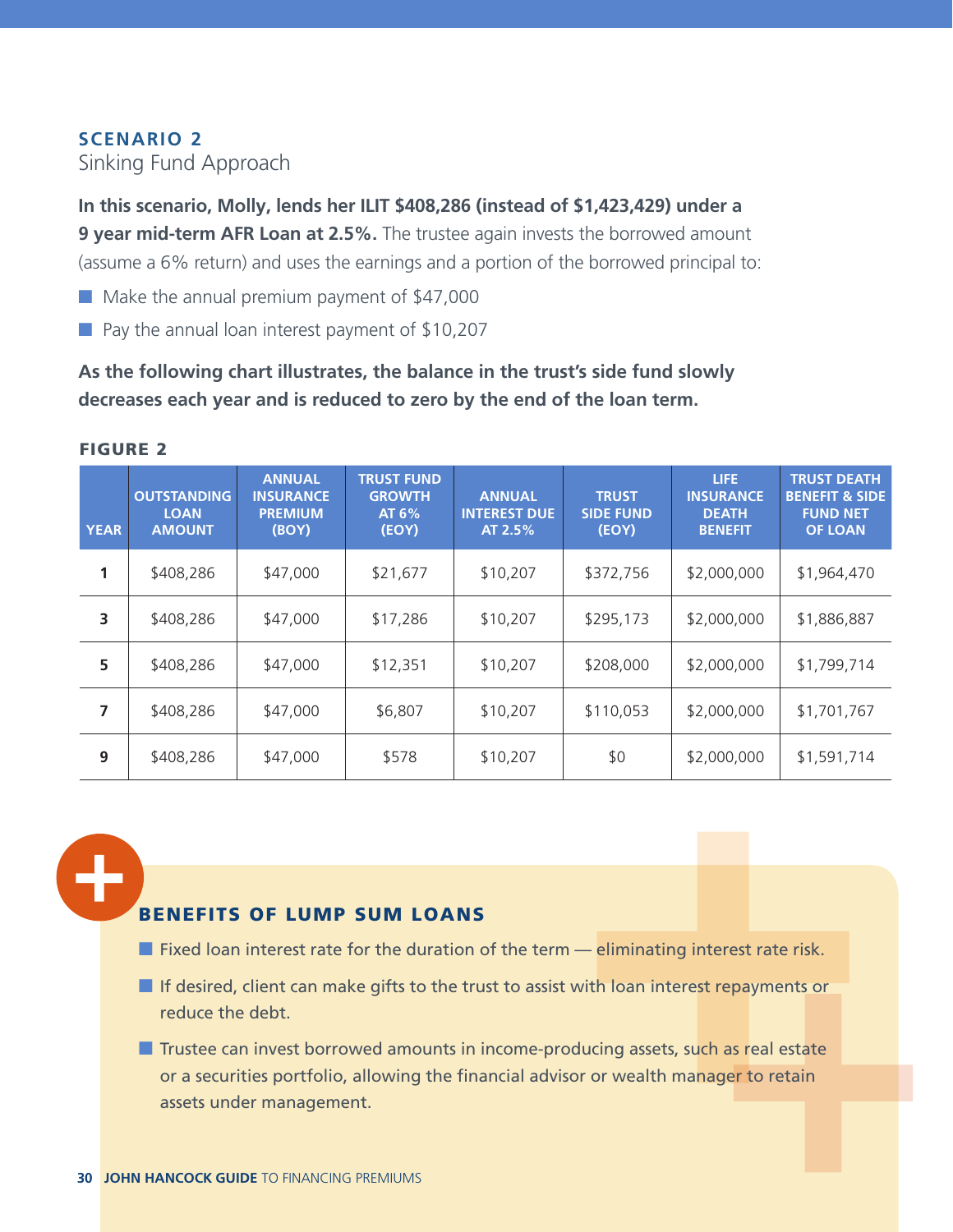#### Exit Strategies

Assume Molly and Liam are still alive at the end of year 9 and the trust has no assets (other than the life policy) from which to repay the loan.

**In order to repay the debt, one of the following exit strategies may be considered:**

#### **GRANTOR RETAINED ANNUITY TRUST (GRAT)**

Assume in the above example Molly creates a 10 year term GRAT at the same time she lends money to the trust, and names the ILIT as the remainder beneficiary of the GRAT. Grantor transfers \$1,920,000 of securities into this GRAT assuming a 3% Section 7520 Rate and a portfolio generating 6% income. Molly will receive 10 annual annuity payments from the GRAT of about \$247,000/year and the projected GRAT remainder of \$410,000 will be distributed to the ILIT at the end of the GRAT term. The trustee will then use the \$410,000 to repay the grantor for the loan, thus completing the transaction.

#### **CHARITABLE LEAD ANNUITY TRUST (CLAT)**

Use of a charitable lead annuity trust in lieu of a GRAT would effectively work the same way as the GRAT, except the \$247,000 annuity payment would be paid to a charity rather than the grantor. At the end of the CLAT term, the ILIT would still receive the CLAT remainder and would use those assets to repay the debt to the grantor on the loan, completing the transaction. Depending on the type of CLAT used (grantor vs. nongrantor), a charitable deduction may be available to Molly for the value of the annuity payments made to the charity.

**Utilizing either a GRAT or a CLAT exit strategy as illustrated allows the grantor to pay for the life insurance owned inside the ILIT and be repaid in a short amount of time without having to make any gifts to the trust.** 

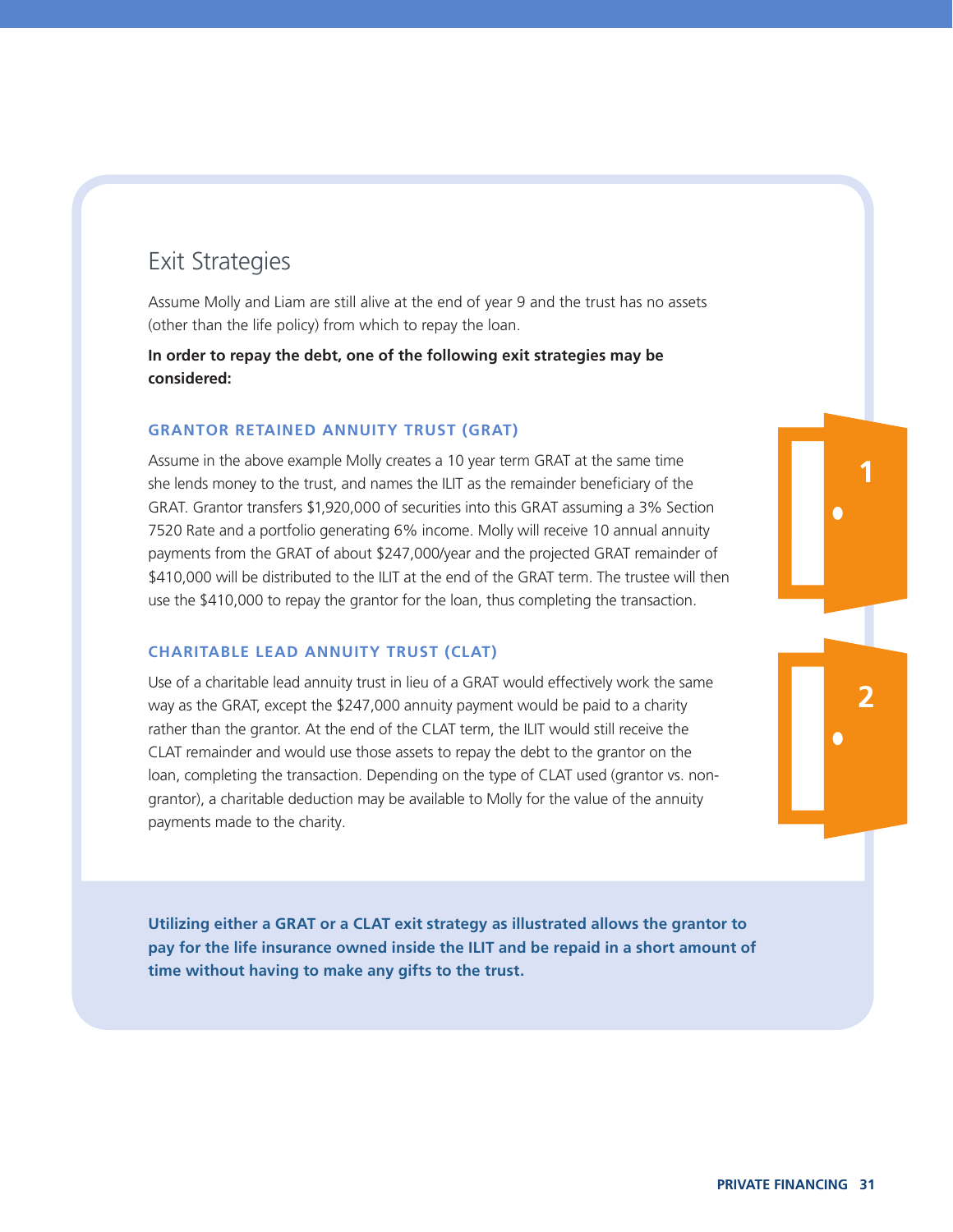### **Annual Loan Approaches**

#### **SCENARIO 1**

#### Annual Loan Approach

Matt King, age 80, applies for a \$2,000,000 life insurance policy with the ROP rider and agrees to enter into an annual private loan arrangement with his ILIT, with each loan payable at his death. The annual premium is \$250,000 per year and the death benefit will go up each year by that amount due to the ROP rider. The loan interest will be paid each year via a gift from Matt to the trust. See chart below.

If Matt dies in year 10, at age 90, the trust will receive \$4,500,000 of death benefit — \$2,500,000 will be used to repay the debt to Matt's estate and the remaining \$2,000,000 will stay in trust. **Despite the size of the premiums, Matt only had to use \$756,250 of gifting in order to have the trustee purchase the policy inside the ILIT.**

| <b>YEAR</b>             | <b>ANNUAL</b><br><b>PREMIUM</b><br><b>LOAN</b> | <b>TOTAL LOAN</b><br><b>BALANCE DUE</b><br><b>ESTATE</b> | <b>LIFE</b><br><b>INSURANCE DB</b> | <b>NET-LIFE</b><br><b>INSURANCE DB</b><br><b>AFTER LOAN</b><br><b>REPAYMENT</b> | <b>ANNUAL</b><br><b>INTEREST RATE</b> | <b>TOTAL</b><br><b>ANNUAL INTEREST</b><br><b>GIFT DUE</b> |
|-------------------------|------------------------------------------------|----------------------------------------------------------|------------------------------------|---------------------------------------------------------------------------------|---------------------------------------|-----------------------------------------------------------|
| 1                       | \$250,000                                      | \$250,000                                                | \$2,250,000                        | \$2,000,000                                                                     | 4.00%                                 | \$10,000                                                  |
| $\overline{2}$          | \$250,000                                      | \$500,000                                                | \$2,500,000                        | \$2,000,000                                                                     | 4.25%                                 | \$21,250                                                  |
| $\overline{\mathbf{3}}$ | \$250,000                                      | \$750,000                                                | \$2,750,000                        | \$2,000,000                                                                     | 4.50%                                 | \$33,750                                                  |
| $\overline{\mathbf{4}}$ | \$250,000                                      | \$1,000,000                                              | \$3,000,000                        | \$2,000,000                                                                     | 4.75%                                 | \$47,500                                                  |
| 5                       | \$250,000                                      | \$1,250,000                                              | \$3,250,000                        | \$2,000,000                                                                     | 5.00%                                 | \$62,500                                                  |
| 6                       | \$250,000                                      | \$1,500,000                                              | \$3,500,000                        | \$2,000,000                                                                     | 5.25%                                 | \$78,750                                                  |
| $\overline{7}$          | \$250,000                                      | \$1,750,000                                              | \$3,750,000                        | \$2,000,000                                                                     | 5.50%                                 | \$96,250                                                  |
| 8                       | \$250,000                                      | \$2,000,000                                              | \$4,000,000                        | \$2,000,000                                                                     | 5.75%                                 | \$115,000                                                 |
| 9                       | \$250,000                                      | \$2,250,000                                              | \$4,250,000                        | \$2,000,000                                                                     | 6.00%                                 | \$135,000                                                 |
| 10                      | \$250,000                                      | \$2,500,000                                              | \$4,500,000                        | \$2,000,000                                                                     | 6.25%                                 | \$156,250                                                 |
|                         |                                                |                                                          |                                    |                                                                                 | <b>TOTAL</b>                          | \$756,250                                                 |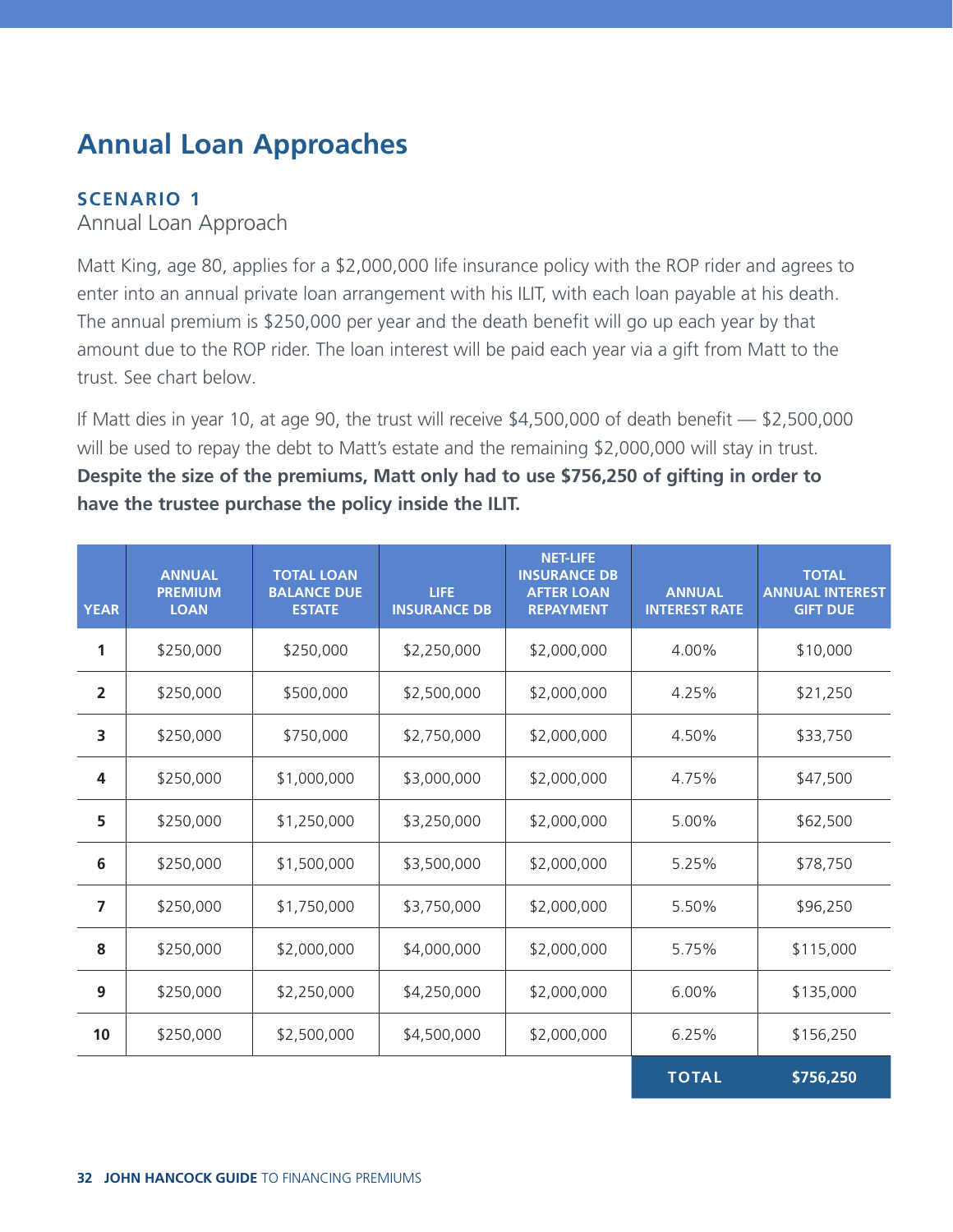#### Annual Loan Considerations

- As opposed to lump sum loans, the interest rates on each annual loan will vary.
- Loan interest must be paid each year or accrued. The grantor may gift to the trust each year to help the trust pay the interest, but caution must be used to avoid belowmarket loan treatment or deferral charges under the Split Dollar Regulations. See §1.7872-15(a)(4) and (h).

#### **COMMON USE OF ANNUAL LOANS**

- Short-term loan arrangements where a more permanent source of funding will be available in the future, but insurance coverage is needed/wanted today
- When lender is advanced in age (e.g., 80+ years old)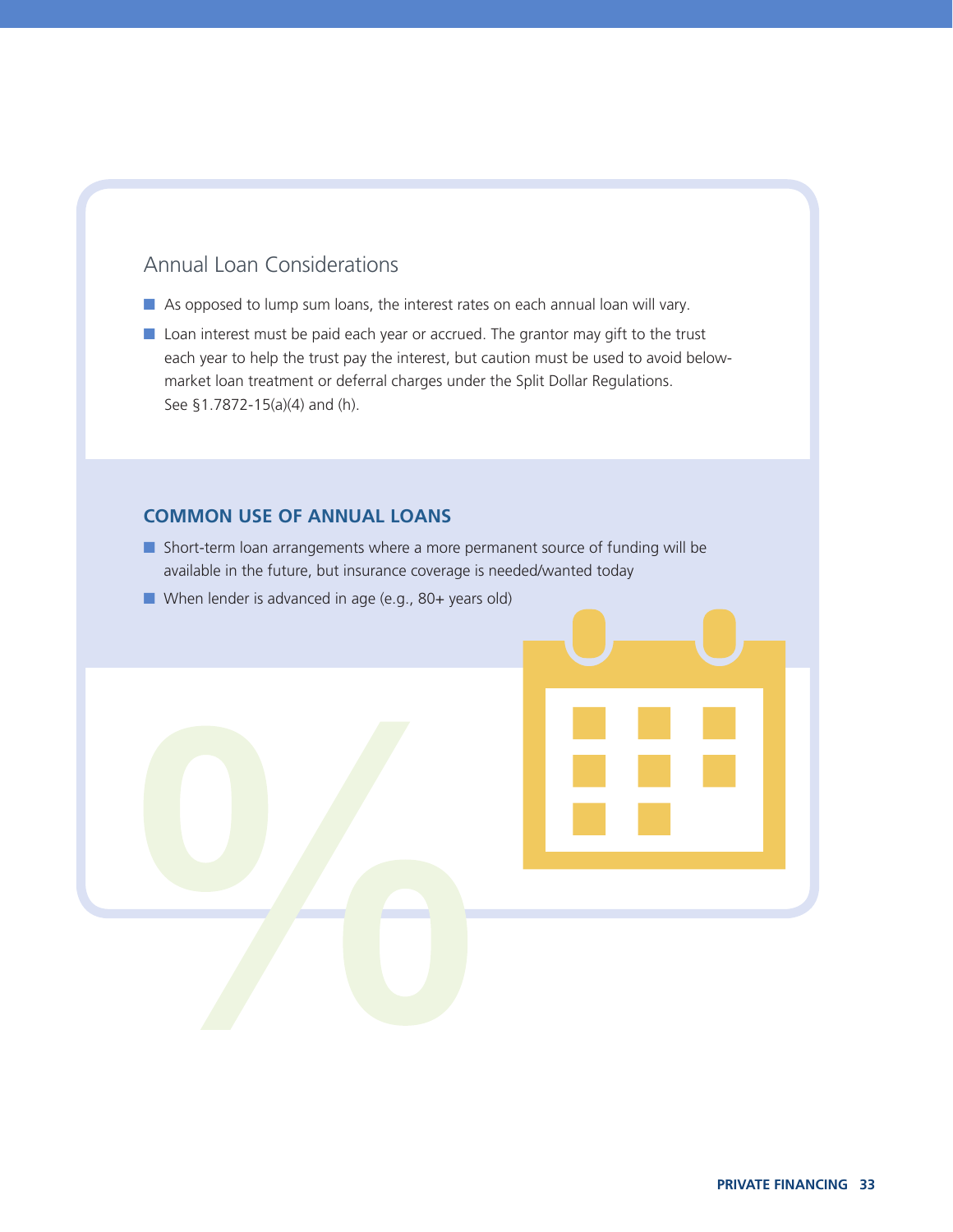### **SUMMARY**

As these examples illustrate, Private Financing is a very flexible arrangement which allows a client the opportunity to create a life insurance funding arrangement in a gift tax efficient manner. This technique can be designed to accommodate a client's asset holdings and risk tolerance, and can be done in conjunction with other wealth transfer and estate planning techniques.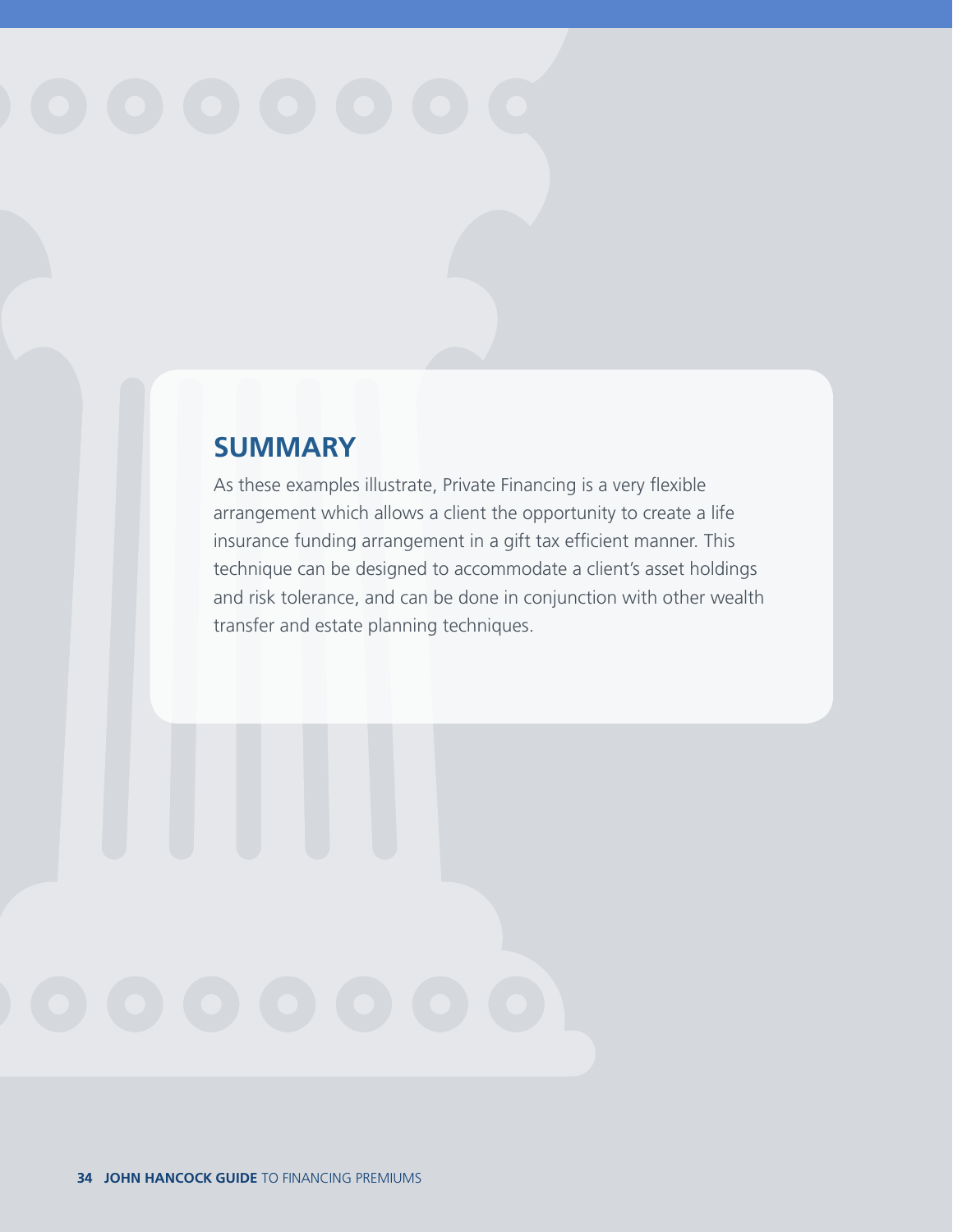## Sale to an Intentionally<br>Defective Grantor Trust

**SALE TO AN INTENTIONALLY DEFECTIVE GRANTOR TRUST 35**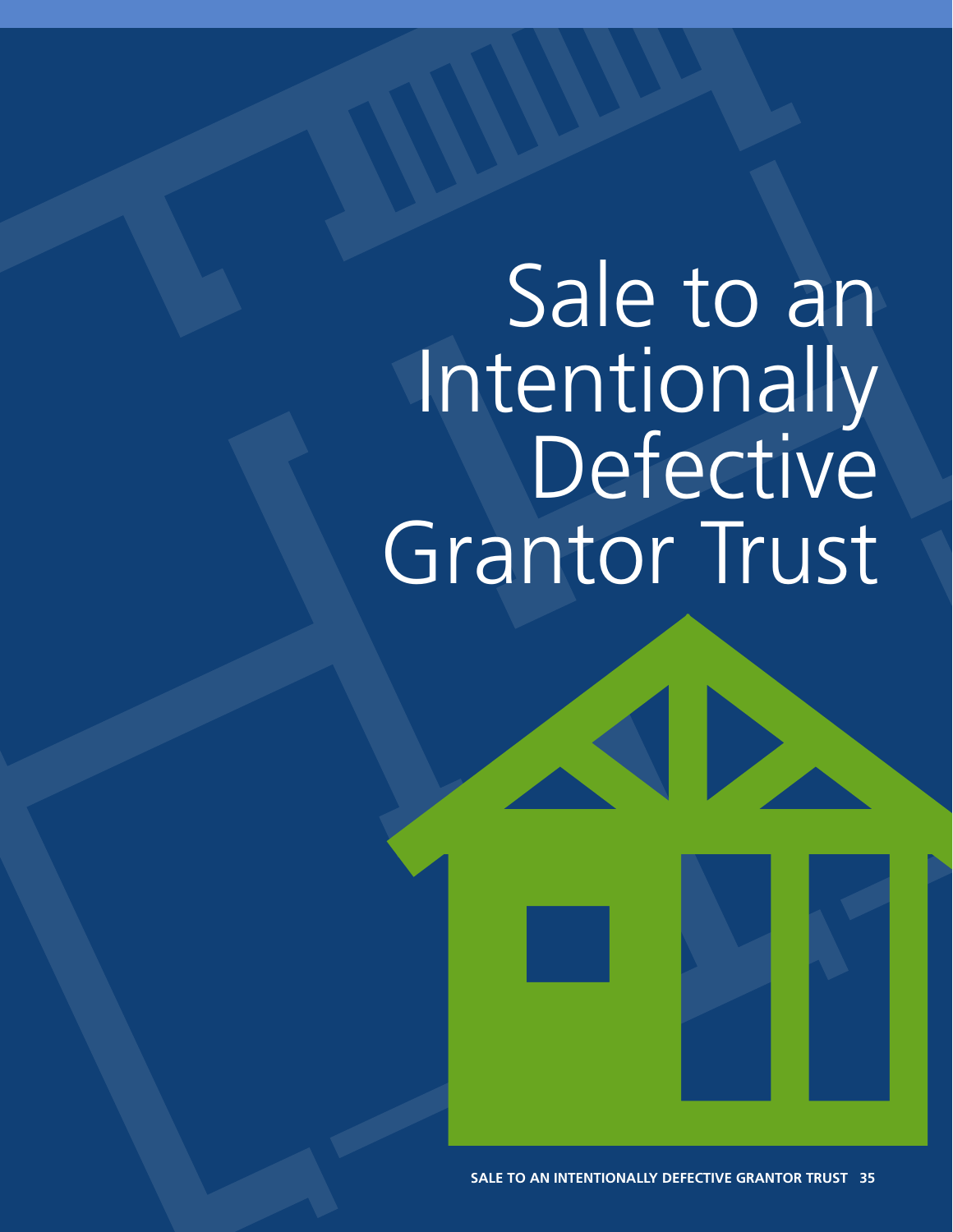#### **SALE TO AN INTENTIONALLY DEFECTIVE GRANTOR TRUST**

**A SALE OF AN ASSET** to an intentionally defective grantor trust ("IDGT" or "grantor trust") takes advantage of grantor trust rules, which allow the grantor to sell assets to the trust without having to recognize gain on the sale.<sup>4</sup>

As long as the trust is structured as a grantor trust, the "sale" is ignored for income tax purposes because the grantor still is treated as the owner of the asset after the sale. By selling assets to a grantor trust in exchange for a promissory note, the grantor can transfer assets to the trust in a gift tax efficient manner and use those trust assets to pay for insurance premiums.

#### **A LENDING TECHNIQUE THAT:**

- **Requires income producing assets**
- **Offers flexibility in plan design**
- **Relies on AFR rates**

#### **What type of assets should be sold?**

#### **Income producing assets are ideal**

- Limited partnership interests
- S-Corporation stock
- Commercial real estate
- Securities and other income generating assets

**KEEP IN MIND:** The success of the sale to an IDGT strategy is contingent upon the assets growing or producing income at a rate higher than the AFR.

#### **HOW IT WORKS**

**The grantor creates an ILIT** that incorporates certain powers or provisions that will cause the trust to be considered a grantor trust.

**The grantor funds the trust with an initial "seed" gift of cash and/or assets.**  Most attorneys recommend making a "seed" gift equal to at least 10% of the installment purchase price.

**1 2 3**

**The grantor sells the targeted income-producing asset** for its fair market value to the trust in exchange for a promissory note. The promissory note typically is structured as an interest-only installment sale for a term of years, with interest at or above the applicable federal rate (AFR) and a "balloon" payment of principal at the end of the term.

■ The trust may want to post collateral to secure the note. If a life insurance policy is purchased by the trust, the policy may be used as collateral.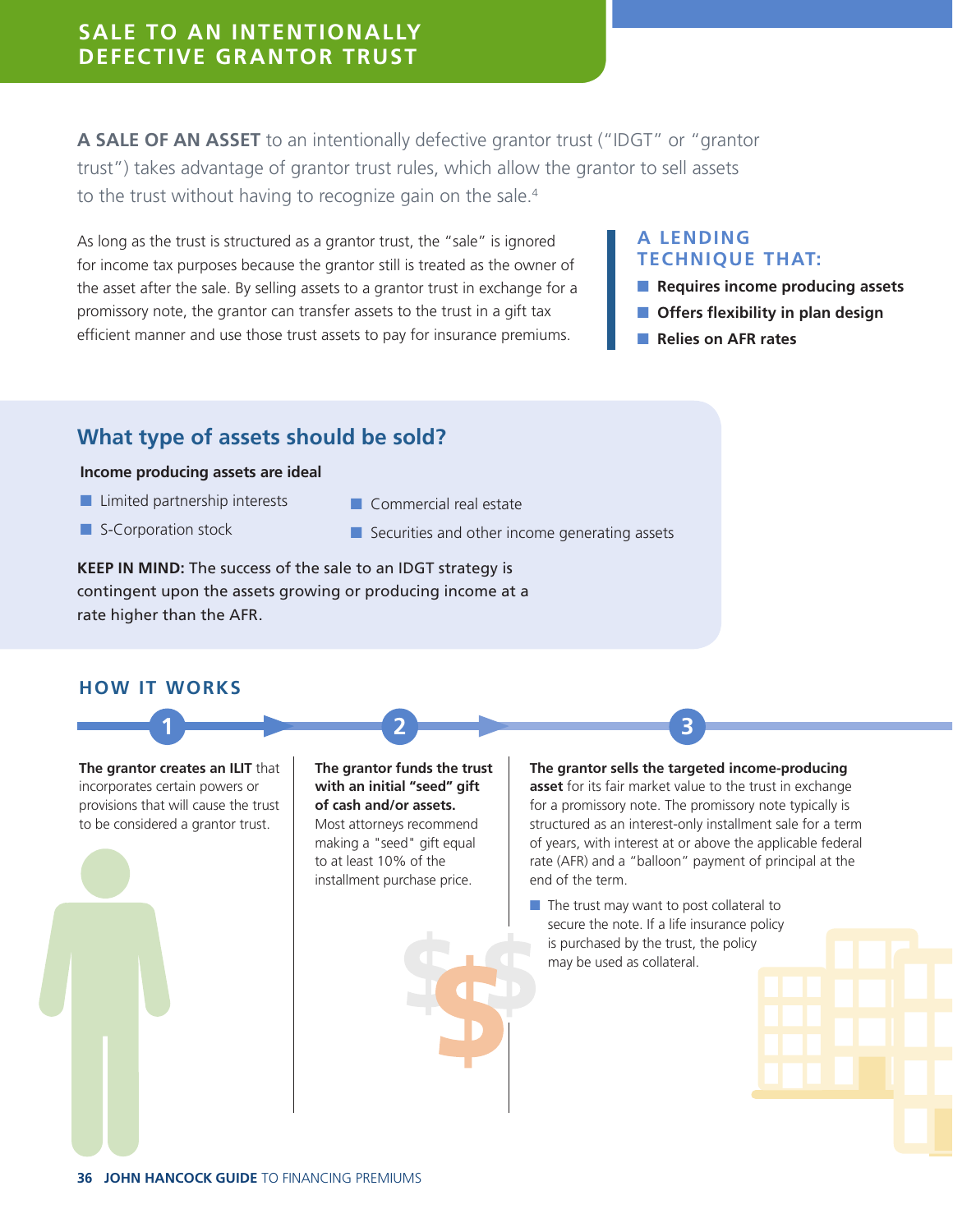#### **WHY IS MAKING A SEED GIFT IMPORTANT?**

If an individual has a retained interest in a transferred asset, the value of that asset will be pulled back into that individual's estate by the IRS.

With respect to a "sale" of an asset between the grantor and his or her trust, if the trust must rely only on the income generated by the asset sold to repay the grantor, the IRS may argue that the transaction is, in substance, a transfer with a retained interest rather than a bona fide sale. This argument is bolstered by the fact that most individuals would be unwilling to sell an asset to another person who has no means to pay for that asset.

**Consequently, a seed gift provides the trust with economic substance not directly tied to the asset(s) being sold to help combat an IRS attack and have the transaction be treated as a legitimate sale.** 

**NOTE:** If the client has an existing grantor trust that has been previously funded with sufficient assets, a "seed" gift may not be necessary.

#### **PLANNING NOTE**

**If the grantor wants to create a multi-generational trust that is exempt from the generationskipping transfer (GST) tax, he or she should allocate the GST exemption to the seed gift.**

**MORE INFORMATION on grantor trusts can be found in the Foundational Concepts section of this Guide.** 

?

**After the assets are sold to the** 

**trust,** all appreciation and income stays in the trust for the benefit of the trust beneficiaries and outside of the grantor's taxable estate. Because the grantor is responsible for paying income taxes for the trust each year, the assets within the trust can accumulate and compound at a much faster rate.

**The trustee may use some of the seed gift and income** generated off of the asset sold to purchase a life insurance policy on the life of the grantor (or a joint life policy on grantor and grantor's spouse's lives). Trust income also can be used to pay the interest on the note each year and help towards repaying principal on the promissory note.

**4 5 6**

**At the grantor's death, trust assets will pass to the grantor's heirs free of estate, gift and GST taxes.** These assets include the life insurance death benefit, which should be received by the trust income-tax free. If the promissory note is still outstanding at the grantor's death, only the value of the note is includible in the grantor's

estate; and the trustee can use the liquidity received from the

insurance policy to repay this debt and infuse liquidity into the grantor's estate.

**POLICY**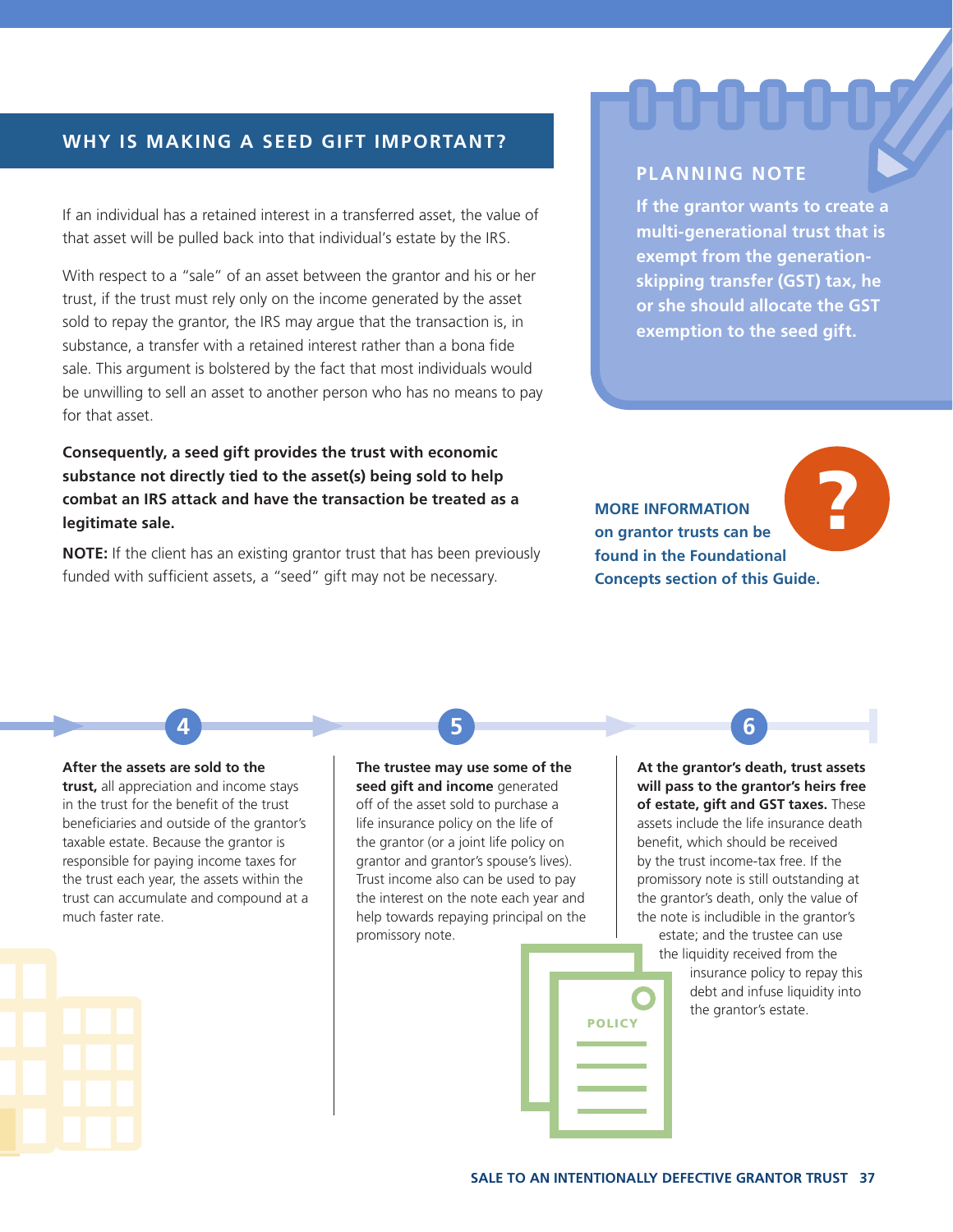

#### BENEFITS OF A SALE TO A GRANTOR TRUST

#### ■ **CREDITOR PROTECTION**

- **ESTATE EQUALIZATION:** Selling an asset to assist with the purchase of life insurance can help equalize a client's estate among heirs.
- **MULTI-GENERATIONAL PLANNING:** Allocating GST exemption to the seed gift amount enables the assets to grow within a generationskipping trust free of GST tax over several generations.
- **ESTATE FREEZE:** For an asset that is expected to significantly appreciate in value and/or generate income, selling the asset to an IDGT is a highly effective way to remove the value of that asset from the grantor's estate and "freeze" it for estate tax valuation purposes.
- **GIFT AND INCOME TAX EFFICIENCY:** Other than the initial "seed" gift, a sale to a defective trust allows the grantor to transfer a valuable asset out of the estate with minimal gifting required. Also, no income tax is recognized on the sale of the asset or the interest payments received on the note.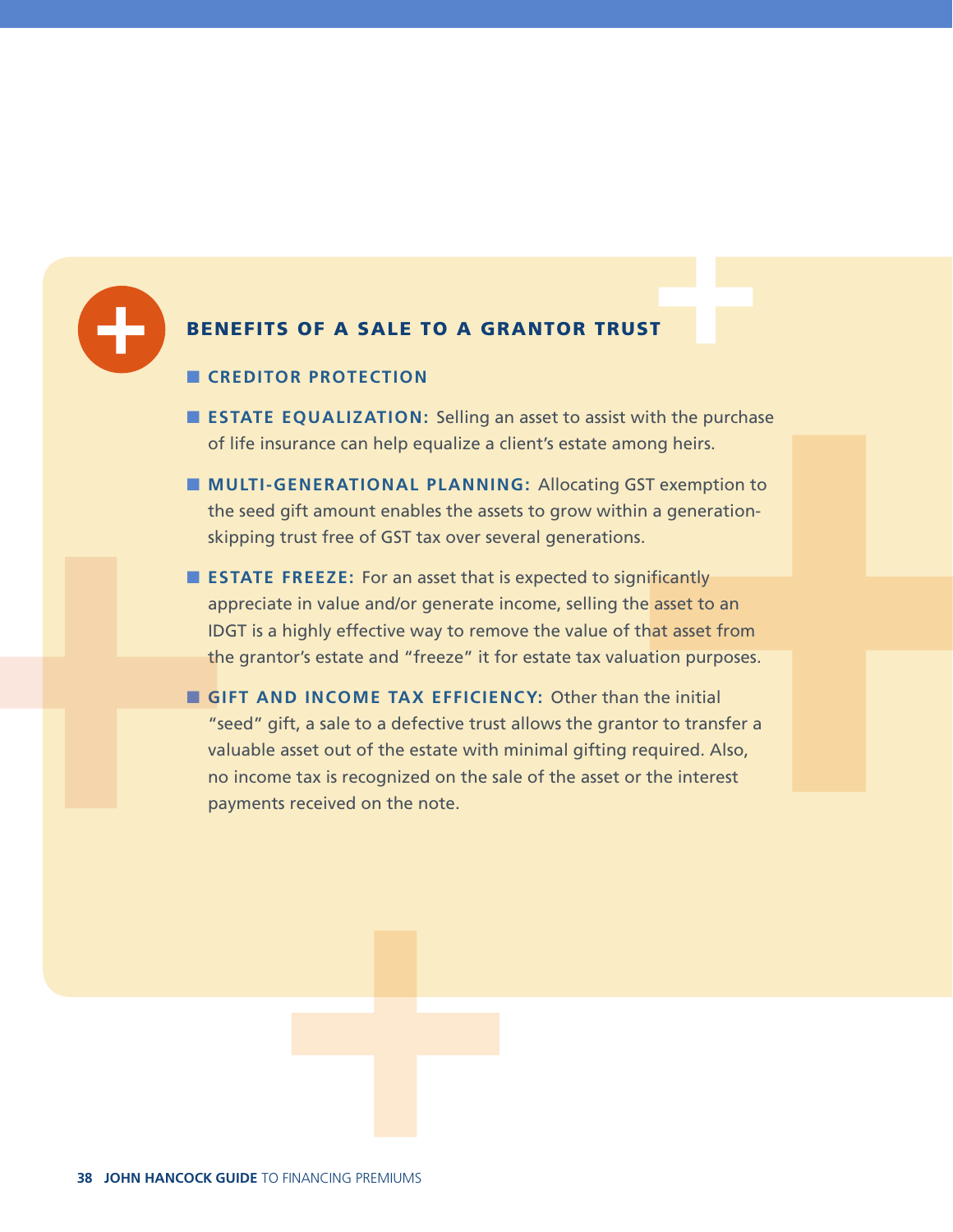### **Repaying the Promissory Note**

Although there are several ways that the promissory note can be repaid, some of the most common "exit strategies" are highlighted below.

**Consider these exit strategies in light of a client who has an asset worth \$1,000,000, which produces annual income of 7% and is expected to appreciate in value.**

| <b>EXIT STRATEGY</b>                                                                                                                                                                                                                                                              | <b>EXAMPLE</b>                                                                                                                                                                                                                                                                                                                                                                                                                                                                                                                                                                                                                                                                                                  | <b>WHEN TO USE</b>                                                                                                                                          |  |  |
|-----------------------------------------------------------------------------------------------------------------------------------------------------------------------------------------------------------------------------------------------------------------------------------|-----------------------------------------------------------------------------------------------------------------------------------------------------------------------------------------------------------------------------------------------------------------------------------------------------------------------------------------------------------------------------------------------------------------------------------------------------------------------------------------------------------------------------------------------------------------------------------------------------------------------------------------------------------------------------------------------------------------|-------------------------------------------------------------------------------------------------------------------------------------------------------------|--|--|
| Arbitrage                                                                                                                                                                                                                                                                         | If the client sells that asset to an IDGT in return for a 9-year<br>promissory note, the trust can use the arbitrage between the 7%<br>return (\$70,000) and the interest owed to the lender (assume 2.5%<br>mid-term AFR of \$25,000/year) to pay the premium for those nine<br>years. In this example, the "arbitrage" amount is \$45,000/year. At<br>the end of 9 years, the trust will sell back the asset or a portion of<br>the asset equal to \$1,000,000 to repay the note or may extend the<br>repayment obligation by refinancing the note. The trust can fully<br>repay the note in any given year as the asset itself does not need to<br>be sold/liquidated in order to pay the insurance premium. | <b>Short- and Mid-Term</b><br>loans where client is<br>looking to have the<br>asset returned<br>in the future.                                              |  |  |
| Death<br><b>Benefit</b><br><b>Proceeds</b>                                                                                                                                                                                                                                        | The death benefit proceeds from the trust's life insurance policy can<br>be used to repay the note to the client's estate. The client's estate<br>now has the liquidity it needs to pay the costs of administering the<br>estate and estate taxes without having to liquidate other assets in<br>the estate.                                                                                                                                                                                                                                                                                                                                                                                                    | With true "estate<br>freezes" where an<br>asset is meant to stay<br>outside of the estate<br>and repayment will<br>occur at death.                          |  |  |
| Side Fund<br>The client may consider making annual exclusion gifts (if available) to<br>the trust to help build up a side fund that can be used by the trust to<br><b>Using Annual</b><br>help pay interest or principal back to the client/grantor.<br><b>Exclusion</b><br>Gifts |                                                                                                                                                                                                                                                                                                                                                                                                                                                                                                                                                                                                                                                                                                                 | For a client who<br>is selling an asset<br>with an inconsistent<br>investment return,<br>where additional cash<br>in trust would be<br>helpful as a buffer. |  |  |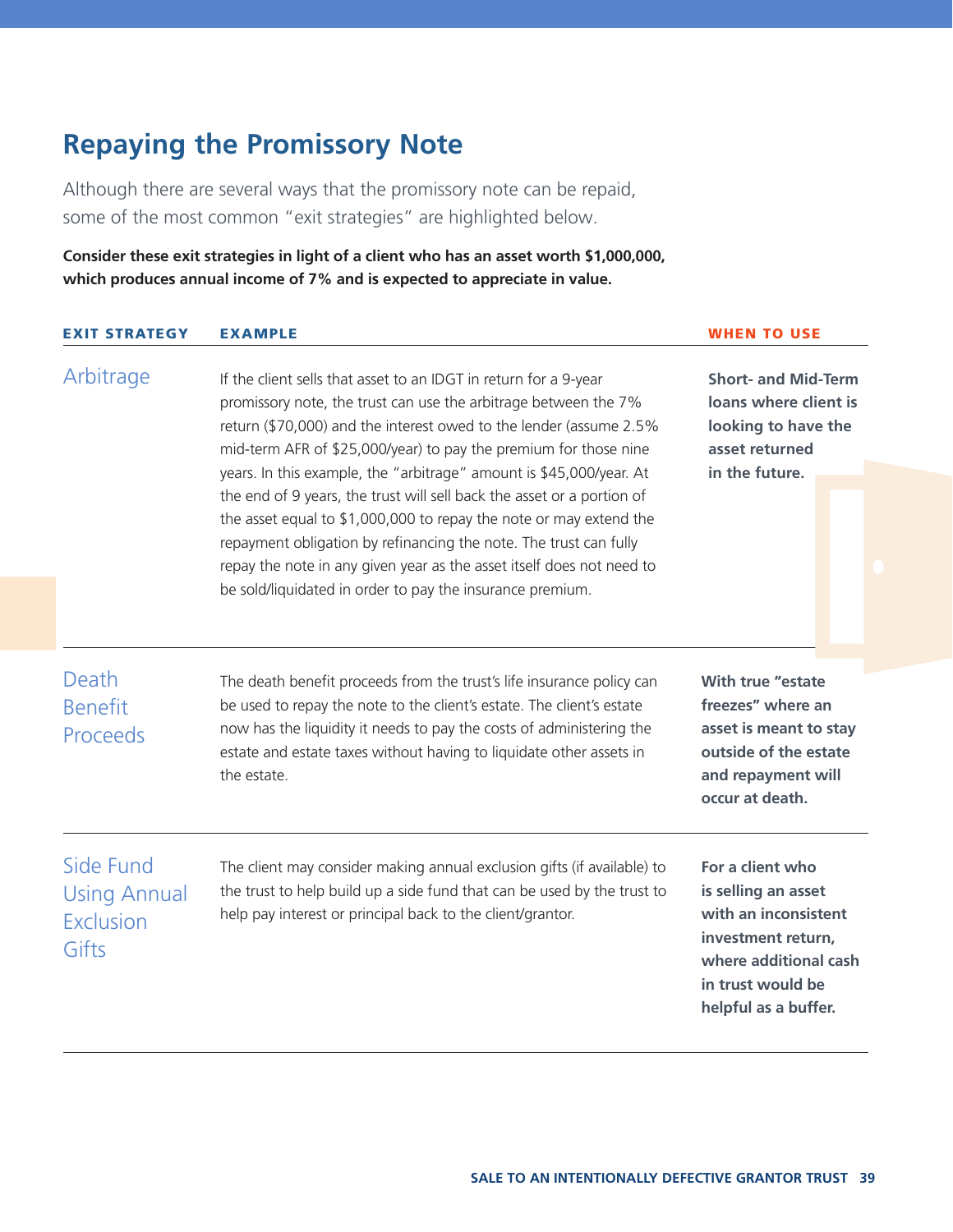#### **HYPOTHETICAL CASE STUDY**

**SITUATION:** Bill Green, age 56, is a 45% owner of an LLC which holds and manages commercial real estate. Based on an appraisal recently obtained by the LLC, Bill's interest in the LLC is estimated to be about \$6,000,000. Bill has a wife, Carrie, and two adult sons. Bill and Carrie have already used most of their lifetime estate/GST.

Bill has begun thinking about his business succession plan. One of his sons (S1) will take over the business in the event of Bill's retirement, death or disability; the other son (S2) is not active in the company. Bill is concerned about providing for Carrie if he predeceases her and equalizing his estate among his sons. He also has three grandchildren that he would like to provide for, but is concerned about the GST tax.

**Bill's advisor recommends that he sell his LLC interests to an IDGT to remove the asset and all appreciation from his estate and purchase life insurance inside the trust to provide for Carrie and S2.**

#### **HOW IT WORKS** Gift/Sale Transaction

**Bill seeds the trust** with a 10% seed gift equal to \$420,000 using his remaining lifetime and GST exemption. **Using the income and growth generated by the LLC interests,** the trustee makes annual loan interest payments to Bill of \$126,000 and purchases a life insurance policy on Bill's life with a death benefit of \$20,000,000 and an annual premium of \$200,000.

**He then sells his interest in the LLC, appraised at \$6,000,000, discounted at 30%, to the trust in exchange for a \$4,200,000 promissory note.**  The note is structured as an interest-only note (using long-term AFR of 3%) payable **At Bill's death, only the promissory note with a face amount of \$4,200,000 will be included in his estate** (assuming it has not been pre-paid); the trustee will use income and/or death benefit to repay the debt and the remaining trust assets will be held and distributed to Bill's wife and children as authorized by the trust agreement.

at Bill's death.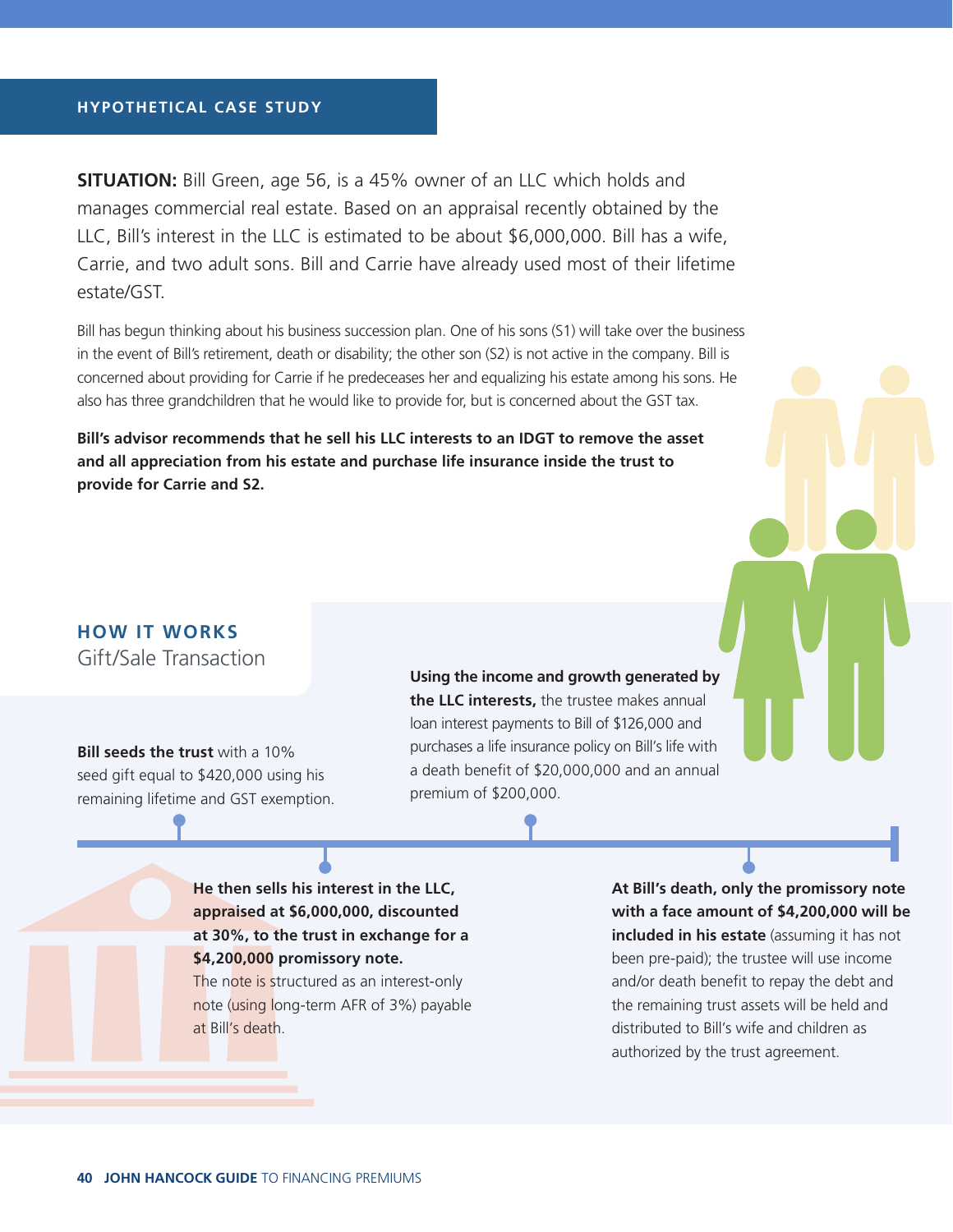**Take a look at the significant growth that occurs within the trust (and outside of Bill and Carrie's estate) by implementing this technique:**

| <b>YEAR</b> | <b>OUTSTANDING</b><br><b>LOAN</b> | <b>INTEREST DUE</b><br><b>ON LOAN</b><br>(@3%) | <b>INSURANCE</b><br><b>PREMIUM</b> | <b>LLC VALUE</b><br>(EOY)<br>(@2.5% GROWTH) | <b>TRUST INCOME</b><br>(EOY)<br>$(@7%$ ROR) | <b>DEATH</b><br><b>BENEFIT</b> |
|-------------|-----------------------------------|------------------------------------------------|------------------------------------|---------------------------------------------|---------------------------------------------|--------------------------------|
| $1*$        | \$4,200,000                       | \$126,000                                      | \$200,000                          | \$6,000,000                                 | \$420,000                                   | \$20,000,000                   |
| 5           | \$4,200,000                       | \$126,000                                      | \$200,000                          | \$6,622,877                                 | \$463,601                                   | \$20,000,000                   |
| 10          | \$4,200,000                       | \$126,000                                      | \$200,000                          | \$7,493,178                                 | \$524,522                                   | \$20,000,000                   |
| 15          | \$4,200,000                       | \$126,000                                      | \$200,000                          | \$8,477,843                                 | \$593,449                                   | \$20,000,000                   |
| 20          | \$4,200,000                       | \$126,000                                      | \$200,000                          | \$9,591,901                                 | \$671,433                                   | \$20,000,000                   |
| 25          | \$4,200,000                       | \$126,000                                      | \$200,000                          | \$10,852,356                                | \$759,665                                   | \$20,000,000                   |
| 30          | \$4,200,000                       | \$126,000                                      | \$200,000                          | \$12,278,444                                | \$859,491                                   | \$20,000,000                   |

\* In year 1, Trust also funded with \$420,000 "seed" gift.

#### **Assume that Bill dies in year 30 at age 86:**

- At Bill's death, the trust will have assets worth approximately \$32,000,000 between the value of the LLC interests and the insurance death benefit.
- At life expectancy the IRR on death benefit is 7.37% assuming a 35% tax bracket the pre tax equivalent is 11.34%.
- The \$20,000,000 life insurance death benefit provides liquidity needed to equalize his estate among his sons and enhances the legacy left to his children.

## 0000007

#### **PLANNING NOTE**

**Bill's LLC interest represents only part of his total net worth. By selling the LLC interests to the trust he removes the value of the LLC, including income and appreciation, from his estate which otherwise may have been subject to estate tax.**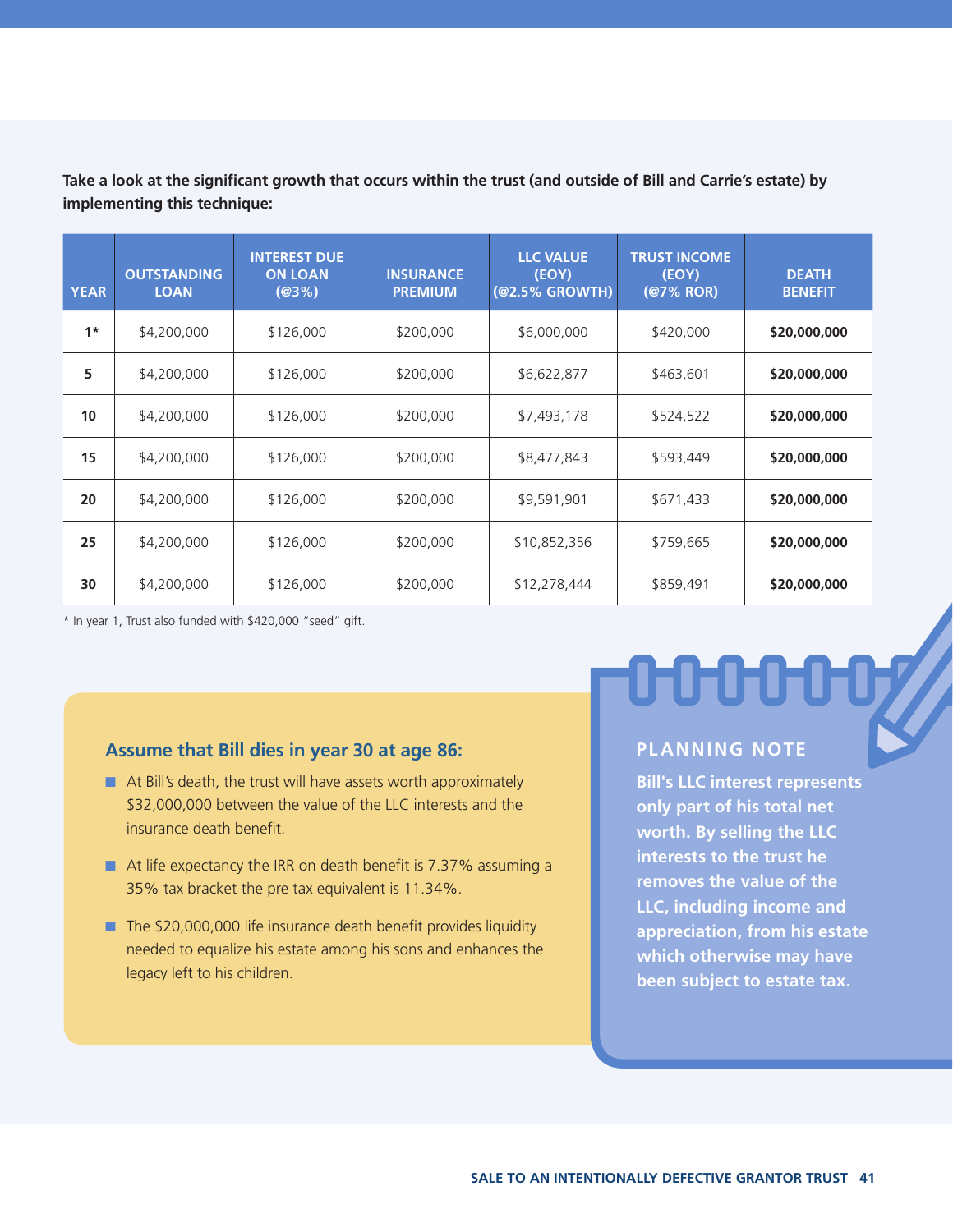### **SUMMARY**

A Sale to a Grantor Trust is a sophisticated planning technique that allows clients to achieve significant tax benefits while funding an irrevocable trust during lifetime. This type of trust can be particularly useful when clients own limited partnership interests, S-Corporation stock, or other income-producing assets that they are looking to transfer outside of the estate with minimal to no gifting required. Using this sale strategy, clients can transfer assets outside of their taxable estates and then use the trust income to fund a needed life insurance policy.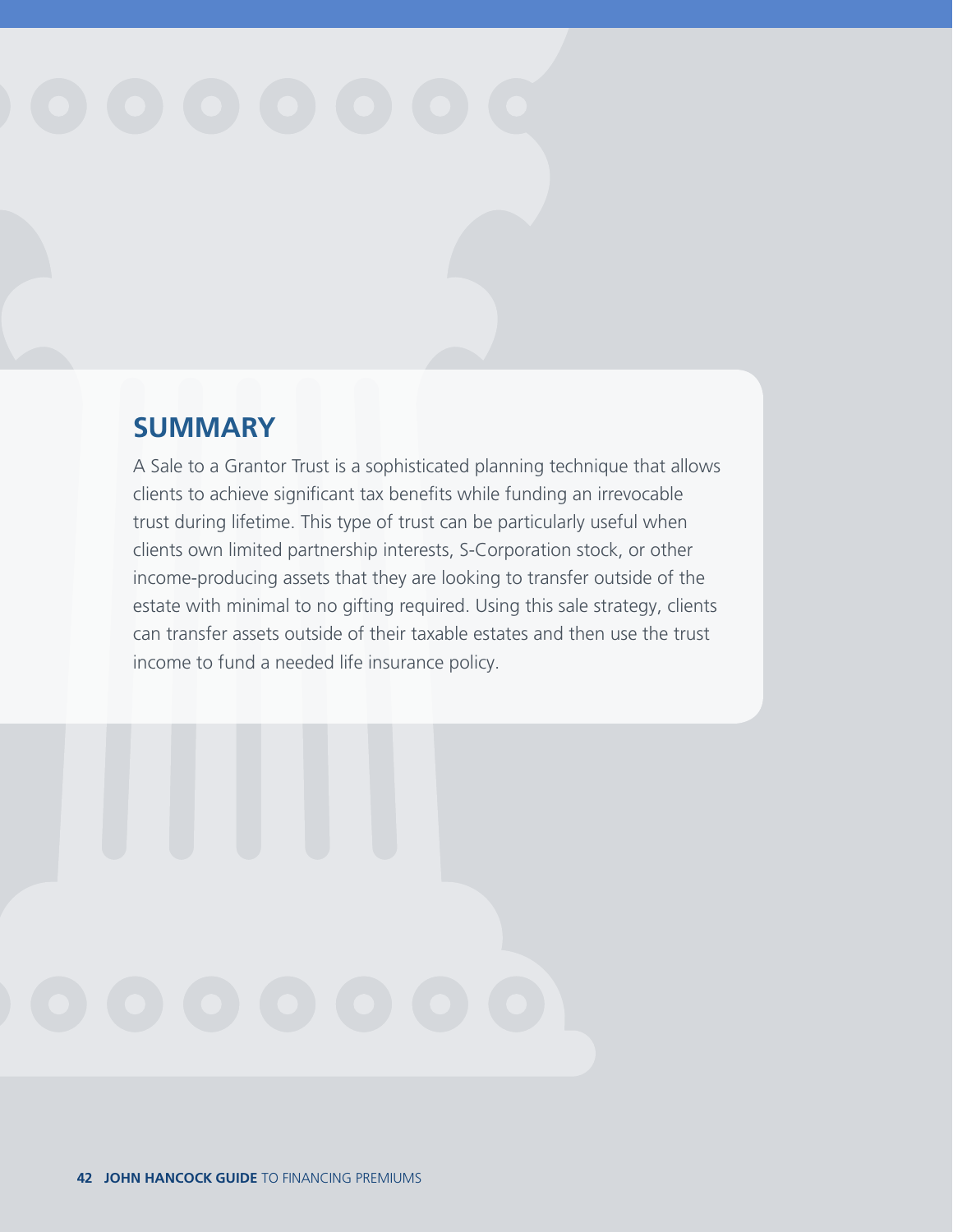## **Commercial** Premium Financing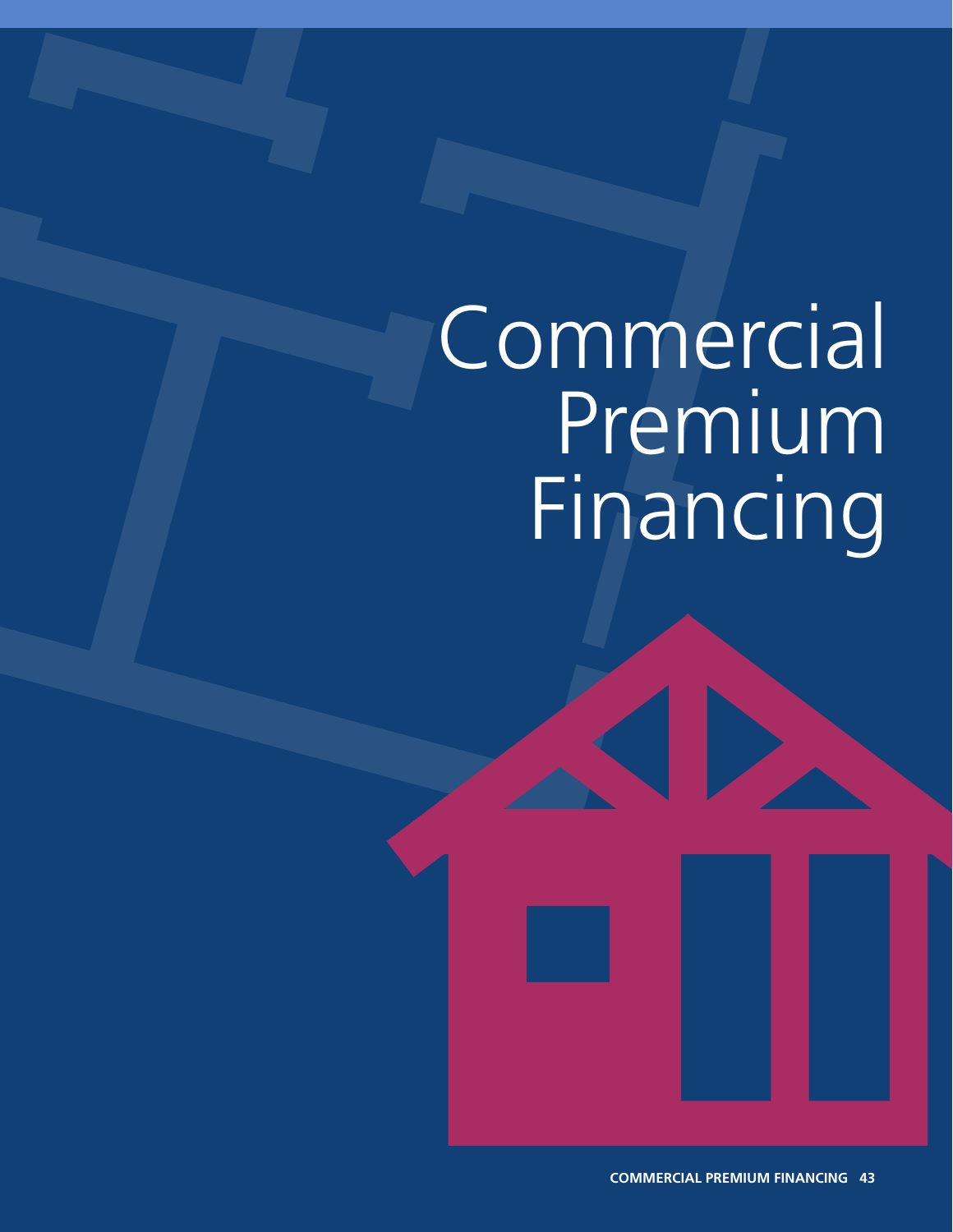#### **IN A COMMERCIAL PREMIUM FINANCING ARRANGEMENT**, the policy owner, often

the trustee of a grantor's ILIT, borrows cash from a third-party commercial lender to fund a large life insurance policy premium.

**1 2**

Wealthy clients who choose to use third-party financing to pay premiums rather than pay the premiums directly often do so because:

- Their estate primarily is made up of illiquid assets that do not produce enough income to pay the premium.
- $\blacksquare$  The cost of borrowing the money to pay premiums (i.e. the interest rate) is less than the return generated by assets held in the estate.
- $\blacksquare$  Financing through a third-party lender may help to reduce their gift tax exposure because the loans made to the ILIT are not subject to gift tax.
- $\blacksquare$  They expect a future liquidity event to exit the loan, but need short-term liquidity to pay premiums.

#### **A LENDING TECHNIQUE THAT:**

- **Relies on third-party lending**
- **Requires external collateral**
- Has an interest rate **determined by the lender**

#### **HOW IT WORKS**

The grantor creates an ILIT

#### **Under a typical commercial premium**

**financing arrangement,** the ILIT trustee submits a Premium Financing application to the lender to finance the premiums due on the policy concurrent with the submission of the life insurance application.

■ The third-party commercial lender can be a premium finance lender or the client's own bank.

**The lender establishes the terms of the note,** including the loan interest rate and the note's payment schedule.

- Generally, premium loans are made annually and not in a lump sum.
- Although the ILIT is the "borrower," the proposed insured most often will need to provide a personal guaranty on the loan and submit to the third-party lender all financial information necessary for the lender to review and accept the loan application.
- $\blacksquare$  The life insurance policy will be used as collateral for the loan, along with external collateral, if necessary.
- The lender will review the loan application and collateral requirements each year. Should the lender choose not to renew the loan for any reason, the ILIT will be responsible for paying the insurance premiums moving forward (likely via gifts from the grantor).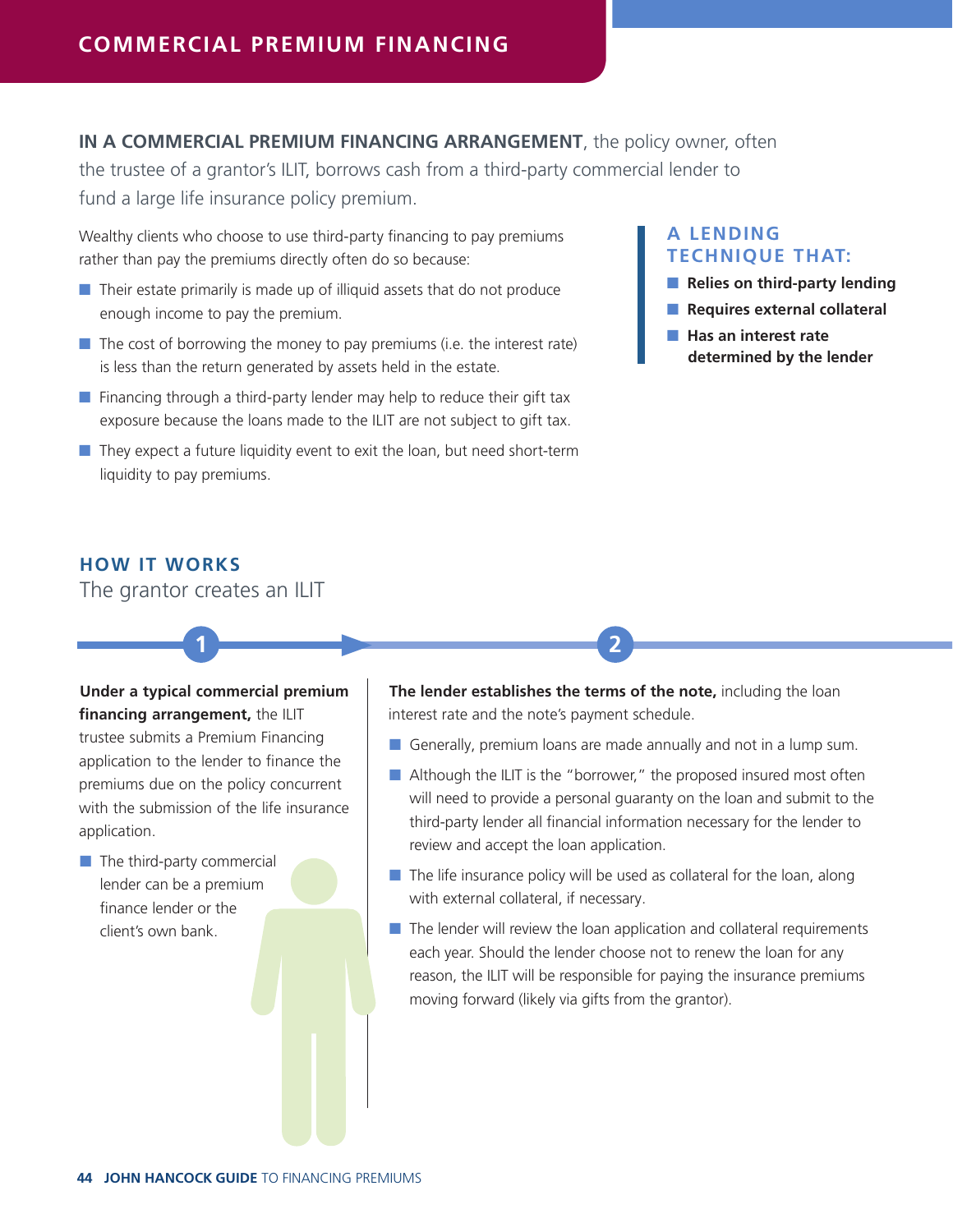## 

#### **PLANNING NOTES**

**TARGET CLIENT: The typical premium finance client is someone who has at least \$5,000,000 of net worth and expects to incur premiums of \$100,000 or more.**

**DISCLOSURE: Premium financing arrangements must be disclosed when purchasing a John Hancock life insurance policy.**

**MODIFIED ENDOWMENT CONTRACTS (MECS): MECs are not permitted with premium financing.**

**3 4**

#### **The ILIT is responsible for making loan interest payments directly to the lender each year.**

- Unless the ILIT has cash available to make these payments, the grantor will need to gift the amount necessary each year to pay the interest.
- Loan interest is not deductible.



#### **When the note is due to be repaid, the ILIT will be responsible for paying off this debt.**

- If the life insurance policy values are not sufficient to pay off the loan when it becomes due, the grantor/insured may be called upon to pay off the debt on behalf of the ILIT.
- $\blacksquare$  To help the ILIT exit a premium financing arrangement with the insurance intact, the grantor should incorporate a loan exit strategy, such as a GRAT/CLT, as part of the overall plan, or may gift assets to the ILIT to pay future loan interest or principal.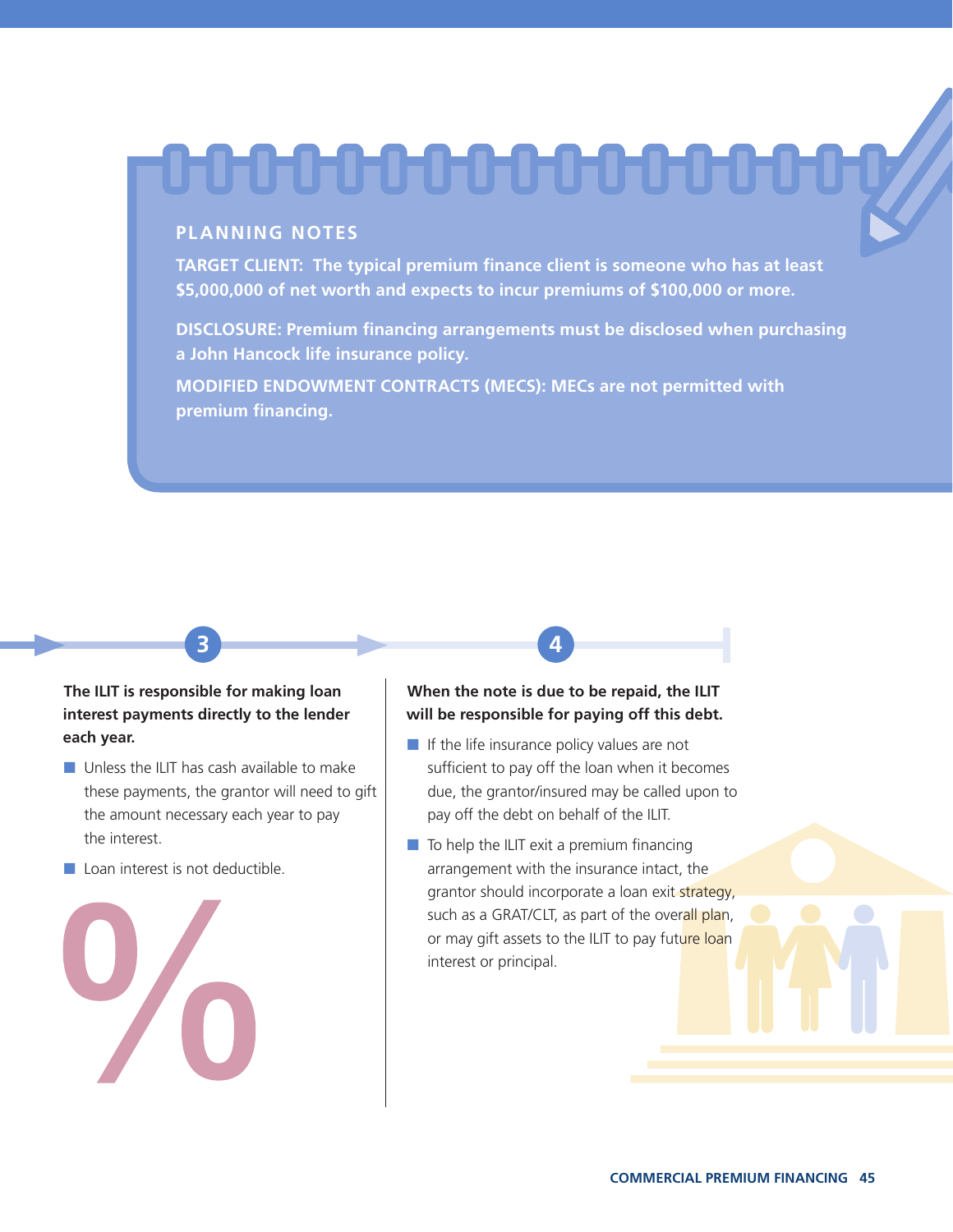#### **Mitigating Client Risk**

Prior to accepting a premium finance offer, there are several risk factors of the arrangement clients **must** understand.

Some of these risk factors can be detrimental to a client's overall plan, so it is essential that they be addressed and understood at the outset of the engagement for all parties involved.

**COLLATERAL REQUIREMENTS** Most loans are structured as traditional recourse loans. This means that the loan is fully collateralized by the client/ILIT and a personal guaranty may be required. Although the policy's cash values can be used as collateral, often outside assets also will be needed, especially in the early years when cash value is low. This additional collateral may include securities, letters of credit and other cash or cash equivalents.

**ZERO OUTLAY** Caution should be taken on designs that promise clients a zero (or minimal) outlay to purchase life insurance. Despite what an illustration may indicate, most clients will need to contribute something to a premium financing design, especially given fluctuations in interest rates and policy performance. It is prudent that the agent, client, and client's legal team analyze all the underlying assumptions and are aware of the potential risks involved.

**LIMITED PRODUCT OPTIONS** Many premium financing designs will use universal and indexed universal life products. Variable universal life policies cannot be used in premium financing arrangements.

**EXIT STRATEGY NEEDED** The client will need to contemplate an exit strategy from the loan. For older insureds, this exit likely will come from death benefit proceeds paid at the insured's death. A return of premium (ROP) rider is often used in these cases so that the ILIT can repay the note and receive its desired net death benefit. For younger clients, it is often prudent to design the plan so that the loan is repaid before death using an exit strategy previously discussed (e.g. GRATs, CLTs, trust gifts, policy cash value, etc.).

#### **REQUIRED GIFTING**

Clients should keep in mind that the gift outlay will increase each year as additional loans are made and/or interest rates increase. Although the initial interest due may fall within the client's ability to make annual exclusion gifts, as the gift amount increases, the client may need to use lifetime exemption on these transfers or pay gift tax if exemption has been exhausted.

As you can see from the example, fluctuations in interest rates can substantially affect the amount of gifting that will be required from the client to make interest payments. If the grantor already has limited annual exclusions and/or lifetime exemption available, this additional gift may create an unwelcome gift tax liability.

**Make sure premium finance designs show an increase in interest rates so that the clients are well-informed about this potential for gift tax exposure.**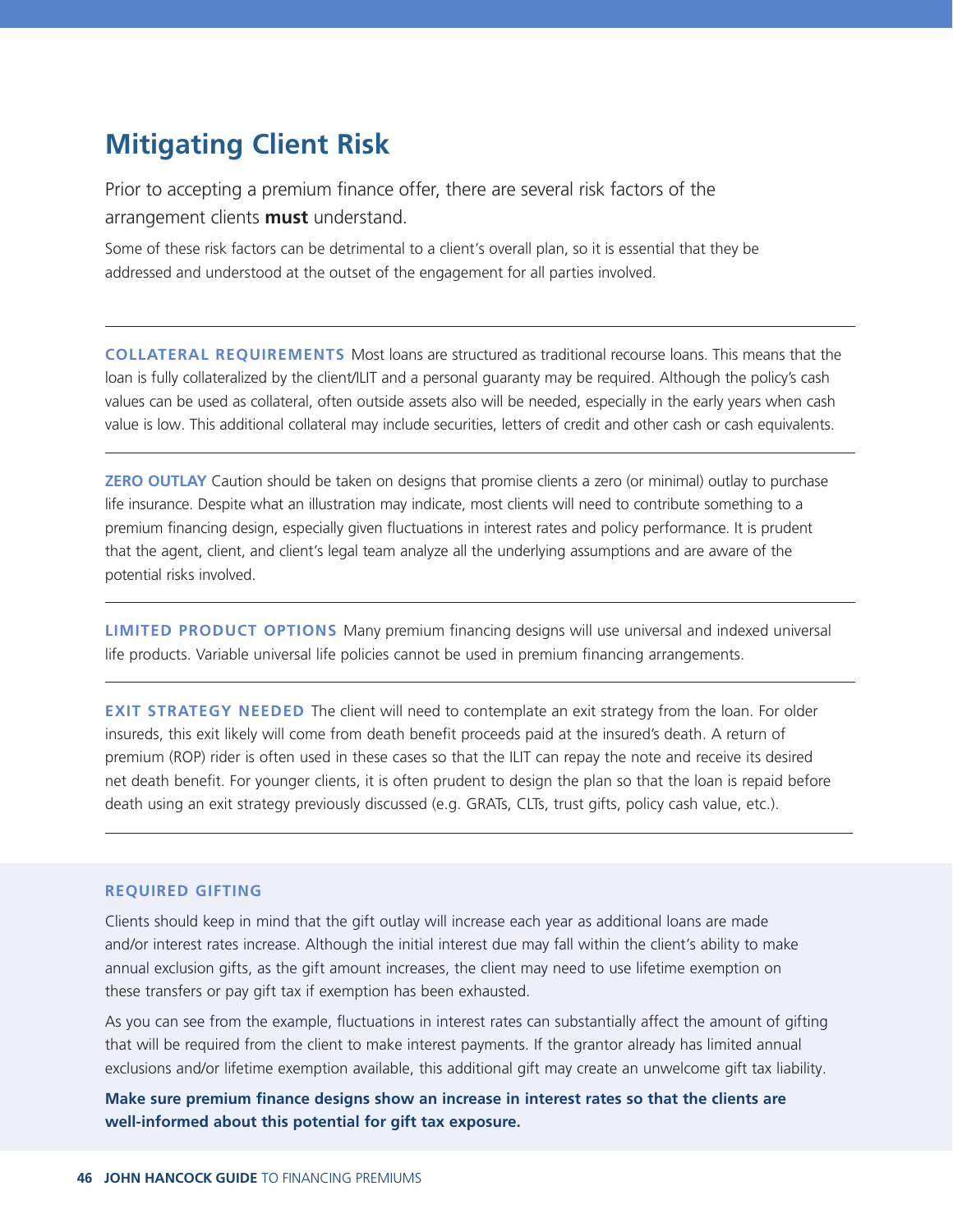**INTEREST RATE RISK** The loan interest is established by the lender and usually involves a formula based on an index such as LIBOR (London Interbank Offered Rate) plus a spread. The spread is typically 175-350 basis points above the index. Loan interest can be paid in advance or arrears. A low-interest rate environment has made premium financing an attractive financing option. However, as interest rates change the costs associated with the financed premium could rise quickly.

#### **HYPOTHETICAL CASE STUDY**

|                |                     | <b>ORIGINAL ASSUMED INTEREST AMOUNTS</b> |                          |                           | <b>ACTUAL INTEREST AMOUNTS</b> |
|----------------|---------------------|------------------------------------------|--------------------------|---------------------------|--------------------------------|
| <b>YEAR</b>    | <b>PREMIUM/LOAN</b> | <b>LOAN INTEREST RATE</b>                | <b>LOAN INTEREST DUE</b> | <b>LOAN INTEREST RATE</b> | <b>LOAN INTEREST DUE</b>       |
| 1              | \$100,000           | 3.00%                                    | \$3,000                  | 3.00%                     | \$3,000                        |
| $\overline{2}$ | \$100,000           | 3.00%                                    | \$6,000                  | 3.25%                     | \$6,500                        |
| 3              | \$100,000           | 3.00%                                    | \$9,000                  | 3.50%                     | \$10,500                       |
| $\overline{4}$ | \$100,000           | 3.00%                                    | \$12,000                 | 4.00%                     | \$16,000                       |
| 5              | \$100,000           | 3.00%                                    | \$15,000                 | 4.50%                     | \$22,500                       |
| 6              | \$100,000           | 3.00%                                    | \$18,000                 | 4.75%                     | \$28,500                       |
| $\overline{7}$ | \$100,000           | 3.00%                                    | \$21,000                 | 5.50%                     | \$38,500                       |
| 8              | \$100,000           | 3.00%                                    | \$24,000                 | 6.00%                     | \$48,000                       |
| 9              | \$100,000           | 3.00%                                    | \$27,000                 | 6.50%                     | \$58,500                       |
| 10             | \$100,000           | 3.00%                                    | \$30,000                 | 5.75%                     | \$57,500                       |
|                |                     | <b>Total</b>                             | \$165,000                | <b>Total</b>              | \$289,500                      |

#### How Rising Rates Can Affect Interest Payments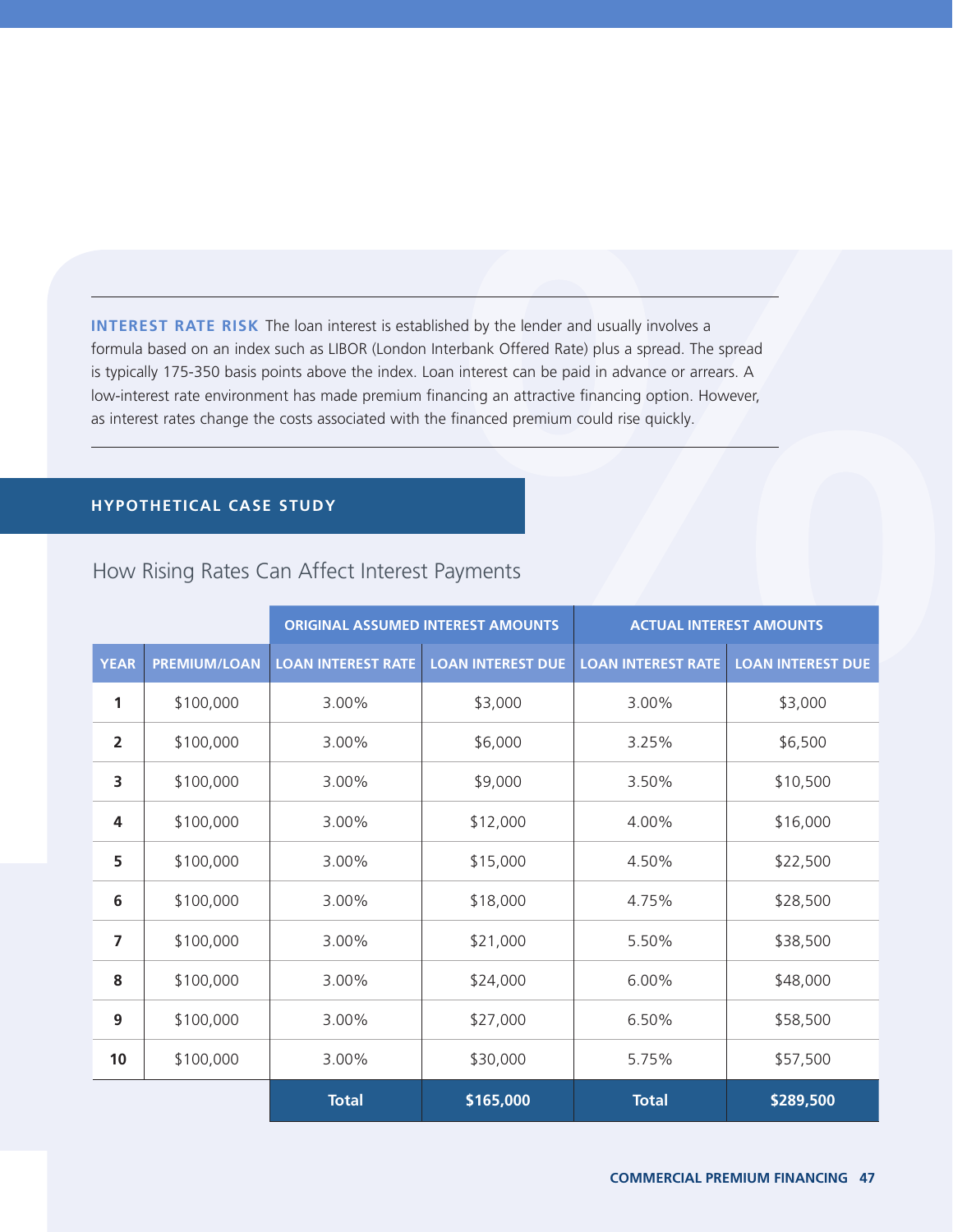#### **SUMMARY**

When designed properly, a Premium Financing arrangement may allow a client to minimize gift tax, retain control of invested assets, and transfer wealth to heirs with low impact on current cash flow and without requiring liquidation of taxable assets. However, it is important to keep in mind that financing premiums through Commercial Premium Financing is only one component of the high net worth insurance marketplace. In light of the many risks inherent to this technique, clients who start the conversation looking to engage in Premium Financing often find that other financing techniques can better suit their needs by offering similar benefits with less risk and costs. These techniques include gifting, Private Financing, Private Split Dollar, Sale of an Asset to a Defective Trust, and Dual Loan.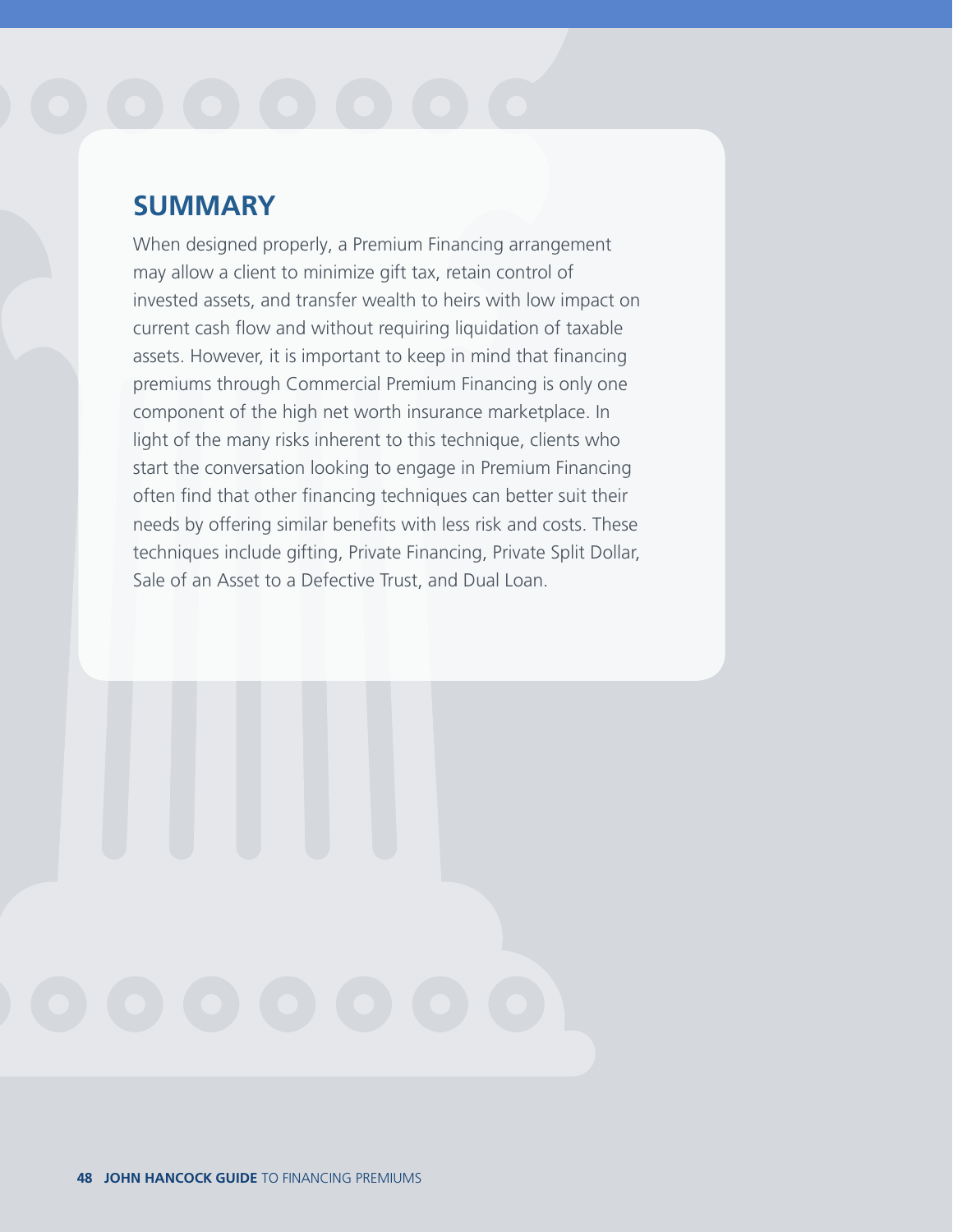## Dual Loan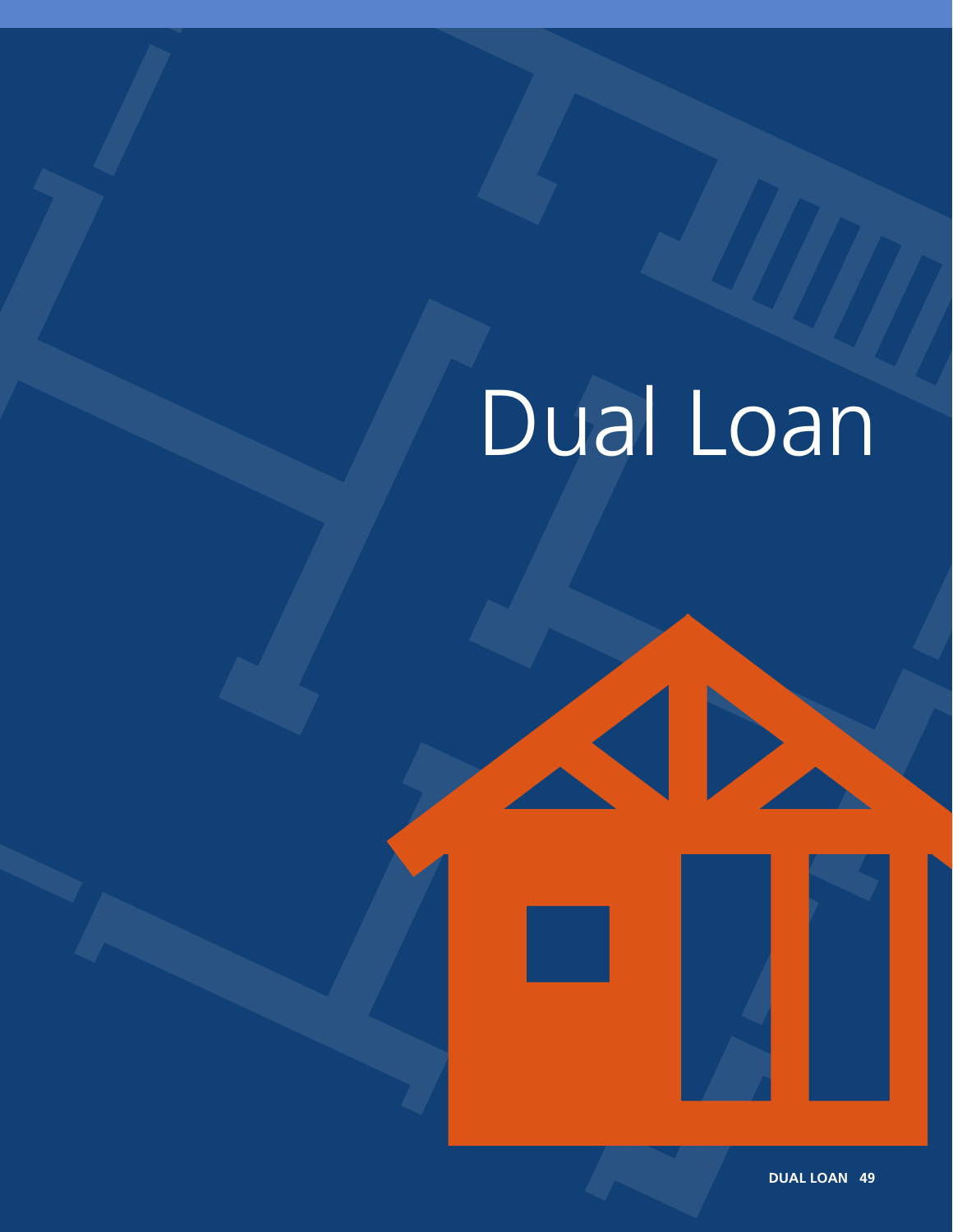#### **DUAL LOAN**

**THE "DUAL LOAN" APPROACH** is a method of acquiring the cash needed for the grantor to enter into a private finance loan arrangement with his or her ILIT. Through a combination of an institutional loan to the grantor of an ILIT and a private finance loan, the trust can be efficiently funded without placing the grantor's personal wealth or assets in the trust.

This approach allows the grantor to take advantage of the benefits of commercial premium financing (e.g., use of outside liquidity) as well as the benefits of a private finance loan (e.g., fixed interest rates, managed investment risk) to create a flexible life insurance funding program that can minimize or eliminate gift taxes on large insurance premiums.

#### **A LENDING TECHNIQUE THAT:**

- **Relies on outside credit**
- **Combines Private Financing and Commercial Premium Financing**
- **Offers flexibility in plan design**
- **Relies on both AFR rates and lending interest rates**

#### **HOW IT WORKS**

**The grantor creates an ILIT,** which will apply for insurance on his or her life; alternatively, a second-to-die policy could be purchased on the lives of the grantor and his or her spouse.

**To fund the insurance premiums inside the trust,** the grantor enters into a private financing loan arrangement whereby the grantor lends money to the trust in exchange for a promissory note charging sufficient interest. (See Private Financing for more information.)

**1 2 3**

**Instead of using the grantor's own assets or** 

liquidity, the client uses outside liquidity obtained from an institutional lender (e.g., bank, wire house, etc.) in order to enter into the private financing arrangement.

- The loan between the lender and the grantor generally will mirror the terms used in the private finance loan for both:
	- Length of time (term period)
	- Amount borrowed

**For example:** if the grantor and the ILIT agree to a loan term of 9 years (using a mid-term AFR), the grantor will likely negotiate a 9 year term loan from his or her lending institution. Moreover, the principal borrowed from the institution is usually equal to the loan amount required under the private finance loan.

■ The grantor must use personal assets such as real estate, business interests or securities as collateral to secure the debt to the lender. The life insurance policy, which is owned in the ILIT, *cannot* be used as collateral.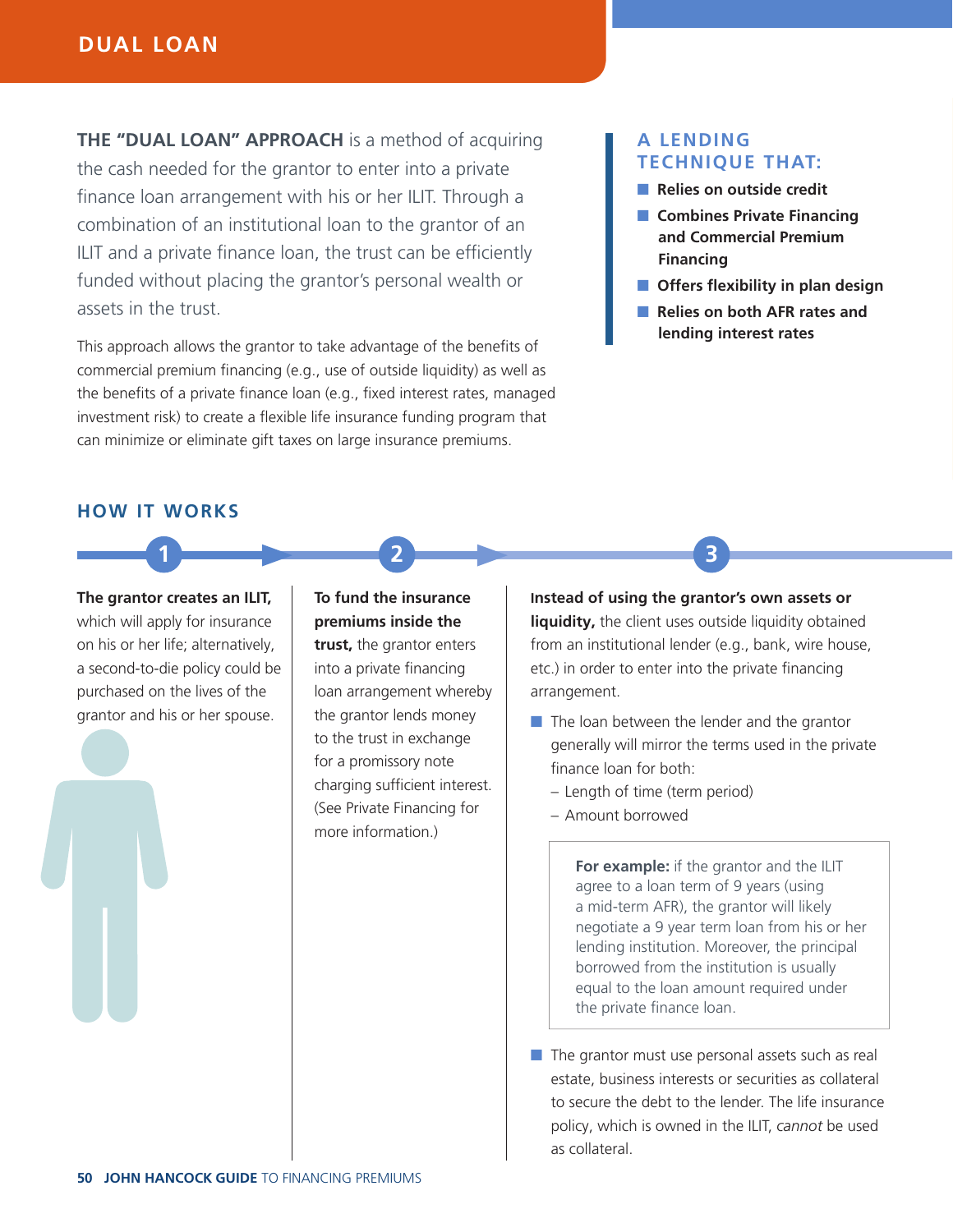#### **When to use Dual Loan**

This technique may work best for clients who:

- Need life insurance for estate liquidity or legacy purposes
- Do not want to make gifts or have exhausted annual exclusions and/or lifetime exemptions
- Lack sufficient liquidity for private financing arrangement;
- Lack income-producing assets that can be transferred in trust as part of a sale to a defective trust strategy
- Understand the benefits of leveraging the investment return on their assets with the use of outside liquidity

#### **PLANNING NOTE**

**Affluent clients often can obtain very favorable interest rates from their bank, brokerage firm, etc. because of the existing relationship.**

**Alternatively, clients may have personal credit lines available to them, which would allow them immediate access to funds without negotiation as the terms of the credit line have already been established.**

**Once the loan has been approved and agreed to between the grantor and the lender,** the lender advances cash to the grantor who in turn lends those funds to the ILIT.



**Each year, the ILIT pays the grantor interest on the private finance loan and the grantor, in turn, must pay interest on the note to the lender.** 

**4 5 6**

- The interest rate on the loan made by the lender could be a fixed rate for the term of the loan or a variable rate based upon some index (e.g., prime rate or LIBOR).
- $\blacksquare$  The interest income received by the grantor under the private finance loan in a sense "subsidizes" or offsets the institutional loan interest cost. For example, if the interest rate on the private finance loan is 2.5% and is 3.5% on the institutional loan, the grantor's "out-ofpocket" interest rate on the institutional loan is effectively 1%.

#### **At the end of the loan**

**term,** the grantor repays the loan amount owed to the lender. The grantor can repay the loan from funds received by the ILIT as repayment on the private finance loan, or from the grantor's personal assets.

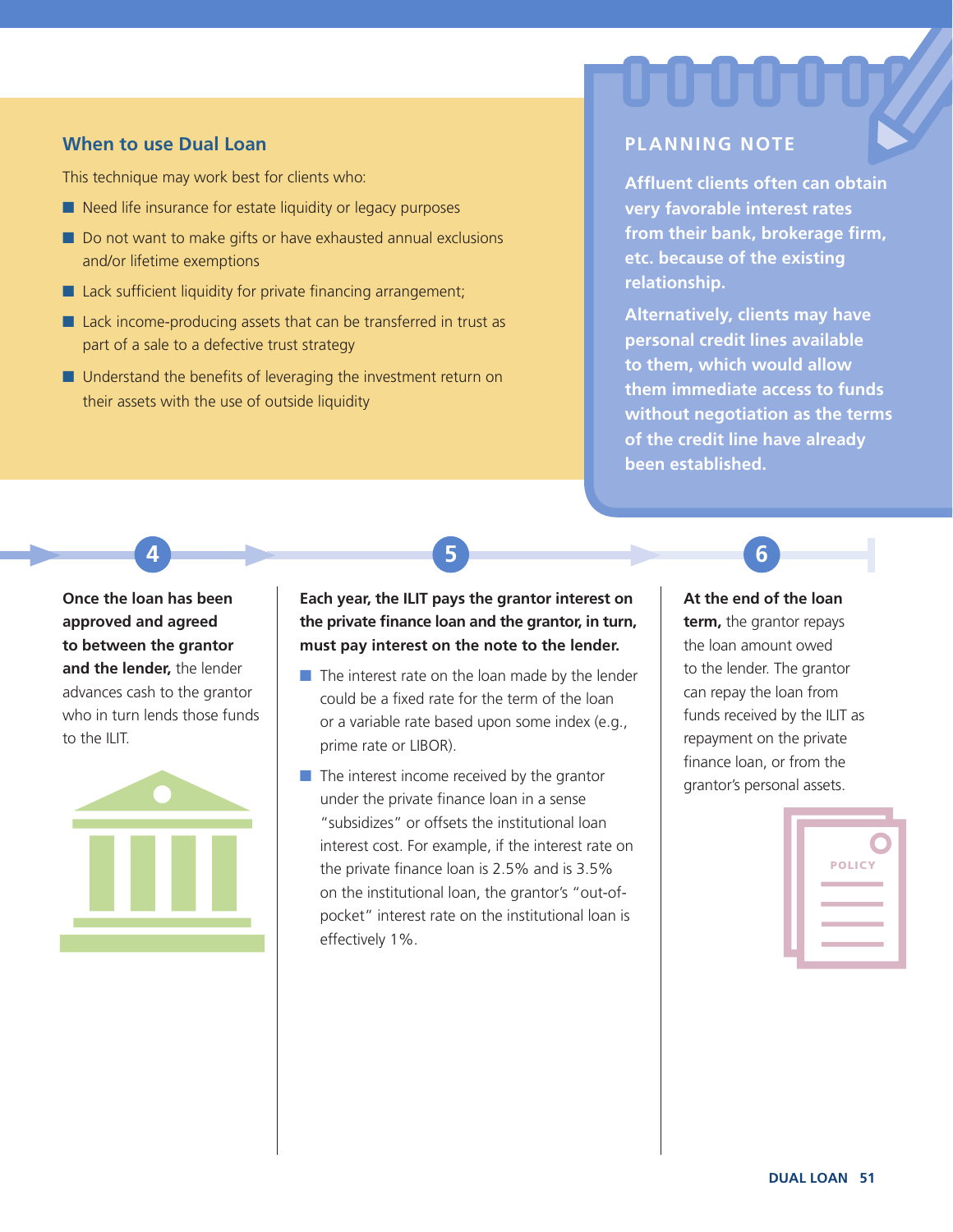#### BENEFITS OF DUAL LOAN

- Allows the grantor to enter into a private finance loan arrangement **without having to liquidate assets to lend to the ILIT**.
- Allows the grantor to negotiate the loan terms with their financial institution, which **generally leads to more favorable loan terms** than can be obtained through commercial premium finance companies (see Commercial Premium Financing section).
- Allows the ILIT **to take advantage of the lower AFR rates** available with private finance loans vs. commercial financing loans.
- The payments of interest on the institutional loan are NOT gifts (since the interest payments are made directly from the grantor to the lender) and therefore **not subject to gift taxes**.

#### **HYPOTHETICAL CASE STUDY**

**SITUATION**: Henry and Kate Cooper, both age 69, own a thriving family business. They need life insurance for liquidity purposes and have been approved for \$8,000,000 of survivorship life insurance. To fund the premiums on this policy, which will be owned by their ILIT, their advisor introduces them to a private finance approach whereby they will lend \$5,000,000 to their ILIT for 9 years. With the interest rate locked in at 2.5% (the mid-term AFR) and an assumed rate of return of 7% on the loaned assets, the ILIT trustee will pay 9 annual premium payments of \$210,000 and make annual interest payments to Henry and Kate of \$125,000. At the end of the 9 year loan term, the trustee will repay the loan balance.

Unfortunately, the Coopers do not have \$5,000,000 of liquidity to lend to the trust and cannot transfer any of their income-producing assets at this time. They do, however, have strong banking relationships as well as personal lines of credit, and much of their property is unencumbered.

**Using a dual loan approach, consider two different ways the Coopers can utilize their assets to place the life insurance in trust today, while they are both younger and healthy.**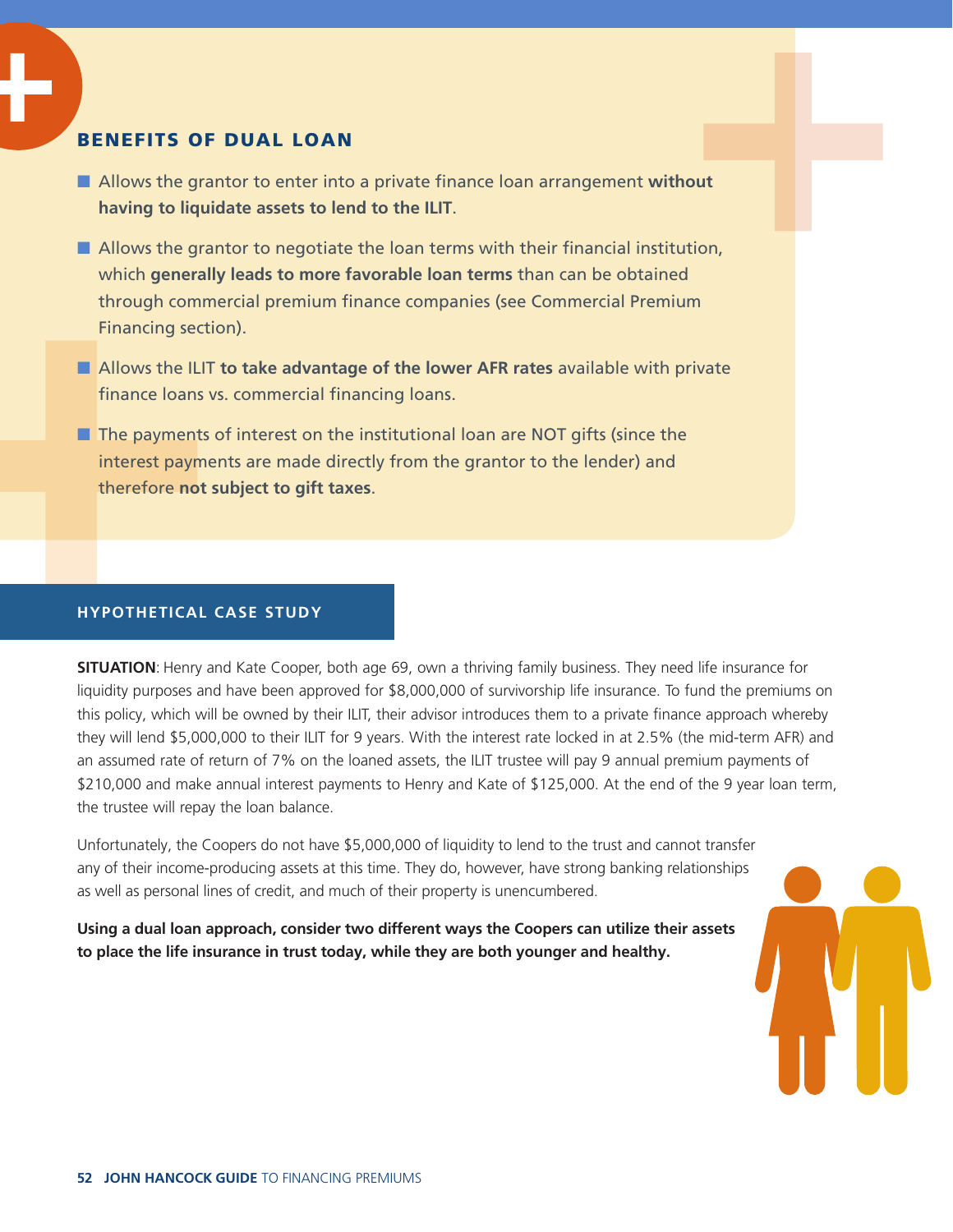#### **SCENARIO 1:**  Mid-Term Dual Loan Design

#### 100% Dual Loan Financing

Henry and Kate can access their existing personal line of credit or obtain a loan against the assets from the institutional lender for the entire \$5,000,000 and use those proceeds to enter into the private finance arrangement with their ILIT. The terms of each loan are as follows:

|                               | <b>INSTITUTIONAL LOAN</b> | <b>PRIVATE FINANCE LOAN</b> |
|-------------------------------|---------------------------|-----------------------------|
| <b>Term of Years</b>          | 9 years                   | 9 years                     |
| <b>Amount Borrowed</b>        | \$5,000,000               | \$5,000,000                 |
| <b>Interest Rate</b>          | 3.5% fixed                | $2.5%$ fixed                |
| <b>Interest Paid Annually</b> | \$175,000                 | \$125,000                   |

#### **SCENARIO 2:**  Mid-Term Dual Loan Design

#### 60% Dual Loan Financing

Now assume that the clients have \$2,000,000 in cash to commit to the \$5,000,000 private finance arrangement; the remaining \$3,000,000 will be borrowed under a Dual Loan arrangement. Because the amount of the institutional loan is lower than in the scenario above, the net interest cost is reduced by \$70,000, resulting in a \$20,000 net interest cash flow to the grantors each year.

|                               | <b>INSTITUTIONAL LOAN</b> | <b>PRIVATE FINANCE LOAN</b> |                                                              |
|-------------------------------|---------------------------|-----------------------------|--------------------------------------------------------------|
| <b>Term of Years</b>          | 9 years                   | 9 years                     |                                                              |
| <b>Amount Borrowed</b>        | \$3,000,000               | \$5,000,000                 |                                                              |
| <b>Interest Rate</b>          | 3.5% fixed                | 2.5% fixed                  | <b>NET INTEREST CASH FLOW</b><br><b>TO GRANTOR EACH YEAR</b> |
| <b>Interest Paid Annually</b> | \$105,000                 | \$125,000                   | \$20,000                                                     |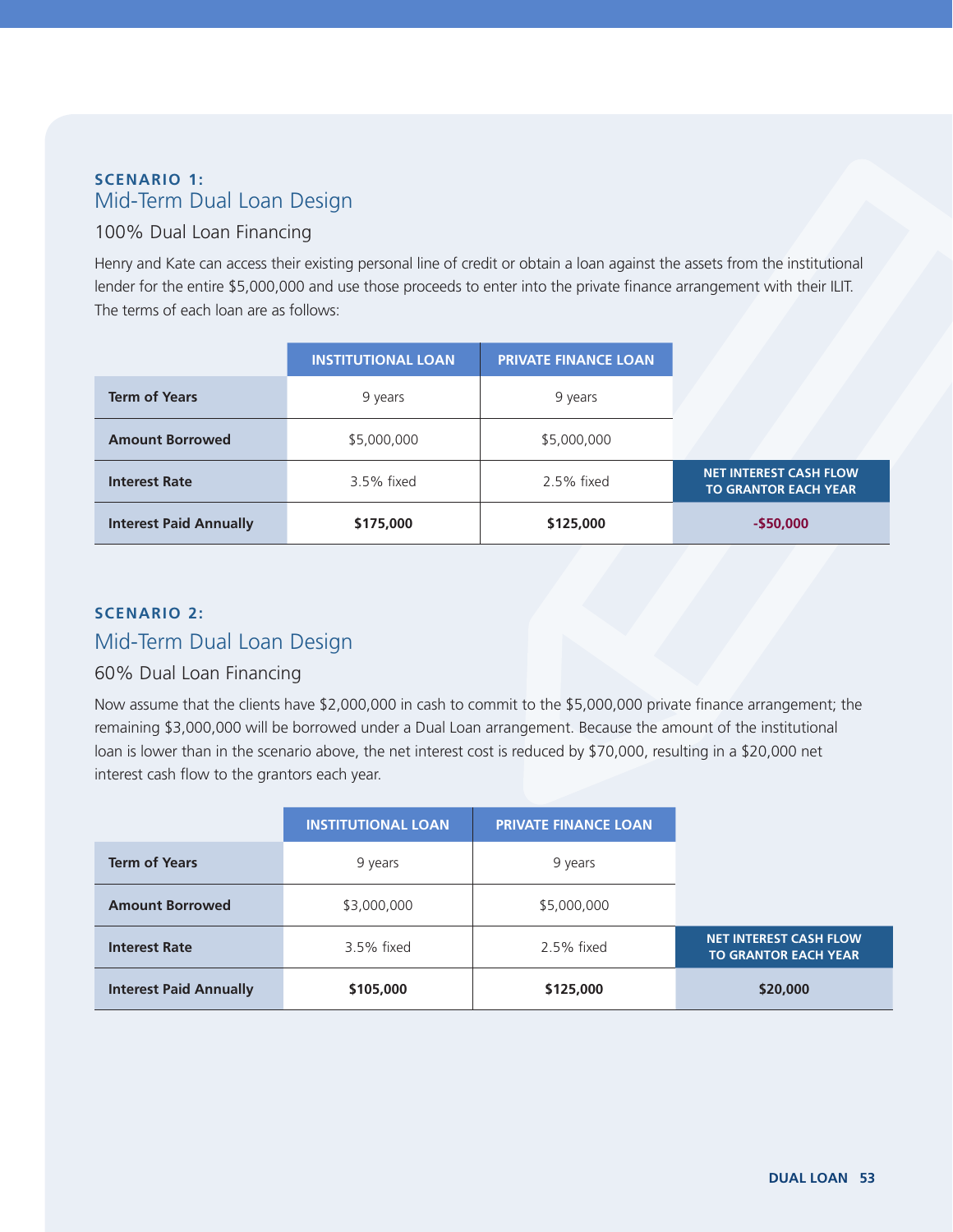#### **SUMMARY**

The Dual Loan technique presents an alternative financing solution that addresses both gift tax concerns and liquidity issues that arise when funding a large life insurance policy inside an ILIT. It takes advantage of the certainties provided in private finance and blends them with the benefits of using outside liquidity. Utilizing a client's ability to negotiate favorable terms with his or her lending institution or using his or her existing personal lines of credit allows for maximum risk control and a flexible design to meet his or her estate and wealth transfer plans. Dual Loan can be used as a singular approach to life insurance funding or in concert with the many other established planning techniques by high net worth clients.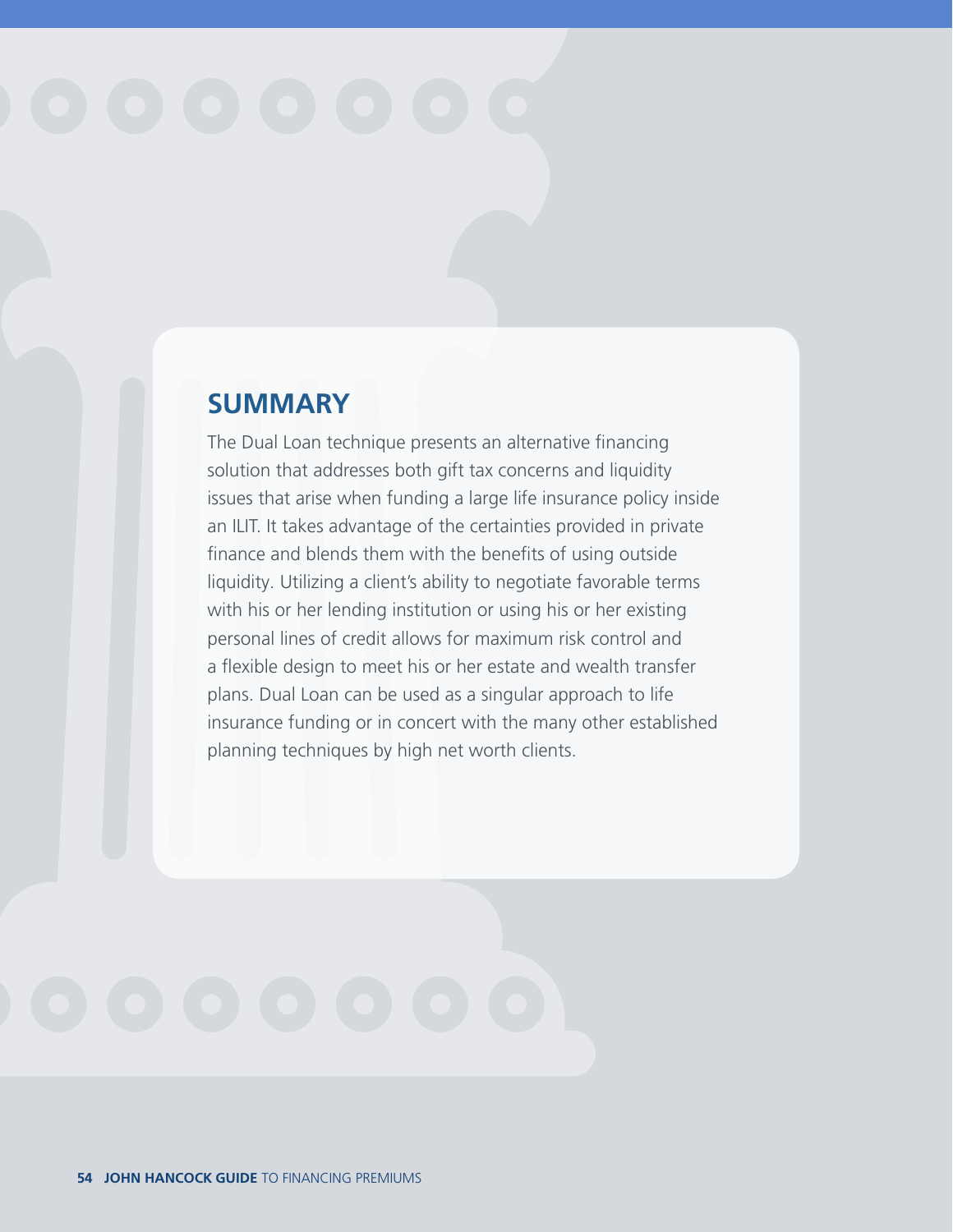## Private Split Dollar

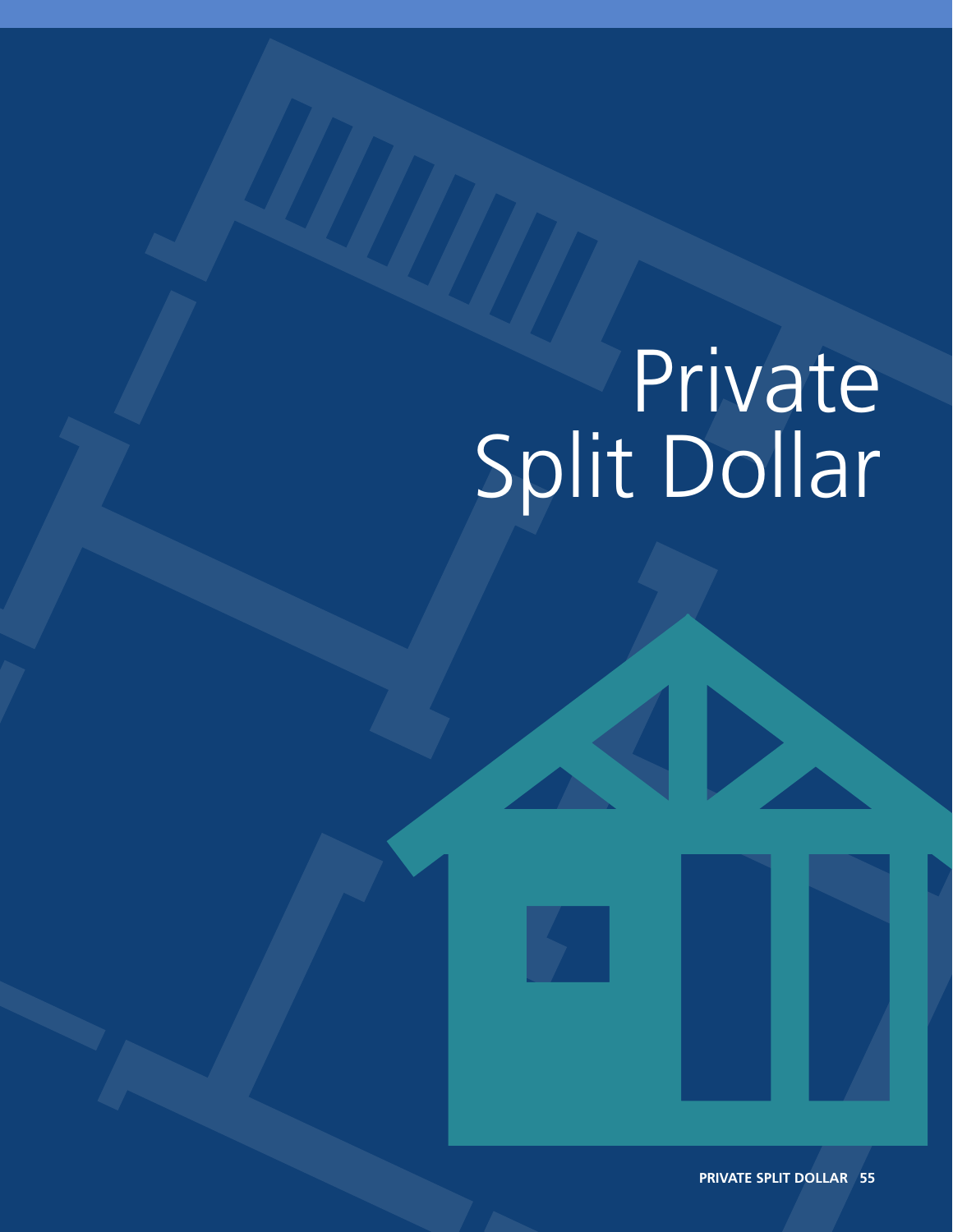**THE PRIVATE SPLIT DOLLAR TECHNIQUE** allows for the client to enter into an arrangement where the costs of a life insurance policy are shared or "split" between the client and his or her ILIT.

Fundamentally, this arrangement operates much like a loan to the ILIT: the grantor pays the life insurance premiums and possesses the right to be repaid at some point and time in the future. However, unlike more traditional loans, the repayment obligation requires that the ILIT repay the greater of cash value or premiums paid. Moreover, the "cost" to the ILIT in borrowing these premiums is measured by the cost of one year's worth of annual renewable term insurance, commonly referred to as the "economic benefit" costs.

#### **PLANNING NOTE**

**Pursuant to the Final Split Dollar Regulations, split dollar arrangements fall under one of two distinct regimes: the loan regime and the economic benefit regime.** 

**This section focuses on split dollar arrangements governed by the economic benefit regime — in particular, nonequity collateral assignment split dollar. See the section on Private Financing for arrangements that would fall under the loan regime.** 

#### **HOW IT WORKS**

**The grantor creates an ILIT,**  which will apply for insurance on his or her life; alternatively, a second-to-die policy could be purchased on the lives of the client and his or her spouse.

**1 2**

#### **A LENDING TECHNIQUE THAT:**

- Utilizes economic benefit **instead of interest rates**
- **Requires repayment equal to the greater of premiums paid or cash value**
- Minimizes gift tax exposure

**The trustee of the ILIT enters into a split dollar agreement with the grantor** whereby the grantor will annually advance premiums on the life insurance policy owned inside the ILIT. As security for the premium advances, a collateral assignment will be placed on the policy, requiring payment of the greater of the policy's cash value or premiums paid at death or rollout.

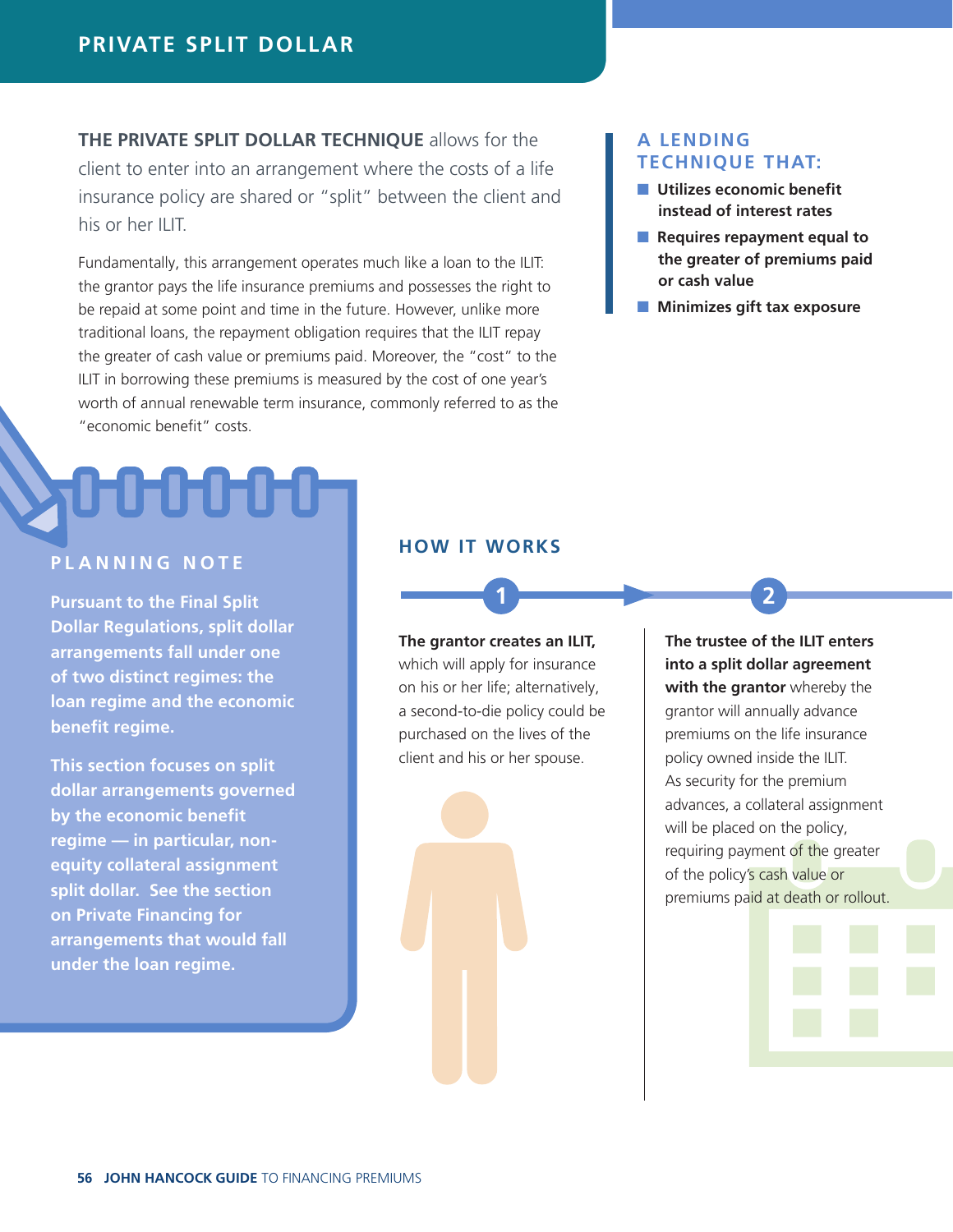#### **Economic Benefit Costs vs. Loan Interest**

Economic benefit costs typically are lower than the interest rates associated with annual premium loans, especially on survivorship policies or when the insured is younger than age 70.

Economic benefit costs are generally calculated by multiplying the portion of the death benefit receivable by the trust in a given year by the applicable economic benefit rate found in IRS Table 2001 or the carrier's alternative term rate table.

When a survivorship policy is used, the economic benefit can be extremely low since the value of the death benefit is based on two lives.

For clients looking to pay premiums annually inside the ILIT, but want to reduce their gift tax exposure, a private split dollar arrangement under the economic benefit regime may be a helpful solution.

**3 4**

**Each year the grantor will be deemed to have made a gift to the ILIT** equal to the "economic benefit" costs associated with the death benefit protection being provided to the ILIT. Alternatively, the ILIT can pay the economic benefit costs to the grantor to avoid a gift (if the ILIT is funded and has cash available).

- Because the economic benefit cost is the annual renewable term cost on the life of the actual insured, that cost increases incrementally each year as the insured gets older, unlike a fixed interest rate.
- Economic benefit costs increase over time as the insured ages. This increase becomes even more dramatic when second-to-die rates are used. Upon the death of one insured in a second-to-die scenario, the economic benefit calculation must switch to single life rates, resulting in much higher costs. In these situations, planners often employ a strategy called Switch Dollar. In a switch dollar plan, the plan is modified into a loan regime split dollar (private financing) when the economic benefit costs get too high.

**At the grantor's death, the estate will be repaid using the death proceeds from the insurance policy.** Alternatively, if the arrangement is terminated during the insured's lifetime, the ILIT will be responsible for repaying the debt or the grantor can choose to forgive the debt.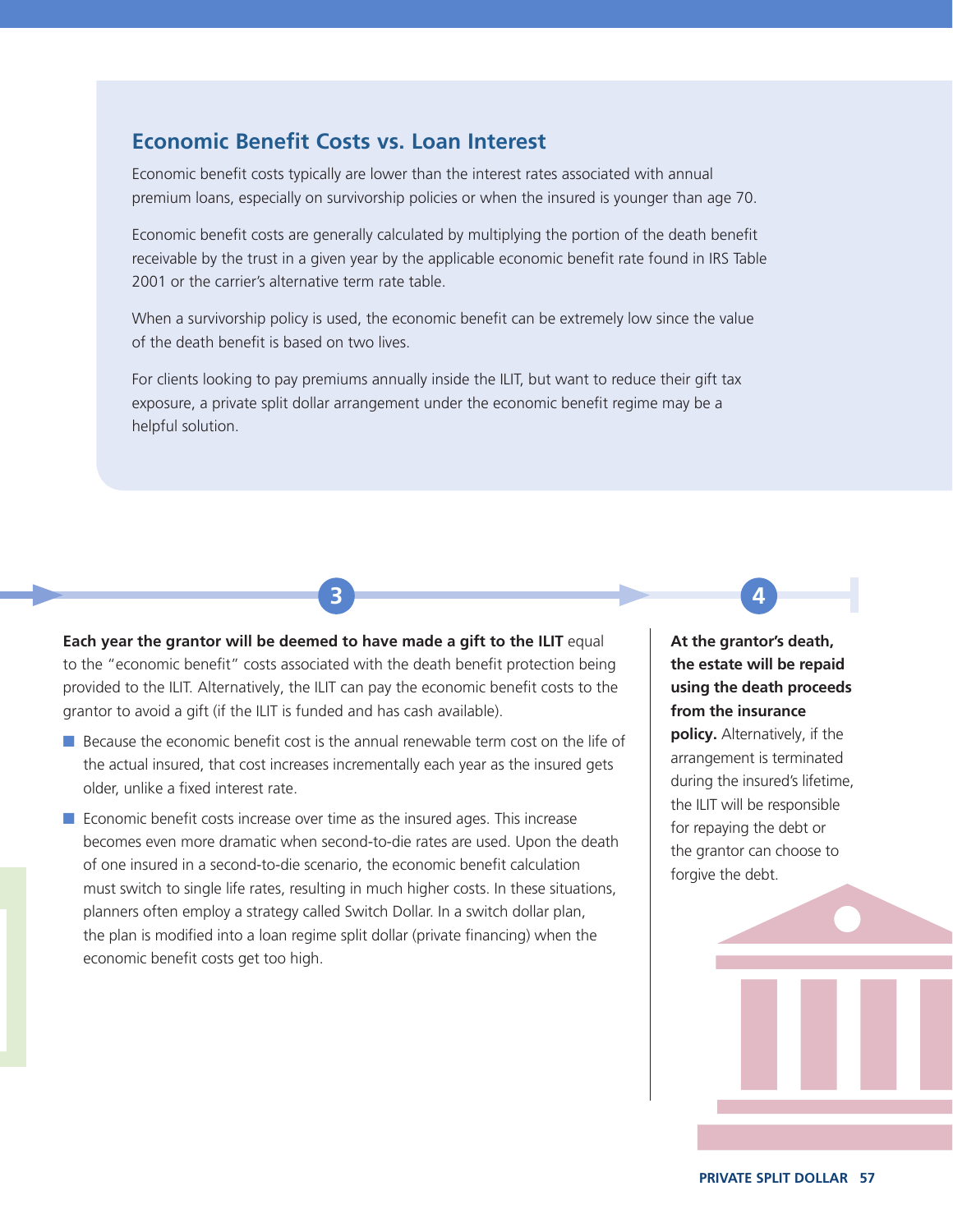#### BENEFITS OF PRIVATE SPLIT DOLLAR

- **MINIMIZE GIFT TAXES:** If a client has no gifting available, a direct gift of the premium would cause a significant gift tax issue. A private split dollar arrangement limits the taxable gift amount to the annual economic benefit cost, which is significantly lower than the premium amount.
- **LOW ECONOMIC BENEFIT COSTS:** The economic benefit cost is often less than loan interest offered under private financing techniques, especially for second-to-die cases, making private split dollar an attractive alternative to private financing.
- **RETAIN CONTROL:** Rather than making an outright gift to the trust, resulting in a loss of control of the gifted funds, clients who use a private split dollar arrangement retain some control of their premium outlay. During life, the premium payor is due back the greater of premiums paid or policy cash value under the arrangement. Should a change in circumstances occur, the trust could repay the split dollar obligation either by surrendering the policy or by using other trust assets.
- **ESTATE FREEZE:** The amount due back to the payor or the estate is the greater of premiums paid or cash value. If the chosen policy does not provide a cash value greater than premiums paid, the amount due back to the estate is exactly the premium amounts paid, without growth. This "freezes" the amount of premium in the estate.

#### **Repayment under a Private Split Dollar arrangement**

Similar to other funding methods, there are various ways to repay the obligation. With a private split dollar arrangement, repayment can occur at death or while the insured is alive.

#### **The most common repayment methods include:**

#### **POLICY DEATH BENEFIT**

Due to the nature of the split dollar arrangement, the greater of policy cash value or premiums paid is due upon the death of the insured(s). The repayment of premium/cash can provide liquidity to the estate. The trustee can also use the death proceeds to lend to the estate or purchase assets out of the estate, providing even greater liquidity if needed.

#### **RETURN OF PREMIUM**

The Return of Premium rider can be used to repay the split dollar obligation to the estate, leaving increased liquidity to the trust.

#### **WEALTH TRANSFER STRATEGIES**

During the insured's life, the split dollar arrangement can be repaid through a number of wealth transfer strategies, including GRATs, CLTs, sales to defective trusts, or gifts.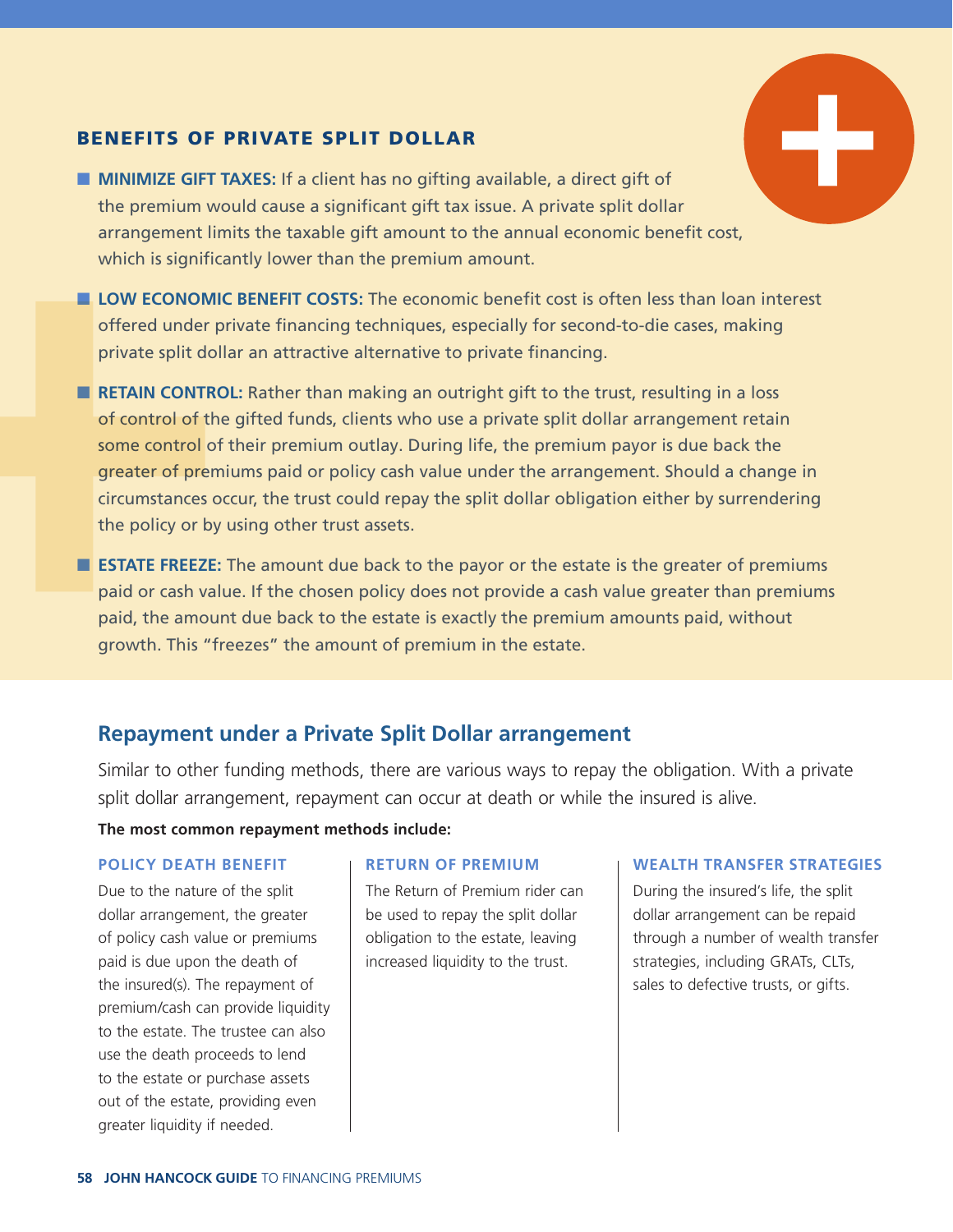#### **HYPOTHETICAL CASE STUDY**

Jim Smith, age 55, and his wife, Mary, age 50, have a total net worth of \$40,000,000. They want to purchase insurance outside of their estate to provide liquidity to pay estate taxes and ultimately to benefit their two children. They have already used most of their lifetime exemptions and are looking for an efficient way to add \$20,000,000 of life insurance to an ILIT for their liquidity needs.

The proposed second-to-die insurance policy with a \$20,000,000 death benefit will cost \$110,512 a year for both of their lives, but they currently only have \$60,000 of annual exclusion gifts (\$30,000 x 2). To help minimize gift tax exposure, their advisor suggests using a Private Split Dollar (PSD) arrangement. Under the PSD agreement, the

grantors will pay the premium each year and will make a gift of the "economic benefit" costs associated with the ILIT's interest in the death benefit. At the death of the second-to-die, the trust will be required to repay the greater of premiums paid or cash value. See Figure 1.

| <b>YEAR</b>  | <b>INSURANCE PREMIUM</b> | <b>PSD REPAYMENT</b><br><b>OBLIGATION</b> | <b>ECONOMIC</b><br><b>BENEFIT COSTS</b> | <b>NET DEATH BENEFIT</b><br><b>(AFTER LOAN</b><br><b>REPAYMENT)</b> |
|--------------|--------------------------|-------------------------------------------|-----------------------------------------|---------------------------------------------------------------------|
| $\mathbf{1}$ | \$110,512                | \$110,512                                 | \$195                                   | \$19,889,488                                                        |
| 5            | \$110,512                | \$552,560                                 | \$441                                   | \$19,447,440                                                        |
| 10           | \$110,512                | \$1,105,120                               | \$1,222                                 | \$18,894,880                                                        |
| 15           | \$110,512                | \$1,657,680                               | \$3,660                                 | \$18,342,320                                                        |
| 20           | \$110,512                | \$2,210,240                               | \$10,291                                | \$17,789,760                                                        |
| 30           | \$110,512                | \$3,857,987                               | \$53,594                                | \$16,142,013                                                        |

#### FIGURE 1

**Jim and Mary could continue this arrangement until the death of the survivor, but the economic benefit costs will continue to rise, especially at the death of the first insured. For example, if we assume that Jim dies at age 85, the economic benefit costs would skyrocket from \$53,594 in Year 30 to \$174,759 in Year 31. Moreover, after Jim's death, Mary would need to continuing paying the premium each year along with gifting the economic benefit cost.**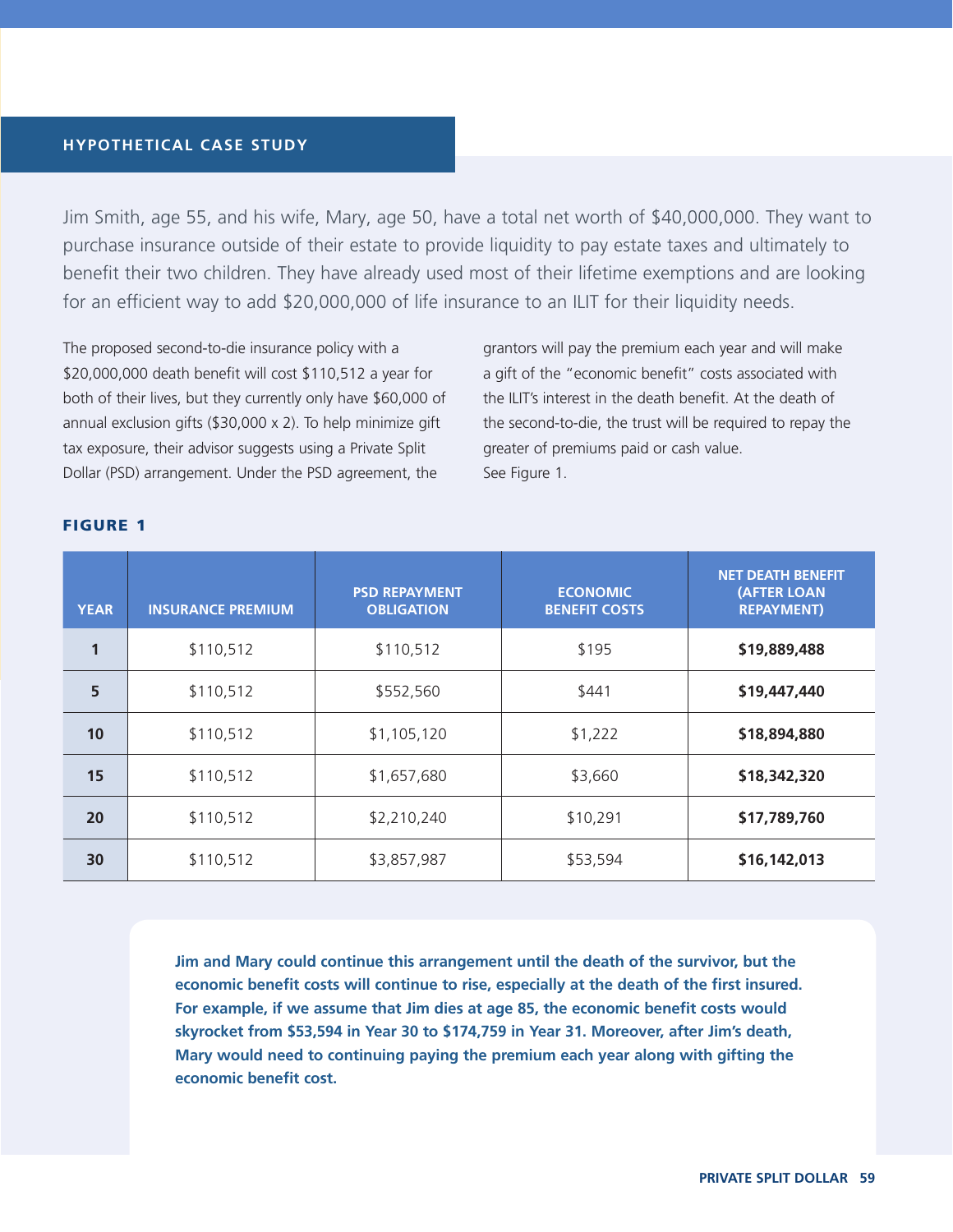**To avoid the substantial increase in economic benefit costs at the death of the first to die, Mary and Jim could utilize one of the following planning strategies:**

#### **SWITCH DOLLAR**

At the death of the first insured, the trustee could execute a promissory note at the current AFR in an amount equal to the current repayment obligation. For example, if Jim dies in Year 30, the parties could agree to terminate the split dollar arrangement and the ILIT trustee would provide a promissory note to Mary equal to the repayment obligation — e.g., \$3,857,987 — repayable at Mary's death. If the long-term AFR in Year 30 is 4%, the interest due on the note each year would be \$154,319, which is considerably less than what the economic benefit costs would be moving forward. If interest rates in Year 30 were much higher than 4%, then Mary may be better off sticking with the economic benefit for a period of time.

#### **ANNUAL EXCLUSION SIDE FUND**

Although Mary and Jim do not have enough annual exclusion gifts to cover each annual premium of \$110,512 from the outset, they do have \$60,000 of gifting available each year. Mary and Jim could consider making gifts of \$60,000 to the trust each year (more as the annual exclusion amount gets indexed for inflation) in addition to paying the insurance premium. These annual exclusion gifts could be used by the ILIT trustee for two purposes: (1) paying the annual economic benefit costs to Mary and Jim and (2) as assets to invest to grow a side fund. For example, if the trustee invest the net \$60,000 received each year, after paying economic benefit costs, at a 7% average return, in Year 21, the ILIT side fund will exceed the repayment obligation due under the split dollar agreement. Therefore, should Mary or Jim die prior to life expectancy, the trust will have assets from which it can either pay the much larger economic benefit costs or terminate the split dollar arrangement early and still retain the life insurance.

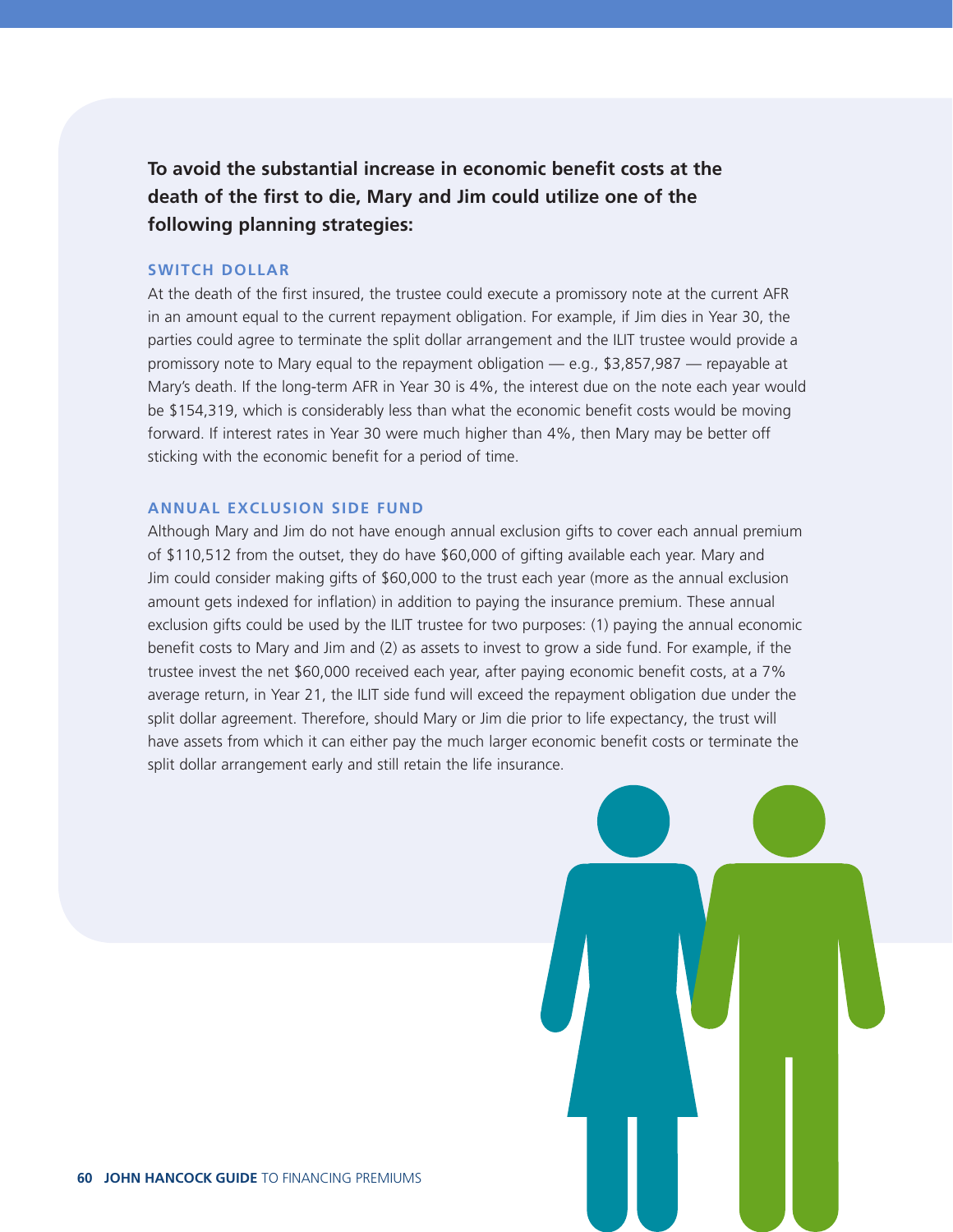#### GRAT Exit Strategy

Mary and Jim decide to fund a 15 year term GRAT at the same time as they enter into the split dollar arrangement, and name the ILIT as the remainder beneficiary of the GRAT. Mary and Jim then transfer approximately \$2,700,000 of securities into the GRAT assuming a 7520 rate of 3% and a rate of return of 7%. Mary and Jim will receive 15 annual annuity payments of approximately \$226,000 — which they could use to lend the annual premium of \$110,512 and make the annual exclusion gifts of \$60,000. At the end of the GRAT term, the remainder (projected to be approximately \$1,750,000) will be distributed to the ILIT and the ILIT trustee will use this amount plus other trust assets to pay back Jim and Mary and terminate the split dollar plan.

#### RESULT USING GRAT:

Mary and Jim are repaid at the beginning of Year 16 (at the ages of 71/66) and the trust is expected to have enough assets to continue paying the \$110,512 of premium each year without requiring additional gifting or loans from the grantors.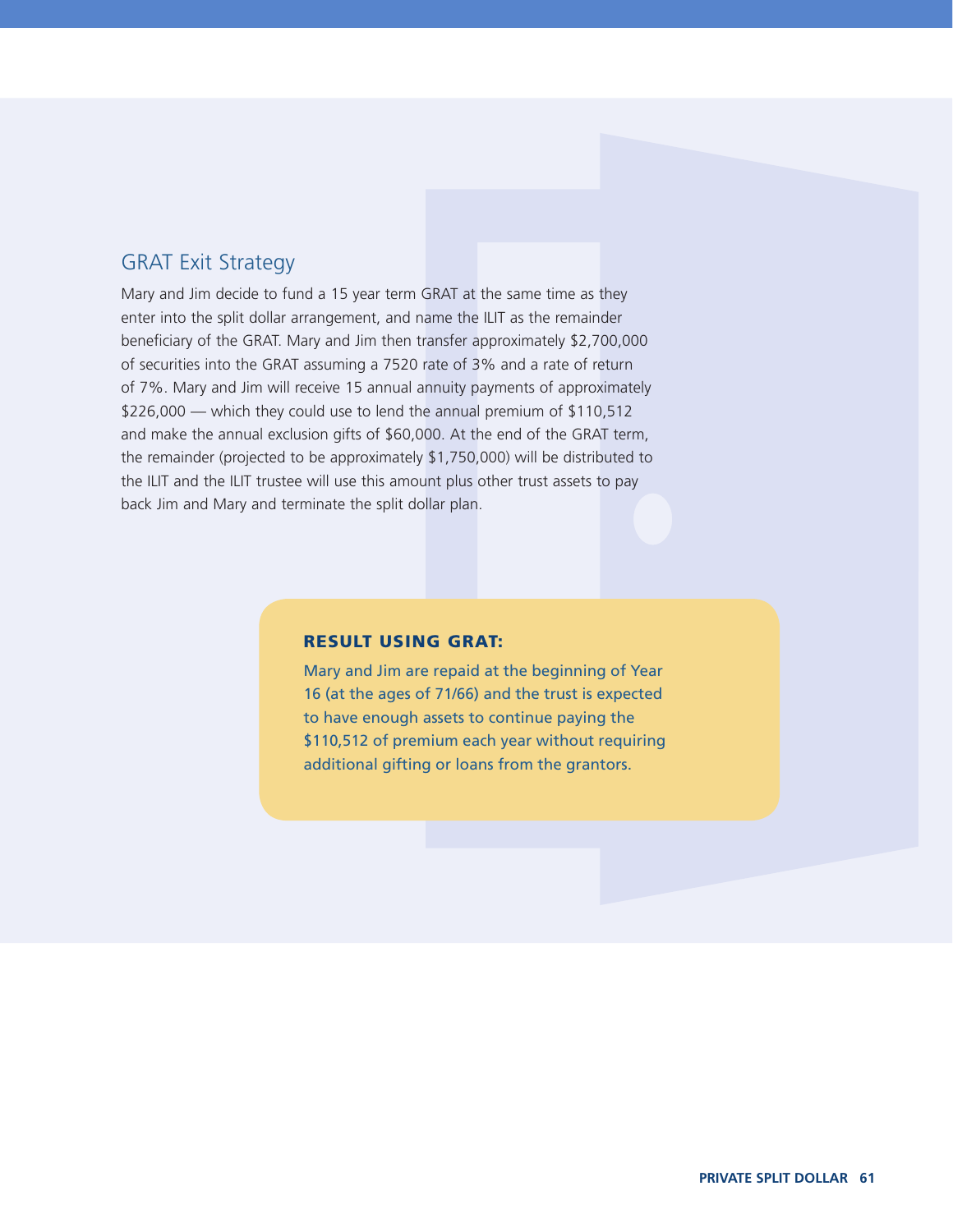### **SUMMARY**

Private Split Dollar is a powerful planning technique that allows a client to pay annual premiums on a policy owned in an ILIT without having to make large gifts that would exceed the client's lifetime exemption and incur gift taxes. This technique is often preferred over annual premium loans because the economic benefit costs are often lower when compared to current interest rates — especially for younger insureds or on a survivorship policy while both insureds are alive.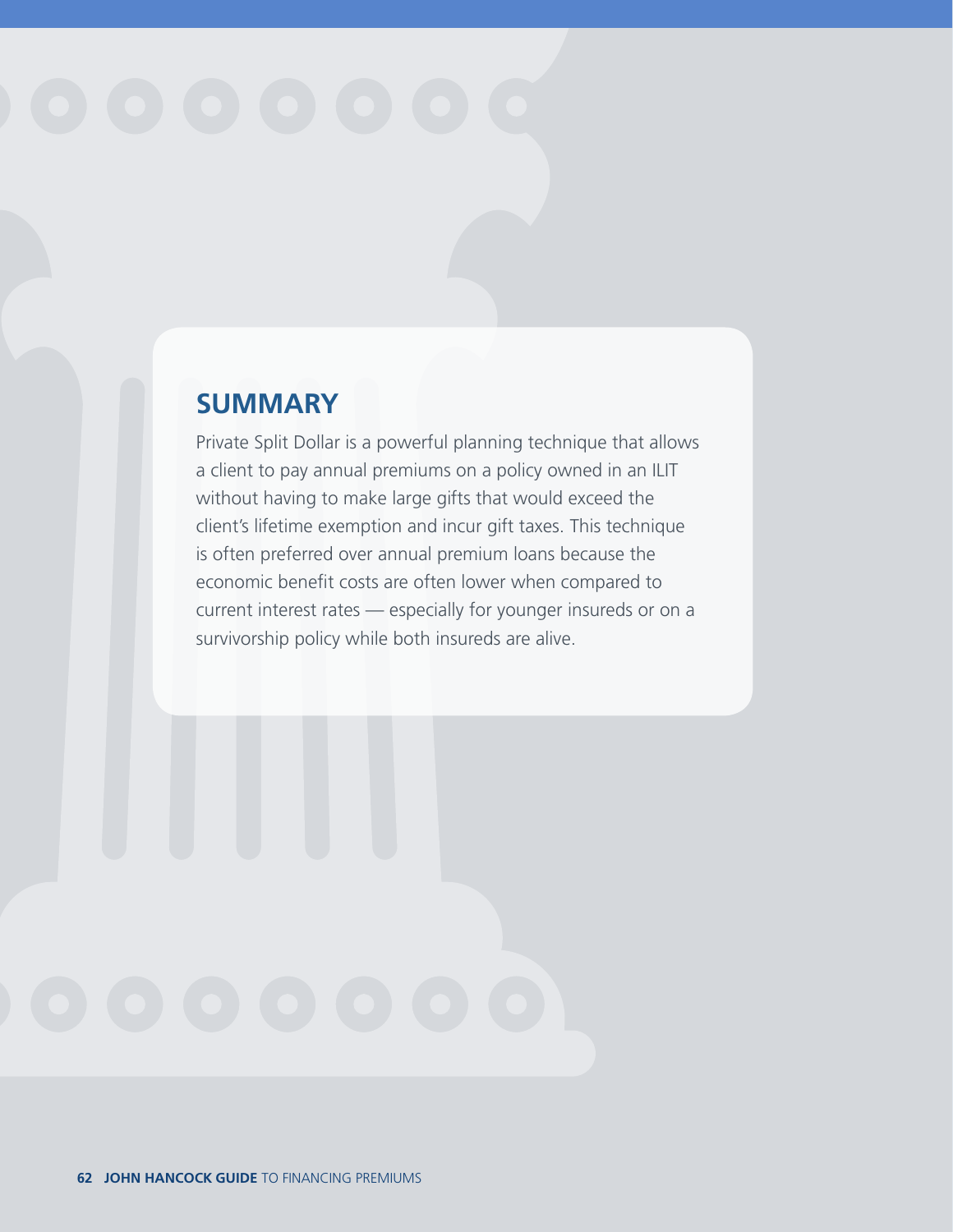FOR MORE INFORMATION ON HOW TO CREATE A CUSTOM PRESENTATION FOR YOUR CLIENT, CONTACT ADVANCED MARKETS AND ASK ABOUT JH SOLUTIONS.